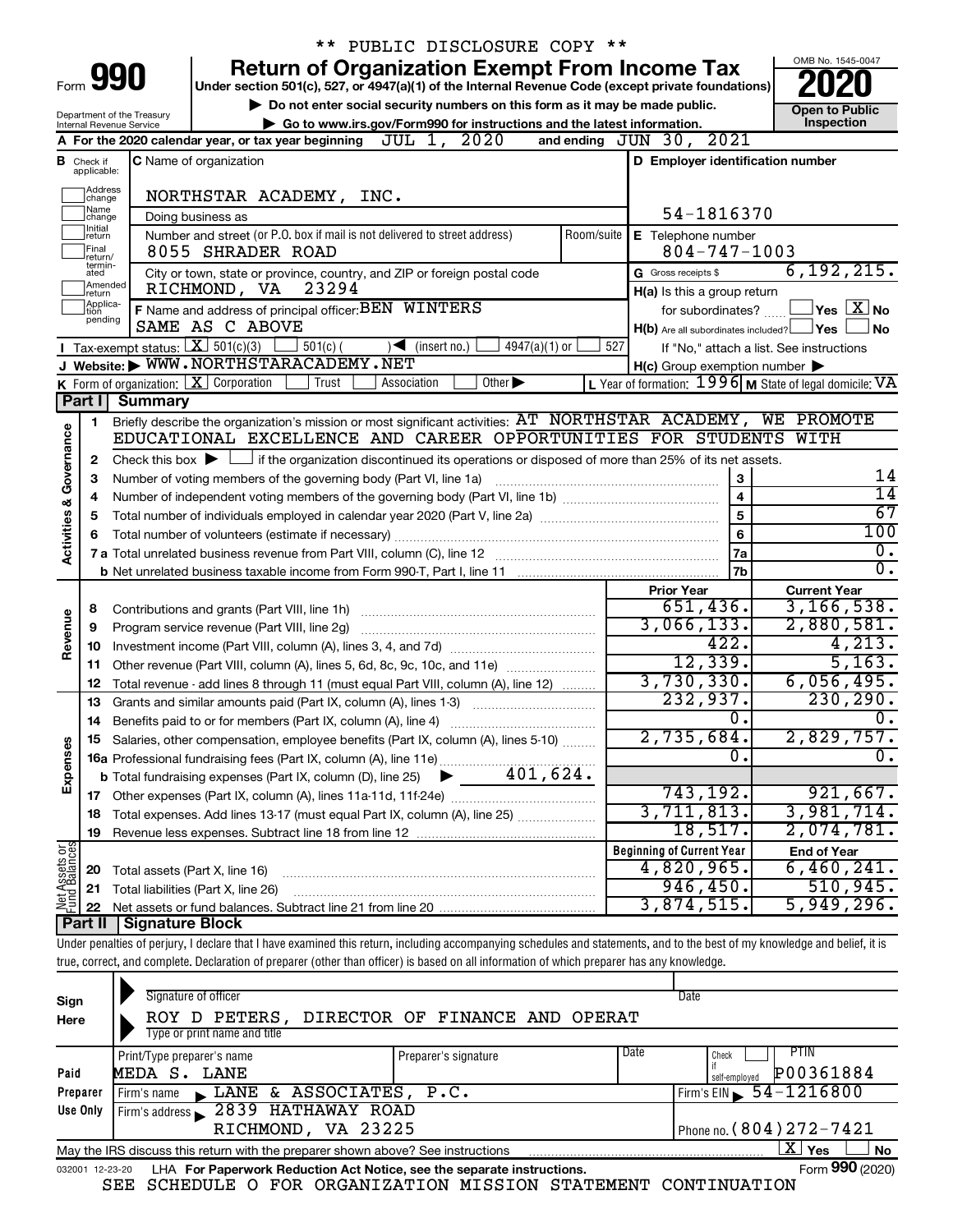|              | 54-1816370<br>NORTHSTAR ACADEMY, INC.<br>Page 2<br>Form 990 (2020)<br>Part III<br><b>Statement of Program Service Accomplishments</b>                               |
|--------------|---------------------------------------------------------------------------------------------------------------------------------------------------------------------|
|              |                                                                                                                                                                     |
| 1            | Briefly describe the organization's mission:                                                                                                                        |
|              | AT NORTHSTAR ACADEMY, WE PROMOTE EDUCATIONAL EXCELLENCE AND CAREER                                                                                                  |
|              | OPPORTUNITIES FOR STUDENTS WITH DISABILITIES WHO HAVE ACADEMIC,                                                                                                     |
|              | PHYSICAL, OR SOCIAL CHALLENGES. NORTHSTAR ACADEMY EMPOWERS STUDENTS TO                                                                                              |
|              | DEVELOP AND VALUE THEIR DIVERSE ABILITIES, CHART A SUCCESSFUL COURSE                                                                                                |
|              |                                                                                                                                                                     |
| $\mathbf{2}$ | Did the organization undertake any significant program services during the year which were not listed on the<br>$\sqrt{}$ Yes $\sqrt{}\,$ X $\sqrt{}\,$ No          |
|              | prior Form 990 or 990-EZ?                                                                                                                                           |
|              | If "Yes," describe these new services on Schedule O.                                                                                                                |
| 3            | $\sqrt{}$ Yes $\sqrt{}\frac{\text{X}}{\text{N}}$ No<br>Did the organization cease conducting, or make significant changes in how it conducts, any program services? |
|              | If "Yes," describe these changes on Schedule O.                                                                                                                     |
| 4            | Describe the organization's program service accomplishments for each of its three largest program services, as measured by expenses.                                |
|              | Section 501(c)(3) and 501(c)(4) organizations are required to report the amount of grants and allocations to others, the total expenses, and                        |
|              | revenue, if any, for each program service reported.                                                                                                                 |
| 4a           | 165,082.<br>2,308,978.<br>2,526,246.<br>) (Revenue \$<br>) (Expenses \$<br>including grants of \$<br>(Code:                                                         |
|              | NORTHSTAR ACADEMY SERVES YOUNG PEOPLE GRADES K-12 WITH A WIDE VARIETY                                                                                               |
|              | OF DISABILITIES. WE ENSURE AN EDUCATIONAL EXPERIENCE THAT IS BOTH                                                                                                   |
|              | TRADITIONAL AND UNCONVENTIONAL, RECOGNIZING THE UNIQUE NEEDS<br>OF EACH                                                                                             |
|              | STUDENT. WE SERVE STUDENTS WITH DISABILITIES IN 12 OF THE<br>CATEGORIES<br>13                                                                                       |
|              | DEFINED BY THE INDIVIDUALS WITH DISABILITIES EDUCATION ACT.<br>NORTHSTAR                                                                                            |
|              | ACADEMY IS STRATEGIC IN SELECTING EDUCATIONAL PROGRAMS<br>THAT<br>COMPLEMENT                                                                                        |
|              | OUR APPROACH TO LEARNING. EACH PROGRAM USES STRATEGIES<br>THAT APPEAL TO                                                                                            |
|              |                                                                                                                                                                     |
|              | STUDENTS WITH A VARIETY OF LEARNING STYLES SUCH AS VISUAL,<br>AUDITORY, OR                                                                                          |
|              | OUR FLAGSHIP PROGRAMS INCLUDE DISCOVERING ABILITIES THROUGH<br>TACTILE.                                                                                             |
|              | LINDAMOOD-BELL LANGUAGE AND MATH PROGRAMS, AND SPECIALIZED SOCIAL<br>ART.                                                                                           |
|              | SKILLS INSTRUCTION.                                                                                                                                                 |
|              |                                                                                                                                                                     |
| 4b           | 722,198.<br>65, 208. $($ Revenue \$<br>576, 766.<br>including grants of \$<br>(Code:<br>) (Expenses \$                                                              |
|              | NORTHSTAR CAREER ACADEMY IS A CAREER AND TECHNICAL EDUCATION PROGRAM                                                                                                |
|              | FOR STUDENTS WITH DISABILITIES AGES 16-24. AT THE CAREER ACADEMY, WE                                                                                                |
|              | PREPARE YOUTH WITH DISABILITIES TO BE PRODUCTIVE CITIZENS.<br>THE CAREER                                                                                            |
|              | ACADEMY IS A TRANSFORMATIVE AND<br>INNOVATIVE WORKFORCE DEVELOPMENT MODEL                                                                                           |
|              | THAT BUILDS ON NORTHSTAR ACADEMY'S YEARS OF EXPERTISE WORKING WITH HIGH                                                                                             |
|              | SCHOOL AGED AND YOUNG ADULT STUDENTS.<br>THE PROGRAM INCLUDES THREE                                                                                                 |
|              | COMPONENTS: JOB SKILLS, SPECIALIZED WORKPLACE SOCIAL SKILLS CALLED                                                                                                  |
|              | COUNTDOWN TO EMPLOYMENT, AND PRODUCTIVITY. THROUGH BOTH CLASSROOM                                                                                                   |
|              | INSTRUCTION AND OFF-CAMPUS WORKSITE EXPERIENCES WITH BUSINESS PARTNERS                                                                                              |
|              | IN OUR COMMUNITY, WE ARE EMPOWERING STUDENTS TO DEVELOP THE                                                                                                         |
|              | SELF-DETERMINATION AND SELF-ADVOCACY SKILLS NECESSARY FOR ACHIEVING                                                                                                 |
|              | INDEPENDENT LIVING, EMPLOYMENT, AND/OR POST-SECONDARY EDUCATION.                                                                                                    |
|              |                                                                                                                                                                     |
|              |                                                                                                                                                                     |
|              |                                                                                                                                                                     |
|              |                                                                                                                                                                     |
|              |                                                                                                                                                                     |
|              |                                                                                                                                                                     |
|              |                                                                                                                                                                     |
|              |                                                                                                                                                                     |
|              |                                                                                                                                                                     |
|              |                                                                                                                                                                     |
|              |                                                                                                                                                                     |
|              |                                                                                                                                                                     |
|              |                                                                                                                                                                     |
|              |                                                                                                                                                                     |
|              | 4d Other program services (Describe on Schedule O.)                                                                                                                 |
|              |                                                                                                                                                                     |
|              | (Expenses \$<br>) (Revenue \$<br>including grants of \$                                                                                                             |
|              | 3, 248, 444.<br>4e Total program service expenses >                                                                                                                 |
|              | Form 990 (2020)                                                                                                                                                     |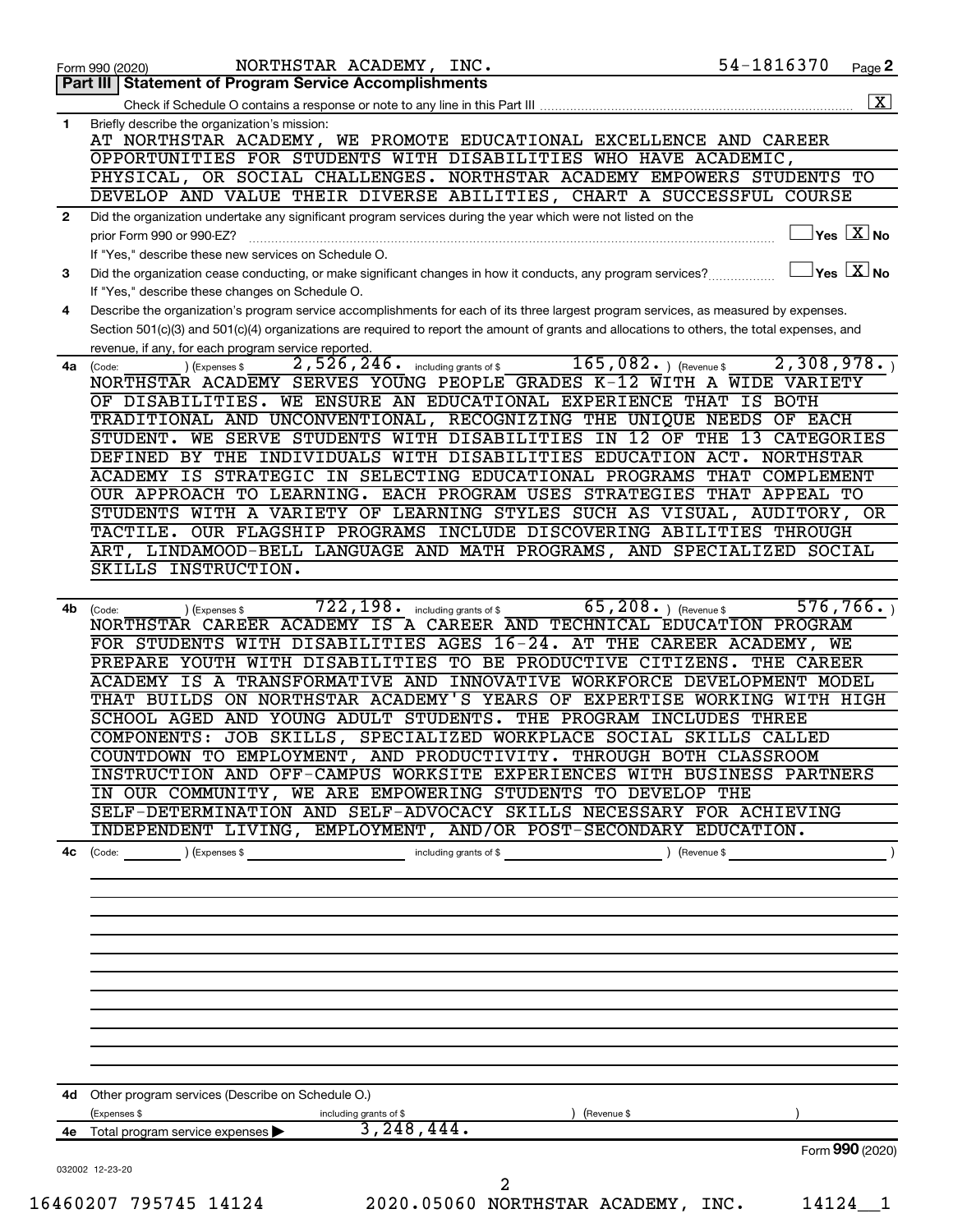**Part IV Checklist of Required Schedules**

Form 990 (2020) Page NORTHSTAR ACADEMY, INC. 54-1816370

|     |                                                                                                                                       |                 | Yes                     | No              |
|-----|---------------------------------------------------------------------------------------------------------------------------------------|-----------------|-------------------------|-----------------|
| 1.  | Is the organization described in section $501(c)(3)$ or $4947(a)(1)$ (other than a private foundation)?                               |                 |                         |                 |
|     |                                                                                                                                       | 1               | х                       |                 |
| 2   |                                                                                                                                       | $\mathbf{2}$    | х                       |                 |
| З   | Did the organization engage in direct or indirect political campaign activities on behalf of or in opposition to candidates for       |                 |                         |                 |
|     | public office? If "Yes," complete Schedule C, Part I                                                                                  | 3               |                         | x.              |
| 4   | Section 501(c)(3) organizations. Did the organization engage in lobbying activities, or have a section 501(h) election in effect      |                 |                         |                 |
|     |                                                                                                                                       | 4               |                         | х               |
| 5   | Is the organization a section 501(c)(4), 501(c)(5), or 501(c)(6) organization that receives membership dues, assessments, or          |                 |                         | х               |
|     |                                                                                                                                       | 5               |                         |                 |
| 6   | Did the organization maintain any donor advised funds or any similar funds or accounts for which donors have the right to             |                 |                         | х               |
|     | provide advice on the distribution or investment of amounts in such funds or accounts? If "Yes," complete Schedule D, Part I          | 6               |                         |                 |
| 7   | Did the organization receive or hold a conservation easement, including easements to preserve open space,                             | $\overline{7}$  |                         | х               |
|     | Did the organization maintain collections of works of art, historical treasures, or other similar assets? If "Yes," complete          |                 |                         |                 |
| 8   |                                                                                                                                       | 8               |                         | x               |
| 9   | Did the organization report an amount in Part X, line 21, for escrow or custodial account liability, serve as a custodian for         |                 |                         |                 |
|     | amounts not listed in Part X; or provide credit counseling, debt management, credit repair, or debt negotiation services?             |                 |                         |                 |
|     |                                                                                                                                       | 9               |                         | x               |
| 10  | Did the organization, directly or through a related organization, hold assets in donor-restricted endowments                          |                 |                         |                 |
|     |                                                                                                                                       | 10              |                         | x               |
| 11  | If the organization's answer to any of the following questions is "Yes," then complete Schedule D, Parts VI, VII, VIII, IX, or X      |                 |                         |                 |
|     | as applicable.                                                                                                                        |                 |                         |                 |
|     | a Did the organization report an amount for land, buildings, and equipment in Part X, line 10? If "Yes," complete Schedule D,         |                 |                         |                 |
|     | Part VI                                                                                                                               | 11a             | X                       |                 |
|     | <b>b</b> Did the organization report an amount for investments - other securities in Part X, line 12, that is 5% or more of its total |                 |                         |                 |
|     |                                                                                                                                       | 11b             |                         | х               |
|     | c Did the organization report an amount for investments - program related in Part X, line 13, that is 5% or more of its total         |                 |                         |                 |
|     |                                                                                                                                       | 11c             |                         | х               |
|     | d Did the organization report an amount for other assets in Part X, line 15, that is 5% or more of its total assets reported in       |                 |                         |                 |
|     |                                                                                                                                       | 11d             |                         | х               |
|     |                                                                                                                                       | 11e             |                         | x               |
| f   | Did the organization's separate or consolidated financial statements for the tax year include a footnote that addresses               |                 |                         |                 |
|     | the organization's liability for uncertain tax positions under FIN 48 (ASC 740)? If "Yes," complete Schedule D, Part X                | 11f             |                         | х               |
|     | 12a Did the organization obtain separate, independent audited financial statements for the tax year? If "Yes," complete               |                 |                         |                 |
|     |                                                                                                                                       | 12a             | X                       |                 |
|     | <b>b</b> Was the organization included in consolidated, independent audited financial statements for the tax year?                    |                 |                         |                 |
|     | If "Yes," and if the organization answered "No" to line 12a, then completing Schedule D, Parts XI and XII is optional                 | 12 <sub>b</sub> |                         | x               |
| 13  |                                                                                                                                       | 13              | $\overline{\mathbf{X}}$ |                 |
| 14a |                                                                                                                                       | 14a             |                         | X.              |
| b   | Did the organization have aggregate revenues or expenses of more than \$10,000 from grantmaking, fundraising, business,               |                 |                         |                 |
|     | investment, and program service activities outside the United States, or aggregate foreign investments valued at \$100,000            |                 |                         |                 |
|     |                                                                                                                                       | 14b             |                         | х               |
| 15  | Did the organization report on Part IX, column (A), line 3, more than \$5,000 of grants or other assistance to or for any             |                 |                         | х               |
|     |                                                                                                                                       | 15              |                         |                 |
| 16  | Did the organization report on Part IX, column (A), line 3, more than \$5,000 of aggregate grants or other assistance to              | 16              |                         | х               |
|     | Did the organization report a total of more than \$15,000 of expenses for professional fundraising services on Part IX,               |                 |                         |                 |
| 17  |                                                                                                                                       | 17              |                         | х               |
| 18  | Did the organization report more than \$15,000 total of fundraising event gross income and contributions on Part VIII, lines          |                 |                         |                 |
|     |                                                                                                                                       | 18              |                         | х               |
| 19  | Did the organization report more than \$15,000 of gross income from gaming activities on Part VIII, line 9a? If "Yes,"                |                 |                         |                 |
|     |                                                                                                                                       | 19              |                         | x               |
|     |                                                                                                                                       | 20a             |                         | x               |
|     |                                                                                                                                       | 20 <sub>b</sub> |                         |                 |
| 21  | Did the organization report more than \$5,000 of grants or other assistance to any domestic organization or                           |                 |                         |                 |
|     |                                                                                                                                       | 21              |                         | x.              |
|     | 032003 12-23-20                                                                                                                       |                 |                         | Form 990 (2020) |

16460207 795745 14124 2020.05060 NORTHSTAR ACADEMY, INC. 14124\_\_1

3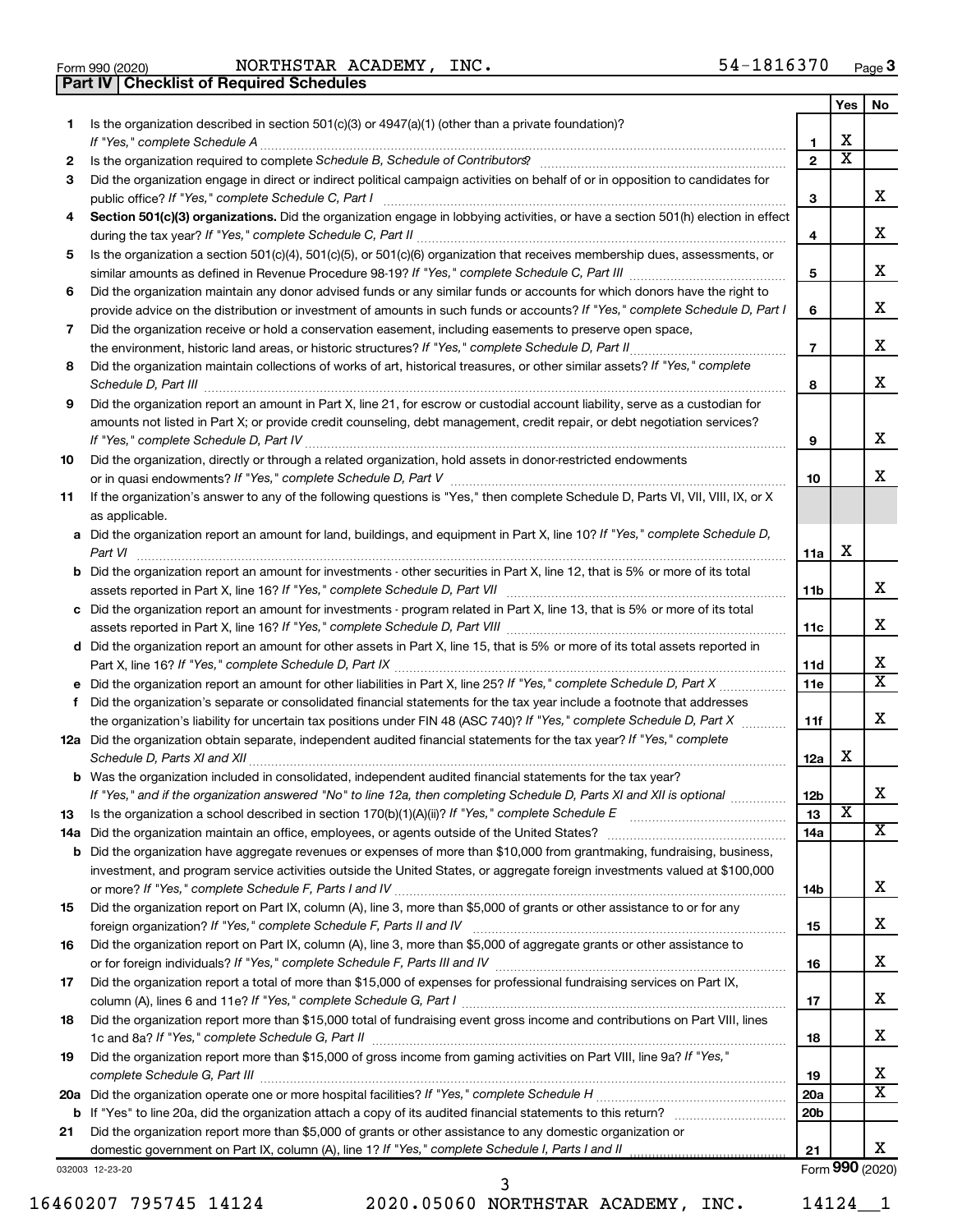|  | Form 990 (2020) |
|--|-----------------|
|  |                 |

*(continued)* **Part IV Checklist of Required Schedules**

|    |                                                                                                                                                                                                                                    |            | Yes                     | No                      |
|----|------------------------------------------------------------------------------------------------------------------------------------------------------------------------------------------------------------------------------------|------------|-------------------------|-------------------------|
| 22 | Did the organization report more than \$5,000 of grants or other assistance to or for domestic individuals on                                                                                                                      | 22         | X                       |                         |
| 23 | Did the organization answer "Yes" to Part VII, Section A, line 3, 4, or 5 about compensation of the organization's current                                                                                                         |            |                         |                         |
|    | and former officers, directors, trustees, key employees, and highest compensated employees? If "Yes," complete                                                                                                                     |            |                         |                         |
|    | Schedule J <b>Execute J Execute Contract Contract Contract Contract Contract Contract Contract Contract Contract Contract Contract Contract Contract Contract Contract Contract Contract Contract Contract Contract Contract C</b> | 23         |                         | х                       |
|    | 24a Did the organization have a tax-exempt bond issue with an outstanding principal amount of more than \$100,000 as of the                                                                                                        |            |                         |                         |
|    | last day of the year, that was issued after December 31, 2002? If "Yes," answer lines 24b through 24d and complete                                                                                                                 |            |                         |                         |
|    |                                                                                                                                                                                                                                    | 24a        |                         | x                       |
|    |                                                                                                                                                                                                                                    | 24b        |                         |                         |
|    | c Did the organization maintain an escrow account other than a refunding escrow at any time during the year to defease                                                                                                             | 24с        |                         |                         |
|    |                                                                                                                                                                                                                                    | 24d        |                         |                         |
|    | 25a Section 501(c)(3), 501(c)(4), and 501(c)(29) organizations. Did the organization engage in an excess benefit                                                                                                                   | 25a        |                         | x                       |
|    | <b>b</b> Is the organization aware that it engaged in an excess benefit transaction with a disqualified person in a prior year, and                                                                                                |            |                         |                         |
|    | that the transaction has not been reported on any of the organization's prior Forms 990 or 990-EZ? If "Yes," complete<br>Schedule L, Part I                                                                                        | 25b        |                         | X                       |
| 26 | Did the organization report any amount on Part X, line 5 or 22, for receivables from or payables to any current                                                                                                                    |            |                         |                         |
|    | or former officer, director, trustee, key employee, creator or founder, substantial contributor, or 35%                                                                                                                            |            |                         |                         |
|    |                                                                                                                                                                                                                                    | 26         |                         | х                       |
| 27 | Did the organization provide a grant or other assistance to any current or former officer, director, trustee, key employee,                                                                                                        |            |                         |                         |
|    | creator or founder, substantial contributor or employee thereof, a grant selection committee member, or to a 35% controlled                                                                                                        |            |                         |                         |
|    | entity (including an employee thereof) or family member of any of these persons? If "Yes," complete Schedule L, Part III                                                                                                           | 27         |                         | х                       |
| 28 | Was the organization a party to a business transaction with one of the following parties (see Schedule L, Part IV                                                                                                                  |            |                         |                         |
|    | instructions, for applicable filing thresholds, conditions, and exceptions):                                                                                                                                                       |            |                         |                         |
|    | a A current or former officer, director, trustee, key employee, creator or founder, or substantial contributor? If                                                                                                                 |            |                         | х                       |
|    |                                                                                                                                                                                                                                    | 28a<br>28b |                         | $\overline{\mathbf{X}}$ |
|    | c A 35% controlled entity of one or more individuals and/or organizations described in lines 28a or 28b? If                                                                                                                        |            |                         |                         |
|    |                                                                                                                                                                                                                                    | 28c        |                         | Х                       |
| 29 |                                                                                                                                                                                                                                    | 29         | $\overline{\textbf{x}}$ |                         |
| 30 | Did the organization receive contributions of art, historical treasures, or other similar assets, or qualified conservation                                                                                                        | 30         |                         | х                       |
| 31 | Did the organization liquidate, terminate, or dissolve and cease operations? If "Yes," complete Schedule N, Part I                                                                                                                 | 31         |                         | $\overline{\mathbf{X}}$ |
| 32 | Did the organization sell, exchange, dispose of, or transfer more than 25% of its net assets? If "Yes," complete                                                                                                                   |            |                         |                         |
|    |                                                                                                                                                                                                                                    | 32         |                         | Χ                       |
| 33 | Did the organization own 100% of an entity disregarded as separate from the organization under Regulations                                                                                                                         |            |                         |                         |
|    |                                                                                                                                                                                                                                    | 33         |                         | x                       |
| 34 | Was the organization related to any tax-exempt or taxable entity? If "Yes," complete Schedule R, Part II, III, or IV, and                                                                                                          |            |                         |                         |
|    | Part V, line 1                                                                                                                                                                                                                     | 34         |                         | х                       |
|    |                                                                                                                                                                                                                                    | 35a        |                         | $\mathbf x$             |
|    | b If "Yes" to line 35a, did the organization receive any payment from or engage in any transaction with a controlled entity                                                                                                        |            |                         |                         |
|    |                                                                                                                                                                                                                                    | 35b        |                         |                         |
| 36 | Section 501(c)(3) organizations. Did the organization make any transfers to an exempt non-charitable related organization?                                                                                                         |            |                         | x                       |
| 37 | Did the organization conduct more than 5% of its activities through an entity that is not a related organization                                                                                                                   | 36         |                         |                         |
|    |                                                                                                                                                                                                                                    | 37         |                         | x                       |
| 38 | Did the organization complete Schedule O and provide explanations in Schedule O for Part VI, lines 11b and 19?                                                                                                                     |            |                         |                         |
|    |                                                                                                                                                                                                                                    | 38         | х                       |                         |
|    | <b>Statements Regarding Other IRS Filings and Tax Compliance</b><br>Part V                                                                                                                                                         |            |                         |                         |
|    |                                                                                                                                                                                                                                    |            | Yes   No                |                         |
|    |                                                                                                                                                                                                                                    |            |                         |                         |
|    | 0                                                                                                                                                                                                                                  |            |                         |                         |
|    | c Did the organization comply with backup withholding rules for reportable payments to vendors and reportable gaming                                                                                                               |            |                         |                         |
|    |                                                                                                                                                                                                                                    | 1c         | х                       |                         |
|    | 032004 12-23-20                                                                                                                                                                                                                    |            | Form 990 (2020)         |                         |
|    |                                                                                                                                                                                                                                    |            |                         |                         |
|    | 16460207 795745 14124<br>2020.05060 NORTHSTAR ACADEMY, INC.                                                                                                                                                                        |            | 14124 1                 |                         |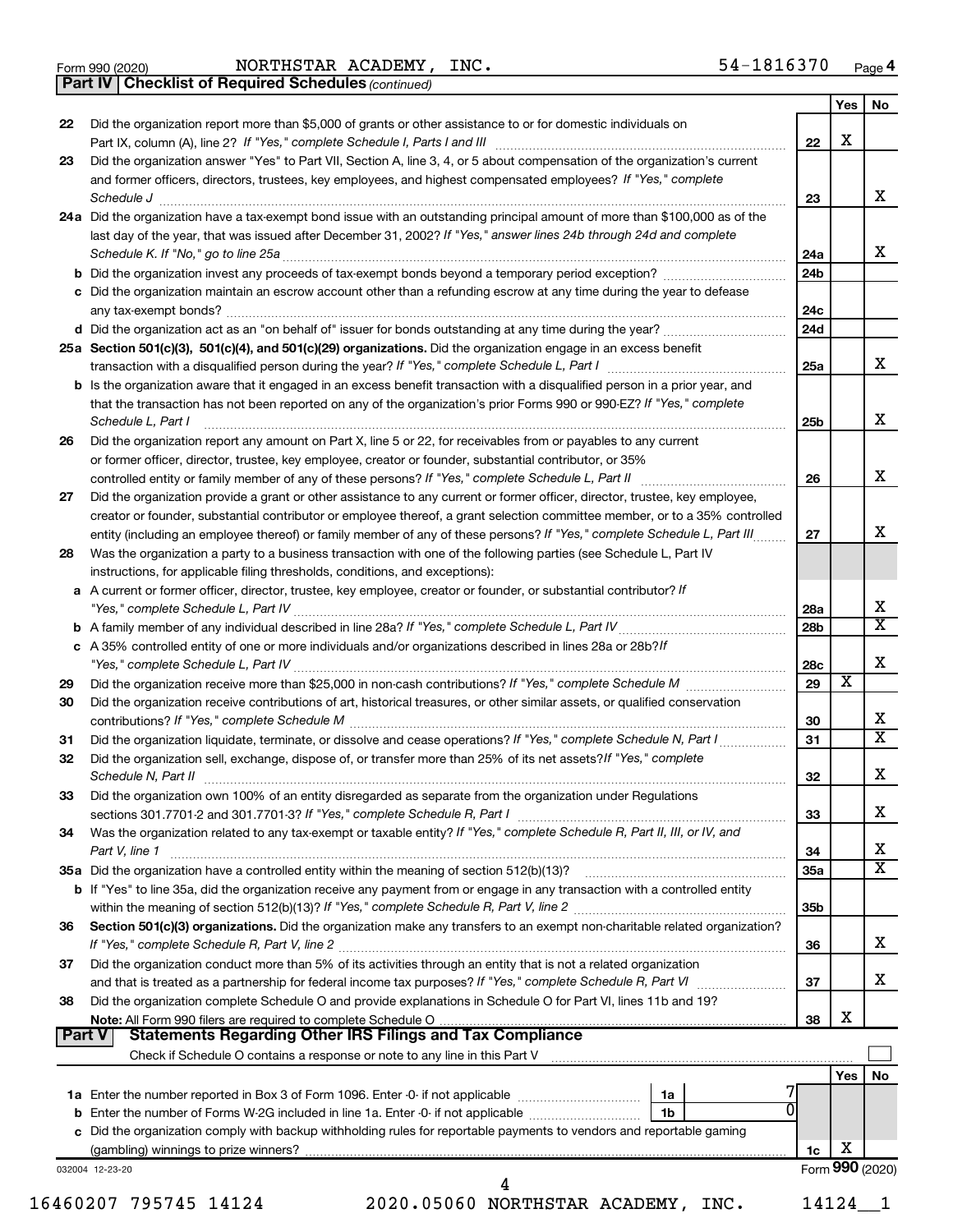|               | 54-1816370<br>NORTHSTAR ACADEMY, INC.<br>Form 990 (2020)                                                                                           |                |            | Page 5                       |  |  |  |  |
|---------------|----------------------------------------------------------------------------------------------------------------------------------------------------|----------------|------------|------------------------------|--|--|--|--|
| <b>Part V</b> | Statements Regarding Other IRS Filings and Tax Compliance (continued)                                                                              |                |            |                              |  |  |  |  |
|               |                                                                                                                                                    |                | <b>Yes</b> | No                           |  |  |  |  |
|               | 2a Enter the number of employees reported on Form W-3, Transmittal of Wage and Tax Statements,                                                     |                |            |                              |  |  |  |  |
|               | 67<br>filed for the calendar year ending with or within the year covered by this return <i>[[[[[[[[[[[[[]]]</i> ]]<br>2a                           |                |            |                              |  |  |  |  |
| b             |                                                                                                                                                    | 2 <sub>b</sub> | X          |                              |  |  |  |  |
|               |                                                                                                                                                    |                |            |                              |  |  |  |  |
|               | 3a Did the organization have unrelated business gross income of \$1,000 or more during the year?                                                   | 3a             |            | x                            |  |  |  |  |
| b             |                                                                                                                                                    | 3 <sub>b</sub> |            |                              |  |  |  |  |
|               | 4a At any time during the calendar year, did the organization have an interest in, or a signature or other authority over, a                       |                |            |                              |  |  |  |  |
|               | financial account in a foreign country (such as a bank account, securities account, or other financial account)?                                   | 4a             |            | х                            |  |  |  |  |
|               | <b>b</b> If "Yes," enter the name of the foreign country $\blacktriangleright$                                                                     |                |            |                              |  |  |  |  |
|               | See instructions for filing requirements for FinCEN Form 114, Report of Foreign Bank and Financial Accounts (FBAR).                                |                |            |                              |  |  |  |  |
|               | 5a Was the organization a party to a prohibited tax shelter transaction at any time during the tax year?                                           | 5a             |            | x<br>$\overline{\mathtt{x}}$ |  |  |  |  |
| b             |                                                                                                                                                    | 5b             |            |                              |  |  |  |  |
| c             |                                                                                                                                                    | 5c             |            |                              |  |  |  |  |
| 6а            | Does the organization have annual gross receipts that are normally greater than \$100,000, and did the organization solicit                        |                |            | x                            |  |  |  |  |
|               | any contributions that were not tax deductible as charitable contributions?                                                                        | 6a             |            |                              |  |  |  |  |
|               | b If "Yes," did the organization include with every solicitation an express statement that such contributions or gifts<br>were not tax deductible? | 6b             |            |                              |  |  |  |  |
| 7             | Organizations that may receive deductible contributions under section 170(c).                                                                      |                |            |                              |  |  |  |  |
| а             | Did the organization receive a payment in excess of \$75 made partly as a contribution and partly for goods and services provided to the payor?    | 7a             |            | x                            |  |  |  |  |
| b             | If "Yes," did the organization notify the donor of the value of the goods or services provided?                                                    | 7b             |            |                              |  |  |  |  |
| с             | Did the organization sell, exchange, or otherwise dispose of tangible personal property for which it was required                                  |                |            |                              |  |  |  |  |
|               | to file Form 8282?                                                                                                                                 | 7c             |            | х                            |  |  |  |  |
| d             | 7d<br>If "Yes," indicate the number of Forms 8282 filed during the year                                                                            |                |            |                              |  |  |  |  |
| е             |                                                                                                                                                    |                |            |                              |  |  |  |  |
| f             | Did the organization, during the year, pay premiums, directly or indirectly, on a personal benefit contract?                                       | 7e<br>7f       |            | x<br>$\overline{\mathtt{x}}$ |  |  |  |  |
| g             | If the organization received a contribution of qualified intellectual property, did the organization file Form 8899 as required?                   | 7g             |            |                              |  |  |  |  |
| h             | If the organization received a contribution of cars, boats, airplanes, or other vehicles, did the organization file a Form 1098-C?                 | 7h             |            |                              |  |  |  |  |
| 8             | Sponsoring organizations maintaining donor advised funds. Did a donor advised fund maintained by the                                               |                |            |                              |  |  |  |  |
|               | sponsoring organization have excess business holdings at any time during the year?                                                                 | 8              |            |                              |  |  |  |  |
| 9             | Sponsoring organizations maintaining donor advised funds.                                                                                          |                |            |                              |  |  |  |  |
| а             | Did the sponsoring organization make any taxable distributions under section 4966?                                                                 | 9а             |            |                              |  |  |  |  |
| b             | Did the sponsoring organization make a distribution to a donor, donor advisor, or related person?                                                  | 9b             |            |                              |  |  |  |  |
| 10            | Section 501(c)(7) organizations. Enter:                                                                                                            |                |            |                              |  |  |  |  |
| а             | Initiation fees and capital contributions included on Part VIII, line 12<br>10a                                                                    |                |            |                              |  |  |  |  |
| b             | Gross receipts, included on Form 990, Part VIII, line 12, for public use of club facilities<br>10b                                                 |                |            |                              |  |  |  |  |
| 11            | Section 501(c)(12) organizations. Enter:                                                                                                           |                |            |                              |  |  |  |  |
| а             | 11a                                                                                                                                                |                |            |                              |  |  |  |  |
| b             | Gross income from other sources (Do not net amounts due or paid to other sources against                                                           |                |            |                              |  |  |  |  |
|               | 11 <sub>b</sub>                                                                                                                                    |                |            |                              |  |  |  |  |
|               | 12a Section 4947(a)(1) non-exempt charitable trusts. Is the organization filing Form 990 in lieu of Form 1041?                                     | 12a            |            |                              |  |  |  |  |
| b             | If "Yes," enter the amount of tax-exempt interest received or accrued during the year<br>12b                                                       |                |            |                              |  |  |  |  |
| 13            | Section 501(c)(29) qualified nonprofit health insurance issuers.                                                                                   |                |            |                              |  |  |  |  |
| а             | Is the organization licensed to issue qualified health plans in more than one state?                                                               | 13a            |            |                              |  |  |  |  |
|               | Note: See the instructions for additional information the organization must report on Schedule O.                                                  |                |            |                              |  |  |  |  |
| b             | Enter the amount of reserves the organization is required to maintain by the states in which the                                                   |                |            |                              |  |  |  |  |
|               | 13b<br>13с                                                                                                                                         |                |            |                              |  |  |  |  |
| с             |                                                                                                                                                    | 14a            |            | $\overline{\textbf{X}}$      |  |  |  |  |
| 14a<br>b      | Did the organization receive any payments for indoor tanning services during the tax year?                                                         |                |            |                              |  |  |  |  |
| 15            | Is the organization subject to the section 4960 tax on payment(s) of more than \$1,000,000 in remuneration or                                      | 14b            |            |                              |  |  |  |  |
|               |                                                                                                                                                    | 15             |            | х                            |  |  |  |  |
|               | If "Yes," see instructions and file Form 4720, Schedule N.                                                                                         |                |            |                              |  |  |  |  |
| 16            | Is the organization an educational institution subject to the section 4968 excise tax on net investment income?                                    | 16             |            | х                            |  |  |  |  |
|               | If "Yes," complete Form 4720, Schedule O.                                                                                                          |                |            |                              |  |  |  |  |

Form (2020) **990**

032005 12-23-20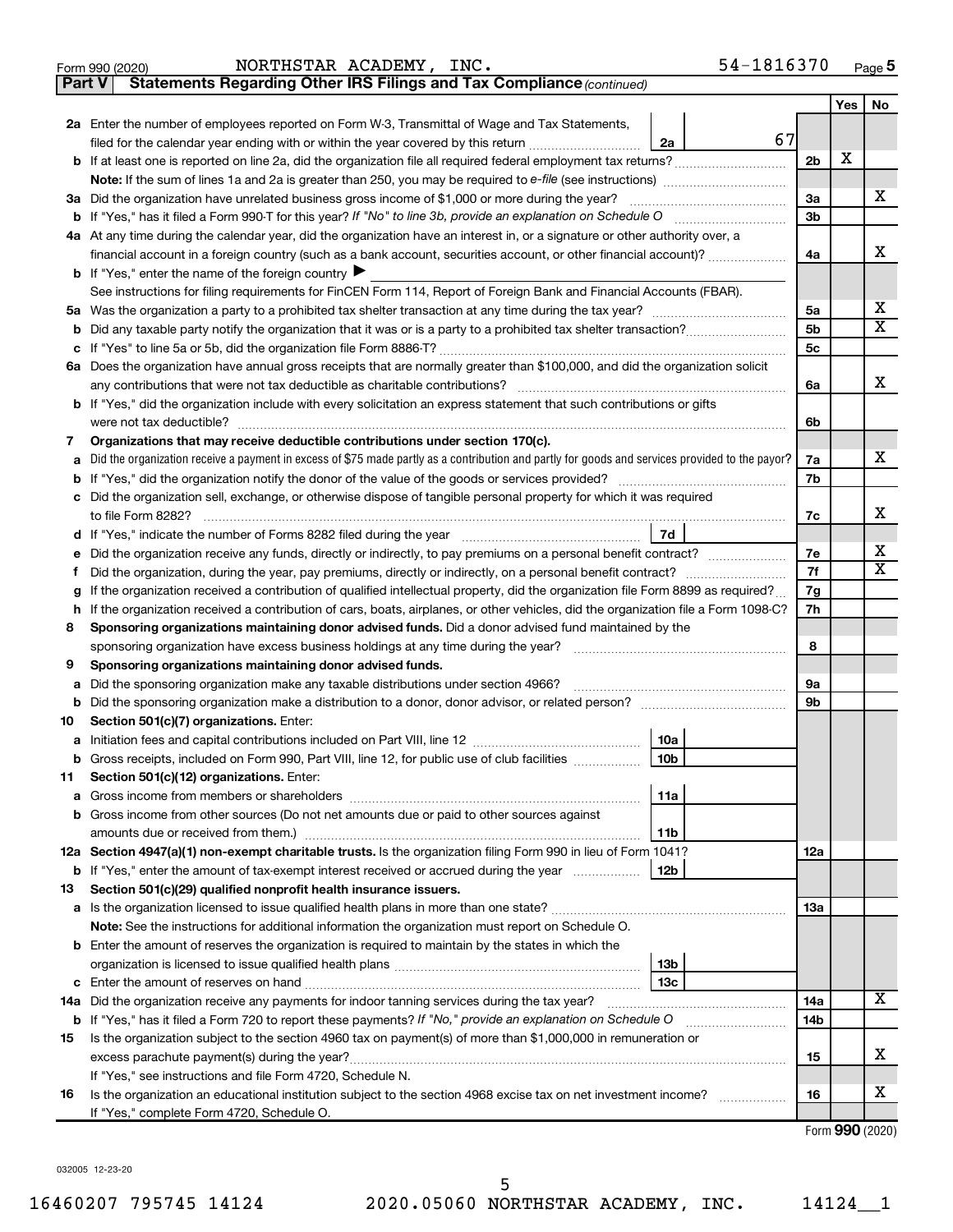| Form 990 (2020) |  |
|-----------------|--|
|-----------------|--|

Form 990 (2020) Page NORTHSTAR ACADEMY, INC. 54-1816370

| Part VI   Governance, Management, and Disclosure For each "Yes" response to lines 2 through 7b below, and for a "No" response |  |
|-------------------------------------------------------------------------------------------------------------------------------|--|
| to line 8a, 8b, or 10b below, describe the circumstances, processes, or changes on Schedule O. See instructions.              |  |

|     | Check if Schedule O contains a response or note to any line in this Part VI [11] [11] [11] [11] [11] [11] Check if Schedule O contains a response or note to any line in this Part VI                                          |    |    |                 |                         | $\lfloor x \rfloor$          |  |  |  |  |
|-----|--------------------------------------------------------------------------------------------------------------------------------------------------------------------------------------------------------------------------------|----|----|-----------------|-------------------------|------------------------------|--|--|--|--|
|     | <b>Section A. Governing Body and Management</b>                                                                                                                                                                                |    |    |                 |                         |                              |  |  |  |  |
|     |                                                                                                                                                                                                                                |    |    |                 | Yes                     | No                           |  |  |  |  |
|     | <b>1a</b> Enter the number of voting members of the governing body at the end of the tax year                                                                                                                                  | 1a | 14 |                 |                         |                              |  |  |  |  |
|     | If there are material differences in voting rights among members of the governing body, or if the governing                                                                                                                    |    |    |                 |                         |                              |  |  |  |  |
|     | body delegated broad authority to an executive committee or similar committee, explain on Schedule O.                                                                                                                          |    |    |                 |                         |                              |  |  |  |  |
| b   | Enter the number of voting members included on line 1a, above, who are independent                                                                                                                                             | 1b | 14 |                 |                         |                              |  |  |  |  |
| 2   | Did any officer, director, trustee, or key employee have a family relationship or a business relationship with any other                                                                                                       |    |    |                 |                         |                              |  |  |  |  |
|     | officer, director, trustee, or key employee?                                                                                                                                                                                   |    |    | 2               | X                       |                              |  |  |  |  |
| 3   | Did the organization delegate control over management duties customarily performed by or under the direct supervision                                                                                                          |    |    |                 |                         |                              |  |  |  |  |
|     |                                                                                                                                                                                                                                |    |    | З               |                         | x<br>$\overline{\mathbf{x}}$ |  |  |  |  |
| 4   | Did the organization make any significant changes to its governing documents since the prior Form 990 was filed?                                                                                                               |    |    |                 |                         |                              |  |  |  |  |
| 5   |                                                                                                                                                                                                                                |    |    |                 |                         |                              |  |  |  |  |
| 6   |                                                                                                                                                                                                                                |    |    |                 |                         |                              |  |  |  |  |
| 7a  | Did the organization have members, stockholders, or other persons who had the power to elect or appoint one or                                                                                                                 |    |    |                 |                         |                              |  |  |  |  |
|     |                                                                                                                                                                                                                                |    |    | 7а              |                         | X                            |  |  |  |  |
|     | <b>b</b> Are any governance decisions of the organization reserved to (or subject to approval by) members, stockholders, or                                                                                                    |    |    |                 |                         |                              |  |  |  |  |
|     |                                                                                                                                                                                                                                |    |    | 7b              |                         | x                            |  |  |  |  |
| 8   | Did the organization contemporaneously document the meetings held or written actions undertaken during the year by the following:                                                                                              |    |    |                 |                         |                              |  |  |  |  |
| a   |                                                                                                                                                                                                                                |    |    | 8а              | х                       |                              |  |  |  |  |
| b   |                                                                                                                                                                                                                                |    |    | 8b              | $\overline{\textbf{x}}$ |                              |  |  |  |  |
| 9   | Is there any officer, director, trustee, or key employee listed in Part VII, Section A, who cannot be reached at the                                                                                                           |    |    |                 |                         |                              |  |  |  |  |
|     |                                                                                                                                                                                                                                |    |    | 9               |                         | X                            |  |  |  |  |
|     | <b>Section B. Policies</b> (This Section B requests information about policies not required by the Internal Revenue Code.)                                                                                                     |    |    |                 |                         |                              |  |  |  |  |
|     |                                                                                                                                                                                                                                |    |    |                 | Yes                     | No                           |  |  |  |  |
|     |                                                                                                                                                                                                                                |    |    | 10a             |                         | X                            |  |  |  |  |
|     | <b>b</b> If "Yes," did the organization have written policies and procedures governing the activities of such chapters, affiliates,                                                                                            |    |    |                 |                         |                              |  |  |  |  |
|     |                                                                                                                                                                                                                                |    |    |                 |                         |                              |  |  |  |  |
|     | 11a Has the organization provided a complete copy of this Form 990 to all members of its governing body before filing the form?                                                                                                |    |    |                 |                         |                              |  |  |  |  |
| b   | Describe in Schedule O the process, if any, used by the organization to review this Form 990.                                                                                                                                  |    |    |                 |                         |                              |  |  |  |  |
| 12a |                                                                                                                                                                                                                                |    |    |                 |                         |                              |  |  |  |  |
| b   | Were officers, directors, or trustees, and key employees required to disclose annually interests that could give rise to conflicts?                                                                                            |    |    | 12 <sub>b</sub> | $\overline{\textbf{X}}$ |                              |  |  |  |  |
| с   | Did the organization regularly and consistently monitor and enforce compliance with the policy? If "Yes," describe                                                                                                             |    |    |                 |                         |                              |  |  |  |  |
|     | in Schedule O how this was done                                                                                                                                                                                                |    |    | 12c             | х                       |                              |  |  |  |  |
| 13  | Did the organization have a written whistleblower policy?                                                                                                                                                                      |    |    | 13              | $\overline{\mathbf{X}}$ |                              |  |  |  |  |
| 14  | Did the organization have a written document retention and destruction policy? [11] manuscription materials and destruction policy? [11] manuscription materials and the organization have a written document retention and de |    |    | 14              | $\overline{\mathbf{X}}$ |                              |  |  |  |  |
| 15  | Did the process for determining compensation of the following persons include a review and approval by independent                                                                                                             |    |    |                 |                         |                              |  |  |  |  |
|     | persons, comparability data, and contemporaneous substantiation of the deliberation and decision?                                                                                                                              |    |    |                 |                         |                              |  |  |  |  |
| а   |                                                                                                                                                                                                                                |    |    | 15a             | х                       |                              |  |  |  |  |
|     |                                                                                                                                                                                                                                |    |    | 15 <sub>b</sub> |                         | X                            |  |  |  |  |
|     | If "Yes" to line 15a or 15b, describe the process in Schedule O (see instructions).                                                                                                                                            |    |    |                 |                         |                              |  |  |  |  |
|     | 16a Did the organization invest in, contribute assets to, or participate in a joint venture or similar arrangement with a                                                                                                      |    |    |                 |                         |                              |  |  |  |  |
|     | taxable entity during the year?                                                                                                                                                                                                |    |    | 16a             |                         | х                            |  |  |  |  |
|     | <b>b</b> If "Yes," did the organization follow a written policy or procedure requiring the organization to evaluate its participation                                                                                          |    |    |                 |                         |                              |  |  |  |  |
|     | in joint venture arrangements under applicable federal tax law, and take steps to safeguard the organization's                                                                                                                 |    |    |                 |                         |                              |  |  |  |  |
|     | exempt status with respect to such arrangements?                                                                                                                                                                               |    |    | 16b             |                         |                              |  |  |  |  |
|     | <b>Section C. Disclosure</b>                                                                                                                                                                                                   |    |    |                 |                         |                              |  |  |  |  |
| 17  | <b>NONE</b><br>List the states with which a copy of this Form 990 is required to be filed $\blacktriangleright$                                                                                                                |    |    |                 |                         |                              |  |  |  |  |
| 18  | Section 6104 requires an organization to make its Forms 1023 (1024 or 1024-A, if applicable), 990, and 990-T (Section 501(c)(3)s only) available                                                                               |    |    |                 |                         |                              |  |  |  |  |
|     | for public inspection. Indicate how you made these available. Check all that apply.<br>Other (explain on Schedule O)                                                                                                           |    |    |                 |                         |                              |  |  |  |  |
|     | X   Own website<br>$\lfloor x \rfloor$ Upon request<br>Another's website                                                                                                                                                       |    |    |                 |                         |                              |  |  |  |  |
| 19  | Describe on Schedule O whether (and if so, how) the organization made its governing documents, conflict of interest policy, and financial<br>statements available to the public during the tax year.                           |    |    |                 |                         |                              |  |  |  |  |
| 20  | State the name, address, and telephone number of the person who possesses the organization's books and records<br>THE ORGANIZATION - 804-747-1003                                                                              |    |    |                 |                         |                              |  |  |  |  |
|     | 8055 SHRADER ROAD, RICHMOND, VA<br>23294                                                                                                                                                                                       |    |    |                 |                         |                              |  |  |  |  |
|     | 032006 12-23-20                                                                                                                                                                                                                |    |    |                 |                         | Form 990 (2020)              |  |  |  |  |
|     | 6                                                                                                                                                                                                                              |    |    |                 |                         |                              |  |  |  |  |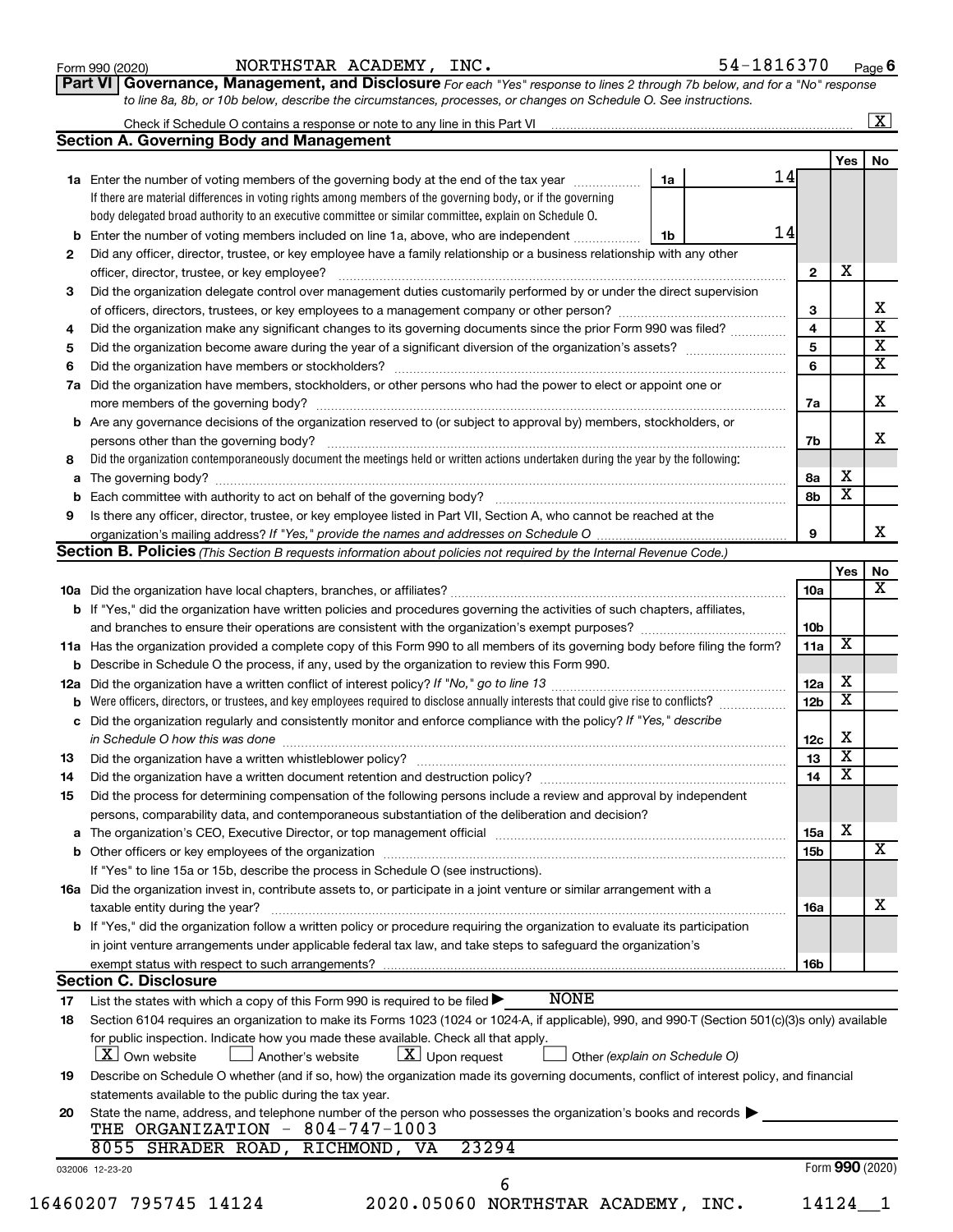$\Box$ 

| Part VII Compensation of Officers, Directors, Trustees, Key Employees, Highest Compensated |  |  |
|--------------------------------------------------------------------------------------------|--|--|
| <b>Employees, and Independent Contractors</b>                                              |  |  |

Check if Schedule O contains a response or note to any line in this Part VII

**Section A. Officers, Directors, Trustees, Key Employees, and Highest Compensated Employees**

**1a**  Complete this table for all persons required to be listed. Report compensation for the calendar year ending with or within the organization's tax year.  $\bullet$  List all of the organization's current officers, directors, trustees (whether individuals or organizations), regardless of amount of compensation.

Enter -0- in columns (D), (E), and (F) if no compensation was paid.

**•** List all of the organization's current key employees, if any. See instructions for definition of "key employee."

• List the organization's five *current* highest compensated employees (other than an officer, director, trustee, or key employee) who received reportable compensation (Box 5 of Form W-2 and/or Box 7 of Form 1099-MISC) of more than \$100,000 from the organization and any related organizations.

 $\bullet$  List all of the organization's former officers, key employees, and highest compensated employees who received more than \$100,000 of reportable compensation from the organization and any related organizations.

**•** List all of the organization's former directors or trustees that received, in the capacity as a former director or trustee of the organization, more than \$10,000 of reportable compensation from the organization and any related organizations.

See instructions for the order in which to list the persons above.

Check this box if neither the organization nor any related organization compensated any current officer, director, or trustee.  $\Box$ 

| (A)                         | (B)                  | (C)                                     |                                                                  |             |              |                                   |        | (D)                             | (E)             | (F)                      |  |  |
|-----------------------------|----------------------|-----------------------------------------|------------------------------------------------------------------|-------------|--------------|-----------------------------------|--------|---------------------------------|-----------------|--------------------------|--|--|
| Name and title              | Average              | Position<br>(do not check more than one |                                                                  |             |              |                                   |        | Reportable                      | Reportable      | Estimated                |  |  |
|                             | hours per            |                                         | box, unless person is both an<br>officer and a director/trustee) |             |              |                                   |        | compensation                    | compensation    | amount of                |  |  |
|                             | week                 |                                         |                                                                  |             |              |                                   |        | from                            | from related    | other                    |  |  |
|                             | (list any            |                                         |                                                                  |             |              |                                   |        | the                             | organizations   | compensation             |  |  |
|                             | hours for<br>related |                                         |                                                                  |             |              |                                   |        | organization<br>(W-2/1099-MISC) | (W-2/1099-MISC) | from the<br>organization |  |  |
|                             | organizations        |                                         |                                                                  |             |              |                                   |        |                                 |                 | and related              |  |  |
|                             | below                |                                         |                                                                  |             |              |                                   |        |                                 |                 | organizations            |  |  |
|                             | line)                | Individual trustee or director          | Institutional trustee                                            | Officer     | Key employee | Highest compensated<br>  employee | Former |                                 |                 |                          |  |  |
| CRYSTAL TRENT<br>(1)        | 40.00                |                                         |                                                                  |             |              |                                   |        |                                 |                 |                          |  |  |
| HEAD OF SCHOOL              |                      |                                         |                                                                  | $\mathbf X$ |              |                                   |        | 109,802.                        | 0.              | 17,803.                  |  |  |
| (2)<br>ROY PETERS           | 40.00                |                                         |                                                                  |             |              |                                   |        |                                 |                 |                          |  |  |
| DIRECTOR OF FINANCE AND OP  |                      |                                         |                                                                  | X           |              |                                   |        | 114,140.                        | $\mathbf 0$ .   | 10,099.                  |  |  |
| (3)<br>NANCY VOLANTE        | 2.00                 |                                         |                                                                  |             |              |                                   |        |                                 |                 |                          |  |  |
| <b>TREASURER</b>            |                      | X                                       |                                                                  | $\mathbf X$ |              |                                   |        | $\mathbf 0$ .                   | $\mathbf 0$ .   | $\boldsymbol{0}$ .       |  |  |
| (4) LILE BENAICHA           | 2.00                 |                                         |                                                                  |             |              |                                   |        |                                 |                 |                          |  |  |
| <b>SECRETARY</b>            |                      | $\mathbf x$                             |                                                                  | X           |              |                                   |        | $\mathbf 0$ .                   | $\mathbf 0$ .   | $\mathbf 0$ .            |  |  |
| (5) BEN WINTERS             | 3.00                 |                                         |                                                                  |             |              |                                   |        |                                 |                 |                          |  |  |
| <b>CHAIR</b>                |                      | $\mathbf X$                             |                                                                  | $\mathbf X$ |              |                                   |        | 0.                              | $\mathbf 0$ .   | $\mathbf 0$ .            |  |  |
| (6) RICHARD R BENNETT, MD   | 1.00                 |                                         |                                                                  |             |              |                                   |        |                                 |                 |                          |  |  |
| <b>DIRECTOR</b>             |                      | $\mathbf X$                             |                                                                  |             |              |                                   |        | $\mathbf 0$ .                   | О.              | $\boldsymbol{0}$ .       |  |  |
| (7) CHRISTOPHER DALY        | 1.00                 |                                         |                                                                  |             |              |                                   |        |                                 |                 |                          |  |  |
| <b>DIRECTOR</b>             |                      | $\mathbf X$                             |                                                                  |             |              |                                   |        | $\mathbf 0$ .                   | $\mathbf 0$ .   | $\mathbf 0$ .            |  |  |
| (8)<br>WILLIAM CHARLET      | 1.00                 |                                         |                                                                  |             |              |                                   |        |                                 |                 |                          |  |  |
| <b>DIRECTOR</b>             |                      | $\mathbf x$                             |                                                                  |             |              |                                   |        | $\mathbf 0$ .                   | $\mathbf 0$ .   | $\mathbf 0$ .            |  |  |
| (9) LEMUEL DOSS III         | 4.00                 |                                         |                                                                  |             |              |                                   |        |                                 |                 |                          |  |  |
| VICE CHAIR                  |                      | $\mathbf X$                             |                                                                  | $\mathbf X$ |              |                                   |        | $\mathbf 0$ .                   | $\mathbf 0$ .   | $\boldsymbol{0}$ .       |  |  |
| (10) SPENCER GARRETT        | 1.00                 |                                         |                                                                  |             |              |                                   |        |                                 |                 |                          |  |  |
| <b>DIRECTOR</b>             |                      | $\mathbf X$                             |                                                                  |             |              |                                   |        | $\mathbf 0$ .                   | $\mathbf 0$ .   | $\mathbf 0$ .            |  |  |
| (11) TRACEY DEAL            | 1.00                 |                                         |                                                                  |             |              |                                   |        |                                 |                 |                          |  |  |
| <b>DIRECTOR</b>             |                      | $\mathbf X$                             |                                                                  |             |              |                                   |        | $\mathbf 0$ .                   | $\mathbf 0$ .   | $\mathbf 0$ .            |  |  |
| (12) J. RUSSELL PARKER, III | 1.00                 |                                         |                                                                  |             |              |                                   |        |                                 |                 |                          |  |  |
| <b>DIRECTOR</b>             |                      | $\mathbf X$                             |                                                                  |             |              |                                   |        | $\mathbf 0$ .                   | $\mathbf 0$ .   | $\mathbf 0$ .            |  |  |
| (13) JENNIFER QUINDOZA      | 1.00                 |                                         |                                                                  |             |              |                                   |        |                                 |                 |                          |  |  |
| <b>DIRECTOR</b>             |                      | $\mathbf X$                             |                                                                  |             |              |                                   |        | $\mathbf 0$ .                   | $\mathbf 0$ .   | $\boldsymbol{0}$ .       |  |  |
| (14) SUZANNE YOUNT          | 1.00                 |                                         |                                                                  |             |              |                                   |        |                                 |                 |                          |  |  |
| <b>DIRECTOR</b>             |                      | $\overline{\mathbf{X}}$                 |                                                                  |             |              |                                   |        | 0.                              | $\mathbf 0$ .   | $\mathbf 0$ .            |  |  |
| (15) F. ROBERTSON HERSHEY   | 1.00                 |                                         |                                                                  |             |              |                                   |        |                                 |                 |                          |  |  |
| <b>DIRECTOR</b>             |                      | $\mathbf X$                             |                                                                  |             |              |                                   |        | 0.                              | $\mathbf 0$ .   | $\mathbf 0$ .            |  |  |
| (16) TYLER WHITLEY          | 1.00                 |                                         |                                                                  |             |              |                                   |        |                                 |                 |                          |  |  |
| <b>DIRECTOR</b>             |                      | $\mathbf X$                             |                                                                  |             |              |                                   |        | $\mathbf 0$ .                   | $\mathbf 0$ .   | $0$ .                    |  |  |
|                             |                      |                                         |                                                                  |             |              |                                   |        |                                 |                 |                          |  |  |
|                             |                      |                                         |                                                                  |             |              |                                   |        |                                 |                 |                          |  |  |

032007 12-23-20

16460207 795745 14124 2020.05060 NORTHSTAR ACADEMY, INC. 14124\_\_1

7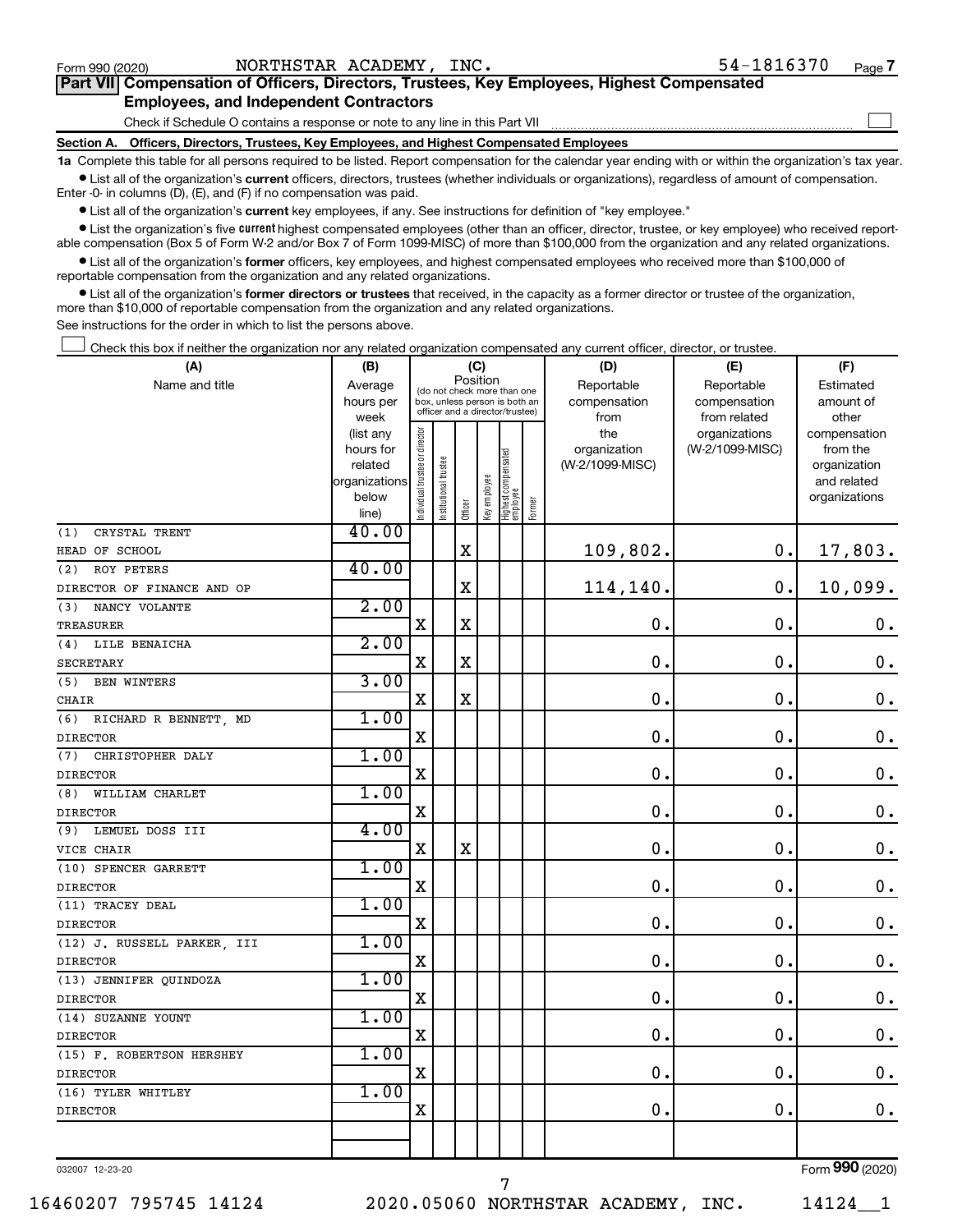|                 | NORTHSTAR ACADEMY, INC.<br>Form 990 (2020)                                                                                                                                                                                                                  |                                     |                                |                       |                 |              |                                                                                                 |                     |                                           | 54-1816370                                        |                        |                 |                                                                          | Page 8           |
|-----------------|-------------------------------------------------------------------------------------------------------------------------------------------------------------------------------------------------------------------------------------------------------------|-------------------------------------|--------------------------------|-----------------------|-----------------|--------------|-------------------------------------------------------------------------------------------------|---------------------|-------------------------------------------|---------------------------------------------------|------------------------|-----------------|--------------------------------------------------------------------------|------------------|
| <b>Part VII</b> | Section A. Officers, Directors, Trustees, Key Employees, and Highest Compensated Employees (continued)                                                                                                                                                      |                                     |                                |                       |                 |              |                                                                                                 |                     |                                           |                                                   |                        |                 |                                                                          |                  |
|                 | (A)<br>Name and title                                                                                                                                                                                                                                       | (B)<br>Average<br>hours per<br>week | Individual trustee or director |                       | (C)<br>Position |              | (do not check more than one<br>box, unless person is both an<br>officer and a director/trustee) |                     | (D)<br>Reportable<br>compensation<br>from | (E)<br>Reportable<br>compensation<br>from related |                        |                 | (F)<br>Estimated<br>amount of<br>other                                   |                  |
|                 | (list any<br>hours for<br>related<br>organizations<br>below<br>line)                                                                                                                                                                                        |                                     |                                | Institutional trustee | Officer         | Key employee | Highest compensated<br>  employee                                                               | Former              | the<br>organization<br>(W-2/1099-MISC)    | organizations<br>(W-2/1099-MISC)                  |                        |                 | compensation<br>from the<br>organization<br>and related<br>organizations |                  |
|                 |                                                                                                                                                                                                                                                             |                                     |                                |                       |                 |              |                                                                                                 |                     |                                           |                                                   |                        |                 |                                                                          |                  |
|                 |                                                                                                                                                                                                                                                             |                                     |                                |                       |                 |              |                                                                                                 |                     |                                           |                                                   |                        |                 |                                                                          |                  |
|                 |                                                                                                                                                                                                                                                             |                                     |                                |                       |                 |              |                                                                                                 |                     |                                           |                                                   |                        |                 |                                                                          |                  |
|                 |                                                                                                                                                                                                                                                             |                                     |                                |                       |                 |              |                                                                                                 |                     |                                           |                                                   |                        |                 |                                                                          |                  |
|                 |                                                                                                                                                                                                                                                             |                                     |                                |                       |                 |              |                                                                                                 |                     |                                           |                                                   |                        |                 |                                                                          |                  |
|                 |                                                                                                                                                                                                                                                             |                                     |                                |                       |                 |              |                                                                                                 |                     |                                           |                                                   |                        |                 |                                                                          |                  |
|                 |                                                                                                                                                                                                                                                             |                                     |                                |                       |                 |              |                                                                                                 |                     |                                           |                                                   |                        |                 |                                                                          |                  |
|                 | 1b Subtotal                                                                                                                                                                                                                                                 |                                     |                                |                       |                 |              |                                                                                                 |                     | 223,942.<br>$\overline{0}$ .              |                                                   | $\overline{0}$ .<br>σ. |                 | 27,902.                                                                  | $\overline{0}$ . |
| 2               | Total number of individuals (including but not limited to those listed above) who received more than \$100,000 of reportable                                                                                                                                |                                     |                                |                       |                 |              |                                                                                                 |                     | 223,942.                                  |                                                   | σ.                     |                 | 27,902.                                                                  |                  |
|                 | compensation from the organization $\blacktriangleright$                                                                                                                                                                                                    |                                     |                                |                       |                 |              |                                                                                                 |                     |                                           |                                                   |                        |                 | Yes                                                                      | 2<br>No.         |
| 3               | Did the organization list any former officer, director, trustee, key employee, or highest compensated employee on<br>line 1a? If "Yes," complete Schedule J for such individual [11] [12] manufacture 1a? If "Yes," complete Schedule J for such individual |                                     |                                |                       |                 |              |                                                                                                 |                     |                                           |                                                   |                        | 3               |                                                                          | x                |
|                 | For any individual listed on line 1a, is the sum of reportable compensation and other compensation from the organization<br>and related organizations greater than \$150,000? If "Yes," complete Schedule J for such individual                             |                                     |                                |                       |                 |              |                                                                                                 |                     |                                           |                                                   |                        | 4               |                                                                          | x                |
| 5               | Did any person listed on line 1a receive or accrue compensation from any unrelated organization or individual for services<br>rendered to the organization? If "Yes," complete Schedule J for such person.<br><b>Section B. Independent Contractors</b>     |                                     |                                |                       |                 |              |                                                                                                 |                     |                                           |                                                   |                        | 5               |                                                                          | x                |
| 1               | Complete this table for your five highest compensated independent contractors that received more than \$100,000 of compensation from<br>the organization. Report compensation for the calendar year ending with or within the organization's tax year.      |                                     |                                |                       |                 |              |                                                                                                 |                     |                                           |                                                   |                        |                 |                                                                          |                  |
|                 | (A)<br>(B)<br>Name and business address<br>Description of services<br><b>NONE</b>                                                                                                                                                                           |                                     |                                |                       |                 |              |                                                                                                 | (C)<br>Compensation |                                           |                                                   |                        |                 |                                                                          |                  |
|                 |                                                                                                                                                                                                                                                             |                                     |                                |                       |                 |              |                                                                                                 |                     |                                           |                                                   |                        |                 |                                                                          |                  |
|                 |                                                                                                                                                                                                                                                             |                                     |                                |                       |                 |              |                                                                                                 |                     |                                           |                                                   |                        |                 |                                                                          |                  |
|                 |                                                                                                                                                                                                                                                             |                                     |                                |                       |                 |              |                                                                                                 |                     |                                           |                                                   |                        |                 |                                                                          |                  |
|                 |                                                                                                                                                                                                                                                             |                                     |                                |                       |                 |              |                                                                                                 |                     |                                           |                                                   |                        |                 |                                                                          |                  |
| $\mathbf{2}$    | Total number of independent contractors (including but not limited to those listed above) who received more than<br>\$100,000 of compensation from the organization                                                                                         |                                     |                                |                       |                 |              | 0                                                                                               |                     |                                           |                                                   |                        |                 |                                                                          |                  |
|                 |                                                                                                                                                                                                                                                             |                                     |                                |                       |                 |              |                                                                                                 |                     |                                           |                                                   |                        | Form 990 (2020) |                                                                          |                  |

032008 12-23-20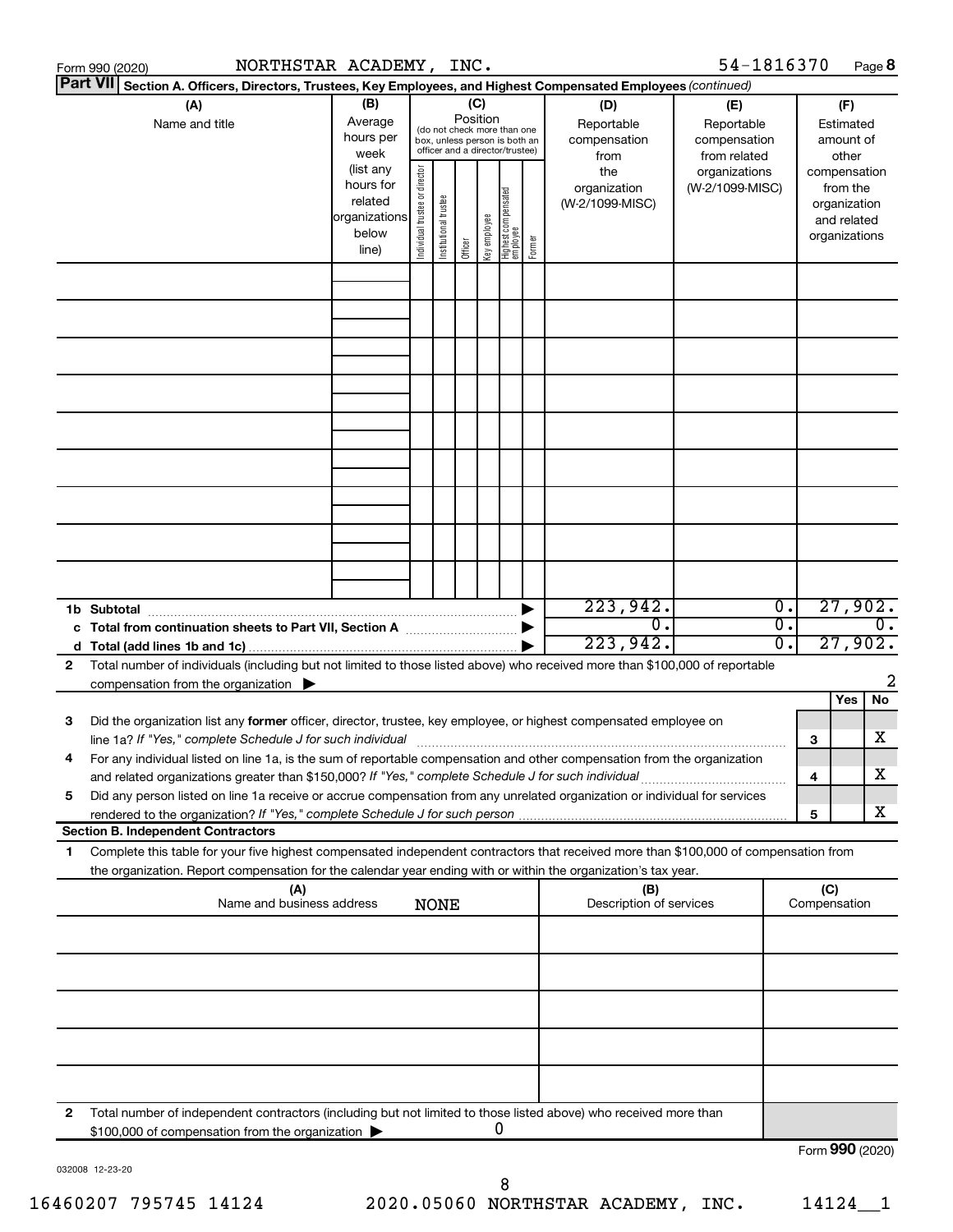| <b>Part VIII</b>                                          |      |    | <b>Statement of Revenue</b>                                                                                                                                                                            |                                     |                              |                                                               |                           |                                                                 |
|-----------------------------------------------------------|------|----|--------------------------------------------------------------------------------------------------------------------------------------------------------------------------------------------------------|-------------------------------------|------------------------------|---------------------------------------------------------------|---------------------------|-----------------------------------------------------------------|
|                                                           |      |    | Check if Schedule O contains a response or note to any line in this Part VIII                                                                                                                          |                                     |                              |                                                               |                           |                                                                 |
|                                                           |      |    |                                                                                                                                                                                                        |                                     | (A)<br>Total revenue         | (B)<br>Related or exempt<br>function revenue business revenue | $\mathbf{C}$<br>Unrelated | (D)<br>Revenue excluded<br>from tax under<br>sections 512 - 514 |
|                                                           |      |    | 1a<br><b>1 a</b> Federated campaigns <i>manument</i><br>1 <sub>b</sub><br><b>b</b> Membership dues<br>1 <sub>c</sub><br>c Fundraising events<br>1 <sub>d</sub><br>d Related organizations              |                                     |                              |                                                               |                           |                                                                 |
| Contributions, Gifts, Grants<br>and Other Similar Amounts |      |    | 1e<br>e Government grants (contributions)<br>f All other contributions, gifts, grants, and<br>similar amounts not included above<br>1f<br>  1g   \$<br>g Noncash contributions included in lines 1a-1f | 1,428,885.<br>1,737,653.<br>135,720 |                              |                                                               |                           |                                                                 |
|                                                           |      |    |                                                                                                                                                                                                        |                                     | 3, 166, 538.                 |                                                               |                           |                                                                 |
|                                                           |      |    |                                                                                                                                                                                                        | <b>Business Code</b>                |                              |                                                               |                           |                                                                 |
|                                                           |      | 2a | TUITION FROM INDIVIDUA                                                                                                                                                                                 |                                     | 611110 2,779,763. 2,779,763. |                                                               |                           |                                                                 |
|                                                           |      |    | FEES AND CONTRACTS FRO                                                                                                                                                                                 | 611110                              | 43,564.                      | 43,564.                                                       |                           |                                                                 |
| Program Service<br>Revenue                                |      |    | SCHOOL ACTIVITY AND FE                                                                                                                                                                                 | 611110                              | 36,686.                      |                                                               |                           |                                                                 |
|                                                           |      |    | RELATED SERVICES AND C                                                                                                                                                                                 | 611110                              | 10,530.                      | $\frac{36,686}{10,530}$ .                                     |                           |                                                                 |
|                                                           |      |    | <b>AFTER SCHOOL CARE</b>                                                                                                                                                                               | 611110                              | 8,900.                       | 8,900.                                                        |                           |                                                                 |
|                                                           |      |    |                                                                                                                                                                                                        | 611110                              | 1,138.                       | 1,138.                                                        |                           |                                                                 |
|                                                           |      |    | f All other program service revenue                                                                                                                                                                    |                                     |                              |                                                               |                           |                                                                 |
|                                                           |      | g  |                                                                                                                                                                                                        |                                     | 2,880,581.                   |                                                               |                           |                                                                 |
|                                                           | 3    |    | Investment income (including dividends, interest, and                                                                                                                                                  |                                     |                              |                                                               |                           |                                                                 |
|                                                           |      |    |                                                                                                                                                                                                        |                                     | 5,080.                       |                                                               |                           | 5,080.                                                          |
|                                                           | 4    |    | Income from investment of tax-exempt bond proceeds                                                                                                                                                     |                                     |                              |                                                               |                           |                                                                 |
|                                                           | 5    |    |                                                                                                                                                                                                        |                                     |                              |                                                               |                           |                                                                 |
|                                                           |      |    | (i) Real                                                                                                                                                                                               | (ii) Personal                       |                              |                                                               |                           |                                                                 |
|                                                           |      |    | 6 a Gross rents<br>6a<br>.                                                                                                                                                                             |                                     |                              |                                                               |                           |                                                                 |
|                                                           |      |    | 6 <sub>b</sub><br>Less: rental expenses                                                                                                                                                                |                                     |                              |                                                               |                           |                                                                 |
|                                                           |      |    | 6c<br>Rental income or (loss)                                                                                                                                                                          |                                     |                              |                                                               |                           |                                                                 |
|                                                           |      |    | d Net rental income or (loss)                                                                                                                                                                          |                                     |                              |                                                               |                           |                                                                 |
|                                                           |      |    | (i) Securities<br>7 a Gross amount from sales of                                                                                                                                                       | (ii) Other                          |                              |                                                               |                           |                                                                 |
|                                                           |      |    | 7a 134, 853.<br>assets other than inventory                                                                                                                                                            |                                     |                              |                                                               |                           |                                                                 |
|                                                           |      |    |                                                                                                                                                                                                        |                                     |                              |                                                               |                           |                                                                 |
|                                                           |      |    | <b>b</b> Less: cost or other basis                                                                                                                                                                     |                                     |                              |                                                               |                           |                                                                 |
|                                                           |      |    | $7b$ 135,720.<br>and sales expenses<br>$-867.$                                                                                                                                                         |                                     |                              |                                                               |                           |                                                                 |
| Revenue                                                   |      |    |                                                                                                                                                                                                        |                                     |                              |                                                               |                           |                                                                 |
|                                                           |      |    |                                                                                                                                                                                                        |                                     | $-867.$                      |                                                               |                           | $-867.$                                                         |
| ሕ<br>$\check{\epsilon}$                                   |      |    | 8 a Gross income from fundraising events (not                                                                                                                                                          |                                     |                              |                                                               |                           |                                                                 |
|                                                           |      |    | including \$<br>οf                                                                                                                                                                                     |                                     |                              |                                                               |                           |                                                                 |
|                                                           |      |    | contributions reported on line 1c). See                                                                                                                                                                |                                     |                              |                                                               |                           |                                                                 |
|                                                           |      |    | l 8a                                                                                                                                                                                                   |                                     |                              |                                                               |                           |                                                                 |
|                                                           |      |    | 8 <sub>b</sub><br><b>b</b> Less: direct expenses                                                                                                                                                       |                                     |                              |                                                               |                           |                                                                 |
|                                                           |      |    | c Net income or (loss) from fundraising events                                                                                                                                                         |                                     |                              |                                                               |                           |                                                                 |
|                                                           |      |    | 9 a Gross income from gaming activities. See                                                                                                                                                           |                                     |                              |                                                               |                           |                                                                 |
|                                                           |      |    | 9a                                                                                                                                                                                                     |                                     |                              |                                                               |                           |                                                                 |
|                                                           |      |    | 9 <sub>b</sub><br><b>b</b> Less: direct expenses <b>manually</b>                                                                                                                                       |                                     |                              |                                                               |                           |                                                                 |
|                                                           |      |    |                                                                                                                                                                                                        |                                     |                              |                                                               |                           |                                                                 |
|                                                           |      |    | c Net income or (loss) from gaming activities                                                                                                                                                          |                                     |                              |                                                               |                           |                                                                 |
|                                                           |      |    | 10 a Gross sales of inventory, less returns                                                                                                                                                            |                                     |                              |                                                               |                           |                                                                 |
|                                                           |      |    |                                                                                                                                                                                                        |                                     |                              |                                                               |                           |                                                                 |
|                                                           |      |    | 10bl<br><b>b</b> Less: cost of goods sold                                                                                                                                                              |                                     |                              |                                                               |                           |                                                                 |
|                                                           |      |    | c Net income or (loss) from sales of inventory                                                                                                                                                         |                                     |                              |                                                               |                           |                                                                 |
|                                                           |      |    |                                                                                                                                                                                                        | <b>Business Code</b>                |                              |                                                               |                           |                                                                 |
|                                                           | 11 a |    |                                                                                                                                                                                                        |                                     |                              |                                                               |                           |                                                                 |
|                                                           |      | b  |                                                                                                                                                                                                        |                                     |                              |                                                               |                           |                                                                 |
|                                                           |      | с  |                                                                                                                                                                                                        |                                     |                              |                                                               |                           |                                                                 |
| Miscellaneous<br>Revenue                                  |      |    |                                                                                                                                                                                                        | 611110                              | 5,163.                       | 5,163.                                                        |                           |                                                                 |
|                                                           |      |    |                                                                                                                                                                                                        |                                     | 5,163.                       |                                                               |                           |                                                                 |
|                                                           | 12   |    | Total revenue. See instructions                                                                                                                                                                        |                                     | 6,056,495.2,885,744.         |                                                               | 0.                        | 4,213.                                                          |
| 032009 12-23-20                                           |      |    |                                                                                                                                                                                                        |                                     |                              |                                                               |                           | Form 990 (2020)                                                 |

9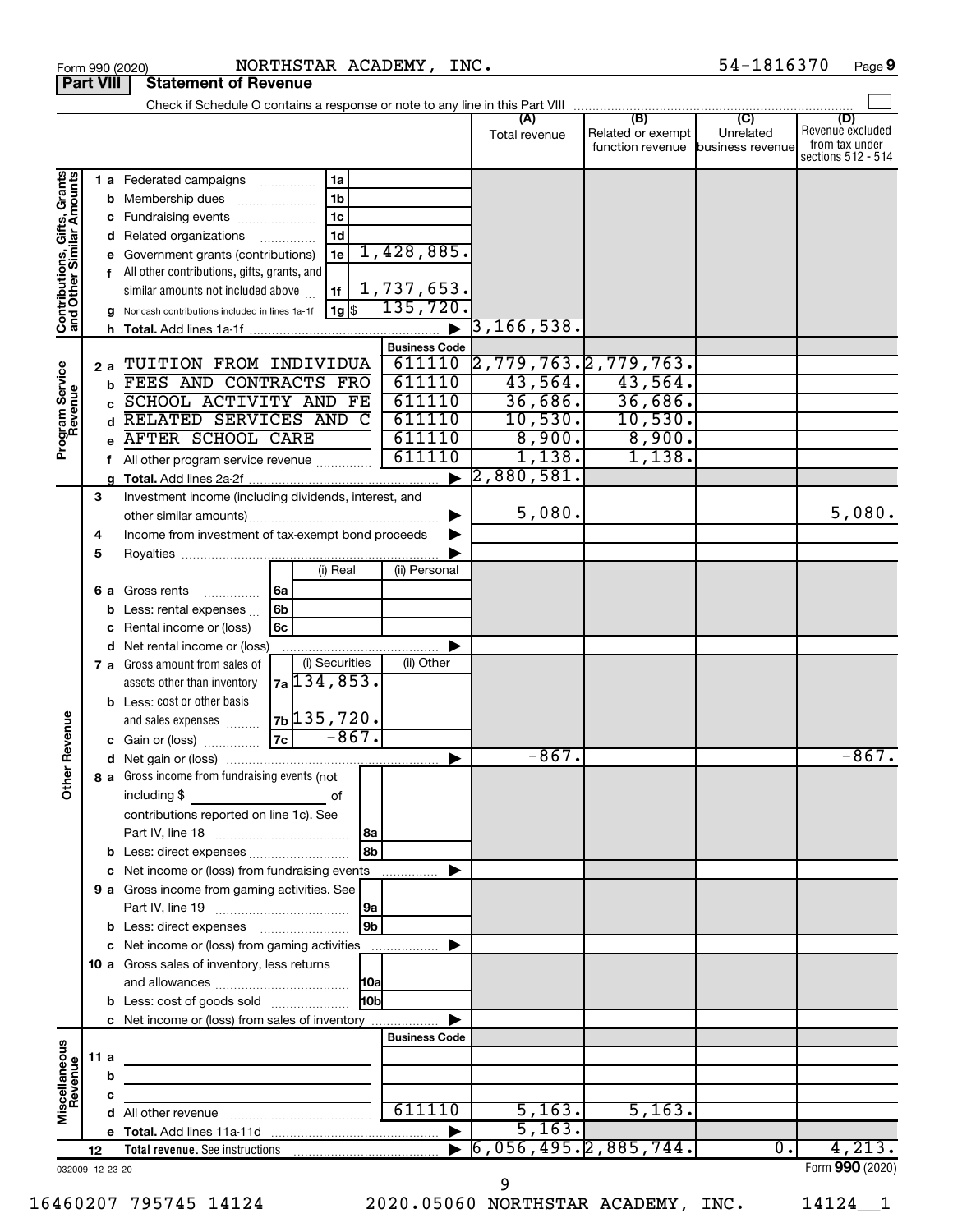| Form 990 (2020 |
|----------------|
|----------------|

Form 990 (2020) Page NORTHSTAR ACADEMY, INC. 54-1816370

*Section 501(c)(3) and 501(c)(4) organizations must complete all columns. All other organizations must complete column (A).* **Part IX Statement of Functional Expenses**

| Check if Schedule O contains a response or note to any line in this Part IX |                                                                                                                                                                                                            |                       |                                    |                                           |                                |  |  |
|-----------------------------------------------------------------------------|------------------------------------------------------------------------------------------------------------------------------------------------------------------------------------------------------------|-----------------------|------------------------------------|-------------------------------------------|--------------------------------|--|--|
|                                                                             | Do not include amounts reported on lines 6b,<br>7b, 8b, 9b, and 10b of Part VIII.                                                                                                                          | (A)<br>Total expenses | (B)<br>Program service<br>expenses | (C)<br>Management and<br>general expenses | (D)<br>Fundraising<br>expenses |  |  |
| 1.                                                                          | Grants and other assistance to domestic organizations                                                                                                                                                      |                       |                                    |                                           |                                |  |  |
|                                                                             | and domestic governments. See Part IV, line 21                                                                                                                                                             |                       |                                    |                                           |                                |  |  |
| $\mathbf{2}$                                                                | Grants and other assistance to domestic                                                                                                                                                                    |                       |                                    |                                           |                                |  |  |
|                                                                             | individuals. See Part IV, line 22                                                                                                                                                                          | 230,290.              | 230,290.                           |                                           |                                |  |  |
| 3                                                                           | Grants and other assistance to foreign                                                                                                                                                                     |                       |                                    |                                           |                                |  |  |
|                                                                             | organizations, foreign governments, and foreign                                                                                                                                                            |                       |                                    |                                           |                                |  |  |
|                                                                             | individuals. See Part IV, lines 15 and 16                                                                                                                                                                  |                       |                                    |                                           |                                |  |  |
| 4                                                                           | Benefits paid to or for members                                                                                                                                                                            |                       |                                    |                                           |                                |  |  |
| 5                                                                           | Compensation of current officers, directors,                                                                                                                                                               |                       |                                    |                                           |                                |  |  |
|                                                                             | trustees, and key employees                                                                                                                                                                                | 243,593.              | 77,650.                            | 156,066.                                  | 9,877.                         |  |  |
| 6                                                                           | Compensation not included above to disqualified                                                                                                                                                            |                       |                                    |                                           |                                |  |  |
|                                                                             | persons (as defined under section 4958(f)(1)) and                                                                                                                                                          |                       |                                    |                                           |                                |  |  |
|                                                                             | persons described in section 4958(c)(3)(B)                                                                                                                                                                 |                       |                                    |                                           |                                |  |  |
| 7                                                                           | Other salaries and wages                                                                                                                                                                                   | 2,198,295.            | 1,966,015.                         | 60,009.                                   | 172, 271.                      |  |  |
| 8                                                                           | Pension plan accruals and contributions (include                                                                                                                                                           |                       |                                    |                                           |                                |  |  |
|                                                                             | section 401(k) and 403(b) employer contributions)                                                                                                                                                          |                       |                                    |                                           |                                |  |  |
| 9                                                                           | Other employee benefits                                                                                                                                                                                    | 209,909.              | 187,656.<br>147, 118.              | 9,695.                                    | 12,558.<br>13,719.             |  |  |
| 10                                                                          |                                                                                                                                                                                                            | 177,960.              |                                    | 17, 123.                                  |                                |  |  |
| 11                                                                          | Fees for services (nonemployees):                                                                                                                                                                          |                       |                                    |                                           |                                |  |  |
| a                                                                           |                                                                                                                                                                                                            |                       |                                    |                                           |                                |  |  |
| b                                                                           |                                                                                                                                                                                                            | 18,393.               |                                    | 18,393.                                   |                                |  |  |
| с                                                                           |                                                                                                                                                                                                            |                       |                                    |                                           |                                |  |  |
| d                                                                           |                                                                                                                                                                                                            |                       |                                    |                                           |                                |  |  |
| е                                                                           | Professional fundraising services. See Part IV, line 17                                                                                                                                                    |                       |                                    |                                           |                                |  |  |
| f                                                                           | Investment management fees<br>Other. (If line 11g amount exceeds 10% of line 25,                                                                                                                           |                       |                                    |                                           |                                |  |  |
| g                                                                           | column (A) amount, list line 11g expenses on Sch O.)                                                                                                                                                       | 207, 215.             | 27,932.                            | 23,283.                                   | 156,000.                       |  |  |
| 12                                                                          |                                                                                                                                                                                                            | 44,304.               | 38,523.                            |                                           | 5,781.                         |  |  |
| 13                                                                          |                                                                                                                                                                                                            | 37,063.               | 33,543                             | 2,442.                                    | 1,078.                         |  |  |
| 14                                                                          |                                                                                                                                                                                                            | 79,820.               | 67,390.                            | 638.                                      | 11,792.                        |  |  |
| 15                                                                          |                                                                                                                                                                                                            |                       |                                    |                                           |                                |  |  |
| 16                                                                          |                                                                                                                                                                                                            | 228,490.              | 205, 190.                          | 17, 166.                                  | 6,134.                         |  |  |
| 17                                                                          |                                                                                                                                                                                                            | 8,643.                | 8,170.                             | 473.                                      |                                |  |  |
| 18                                                                          | Payments of travel or entertainment expenses                                                                                                                                                               |                       |                                    |                                           |                                |  |  |
|                                                                             | for any federal, state, or local public officials                                                                                                                                                          |                       |                                    |                                           |                                |  |  |
| 19                                                                          | Conferences, conventions, and meetings                                                                                                                                                                     | 20,071.               | 19,257.                            | $\overline{39}$                           | 775.                           |  |  |
| 20                                                                          | Interest                                                                                                                                                                                                   |                       |                                    |                                           |                                |  |  |
| 21                                                                          |                                                                                                                                                                                                            |                       |                                    |                                           |                                |  |  |
| 22                                                                          | Depreciation, depletion, and amortization                                                                                                                                                                  | 162,864.              | 144,761.                           | 12,069.                                   | 6,034.                         |  |  |
| 23                                                                          | Insurance                                                                                                                                                                                                  | 2,585.                |                                    | 2,585                                     |                                |  |  |
| 24                                                                          | Other expenses. Itemize expenses not covered<br>above (List miscellaneous expenses on line 24e. If<br>line 24e amount exceeds 10% of line 25, column (A)<br>amount, list line 24e expenses on Schedule O.) |                       |                                    |                                           |                                |  |  |
| a                                                                           | EDUCATIONAL EXPENSES                                                                                                                                                                                       | 38,757.               | 38,757.                            |                                           |                                |  |  |
| b                                                                           | <b>LUNCHES</b>                                                                                                                                                                                             | 28,549.               | 28,549.                            |                                           |                                |  |  |
| с                                                                           |                                                                                                                                                                                                            |                       |                                    |                                           |                                |  |  |
| d                                                                           |                                                                                                                                                                                                            |                       |                                    |                                           |                                |  |  |
|                                                                             | e All other expenses                                                                                                                                                                                       | 44,913.               | 27,643.                            | 11,665.                                   | 5,605.                         |  |  |
| 25                                                                          | Total functional expenses. Add lines 1 through 24e                                                                                                                                                         | 3,981,714.            | 3, 248, 444.                       | 331,646.                                  | 401,624.                       |  |  |
| 26                                                                          | <b>Joint costs.</b> Complete this line only if the organization                                                                                                                                            |                       |                                    |                                           |                                |  |  |
|                                                                             | reported in column (B) joint costs from a combined                                                                                                                                                         |                       |                                    |                                           |                                |  |  |
|                                                                             | educational campaign and fundraising solicitation.                                                                                                                                                         |                       |                                    |                                           |                                |  |  |
|                                                                             | Check here $\blacktriangleright$<br>if following SOP 98-2 (ASC 958-720)                                                                                                                                    |                       |                                    |                                           |                                |  |  |

032010 12-23-20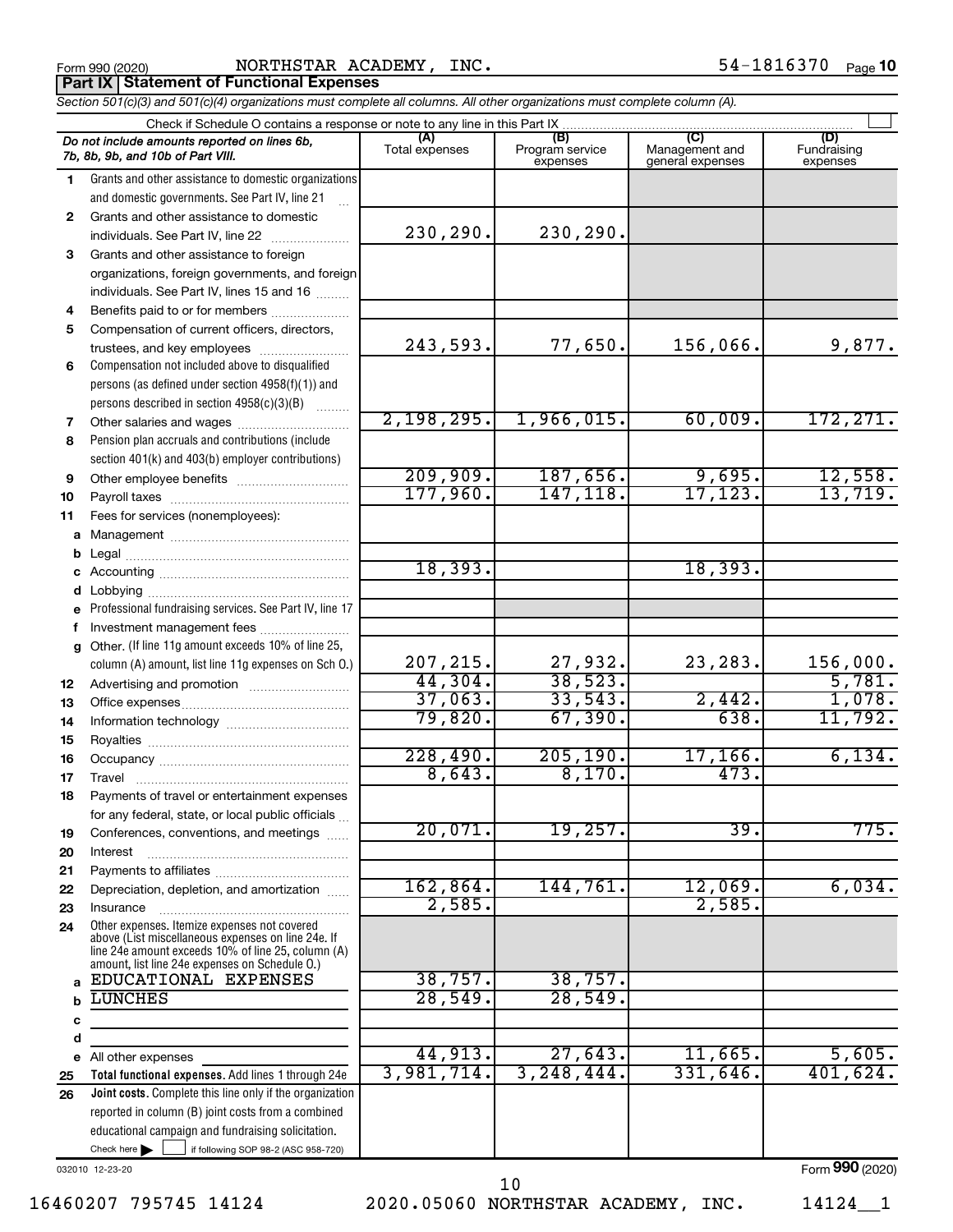**23 24 25**

**Liabilities**

**26**

**27 28**

**Net Assets or Fund Balances**

Net Assets or Fund Balances

**and complete lines 27, 28, 32, and 33. Organizations that do not follow FASB ASC 958, check here** | † **and complete lines 29 through 33.** Net assets without donor restrictions ~~~~~~~~~~~~~~~~~~~~ Net assets with donor restrictions ~~~~~~~~~~~~~~~~~~~~~~ Capital stock or trust principal, or current funds ~~~~~~~~~~~~~~~ Paid-in or capital surplus, or land, building, or equipment fund ....................... Retained earnings, endowment, accumulated income, or other funds ............ Total net assets or fund balances ~~~~~~~~~~~~~~~~~~~~~~ Total liabilities and net assets/fund balances  $3,559,840.$   $\sqrt{27}$  3,857,025.  $314,675.$  28 2,092,271. 3,874,515. 5,949,296.  $4,820,965.$   $33$  6,460,241.

|        |        | NORTHSTAR ACADEMY, INC.<br>Form 990 (2020)                                                                                                                                                                                     |         |                |                          |                         | 54-1816370<br>Page 11 |
|--------|--------|--------------------------------------------------------------------------------------------------------------------------------------------------------------------------------------------------------------------------------|---------|----------------|--------------------------|-------------------------|-----------------------|
|        | Part X | <b>Balance Sheet</b>                                                                                                                                                                                                           |         |                |                          |                         |                       |
|        |        |                                                                                                                                                                                                                                |         |                |                          |                         |                       |
|        |        |                                                                                                                                                                                                                                |         |                | (A)<br>Beginning of year |                         | (B)<br>End of year    |
|        | 1      | Cash - non-interest-bearing                                                                                                                                                                                                    |         |                | 300.                     | $\mathbf{1}$            | 300.                  |
|        | 2      |                                                                                                                                                                                                                                |         |                | 3, 296, 419.             | $\overline{2}$          | 2,882,460.            |
|        | з      |                                                                                                                                                                                                                                |         |                | 22,500.                  | $\mathbf{a}$            | 901, 166.             |
|        | 4      |                                                                                                                                                                                                                                |         |                | 200, 458.                | $\overline{\mathbf{4}}$ | 1,271,540.            |
|        | 5      | Loans and other receivables from any current or former officer, director,<br>trustee, key employee, creator or founder, substantial contributor, or 35%                                                                        |         |                |                          |                         |                       |
|        |        | controlled entity or family member of any of these persons                                                                                                                                                                     |         |                |                          | 5                       |                       |
|        | 6      | Loans and other receivables from other disqualified persons (as defined                                                                                                                                                        |         |                |                          |                         |                       |
|        |        | under section $4958(f)(1)$ , and persons described in section $4958(c)(3)(B)$                                                                                                                                                  |         | 6              |                          |                         |                       |
|        | 7      |                                                                                                                                                                                                                                |         | $\overline{7}$ |                          |                         |                       |
| Assets | 8      |                                                                                                                                                                                                                                |         | 8              |                          |                         |                       |
|        | 9      | Prepaid expenses and deferred charges [11] [11] prepaid expenses and deferred charges [11] [11] minimum and the Prepaid expenses and deferred charges [11] minimum and the Prepaid experiment of Prepaid experiment and the Pr | 27,921. | 9              | 110, 746.                |                         |                       |
|        | 10a    | Land, buildings, and equipment: cost or other<br>basis. Complete Part VI of Schedule D                                                                                                                                         | 10a     | 2,461,716.     |                          |                         |                       |
|        |        | <b>b</b> Less: accumulated depreciation <i>mimimimini</i>                                                                                                                                                                      | 10b     | 1, 294, 011.   | 1, 237, 648.             | 10 <sub>c</sub>         | 1,167,705.            |
|        | 11     |                                                                                                                                                                                                                                |         |                |                          | 11                      |                       |
|        | 12     |                                                                                                                                                                                                                                |         |                |                          | 12                      |                       |
|        | 13     |                                                                                                                                                                                                                                |         | 13             |                          |                         |                       |
|        | 14     |                                                                                                                                                                                                                                | 22,699. | 14             | 13,904.                  |                         |                       |
|        | 15     |                                                                                                                                                                                                                                |         | 13,020.        | 15                       | 112,420.                |                       |
|        | 16     |                                                                                                                                                                                                                                |         |                | $4,820,965.$ 16          |                         | 6,460,241.            |
|        | 17     |                                                                                                                                                                                                                                |         |                | $358, 510.$   17         |                         | 384, 430.             |

 Grants payable ~~~~~~~~~~~~~~~~~~~~~~~~~~~~~~~ Deferred revenue ~~~~~~~~~~~~~~~~~~~~~~~~~~~~~~ Tax-exempt bond liabilities ~~~~~~~~~~~~~~~~~~~~~~~~~ Escrow or custodial account liability. Complete Part IV of Schedule D  $\ldots$ 

trustee, key employee, creator or founder, substantial contributor, or 35% controlled entity or family member of any of these persons ~~~~~~~~~ Secured mortgages and notes payable to unrelated third parties  $\ldots$ ................. Unsecured notes and loans payable to unrelated third parties ......................... Other liabilities (including federal income tax, payables to related third parties, and other liabilities not included on lines 17-24). Complete Part X of Schedule D  $~\dots$   $~\dots$   $~\dots$   $~\dots$   $~\dots$   $~\dots$   $~\dots$   $~\dots$   $~\dots$   $~\dots$   $~\dots$ 

**Total liabilities.**  Add lines 17 through 25

Organizations that follow FASB ASC 958, check here  $\blacktriangleright \boxed{\text{X}}$ 

**22** Loans and other payables to any current or former officer, director,

Form (2020) **990**

 $\overline{99,340.}$  19 126,515.

 $488,600.$  24  $\overline{)$ 

946,450. 26 510,945.

**22 23 24**

**25 26**

**27 28**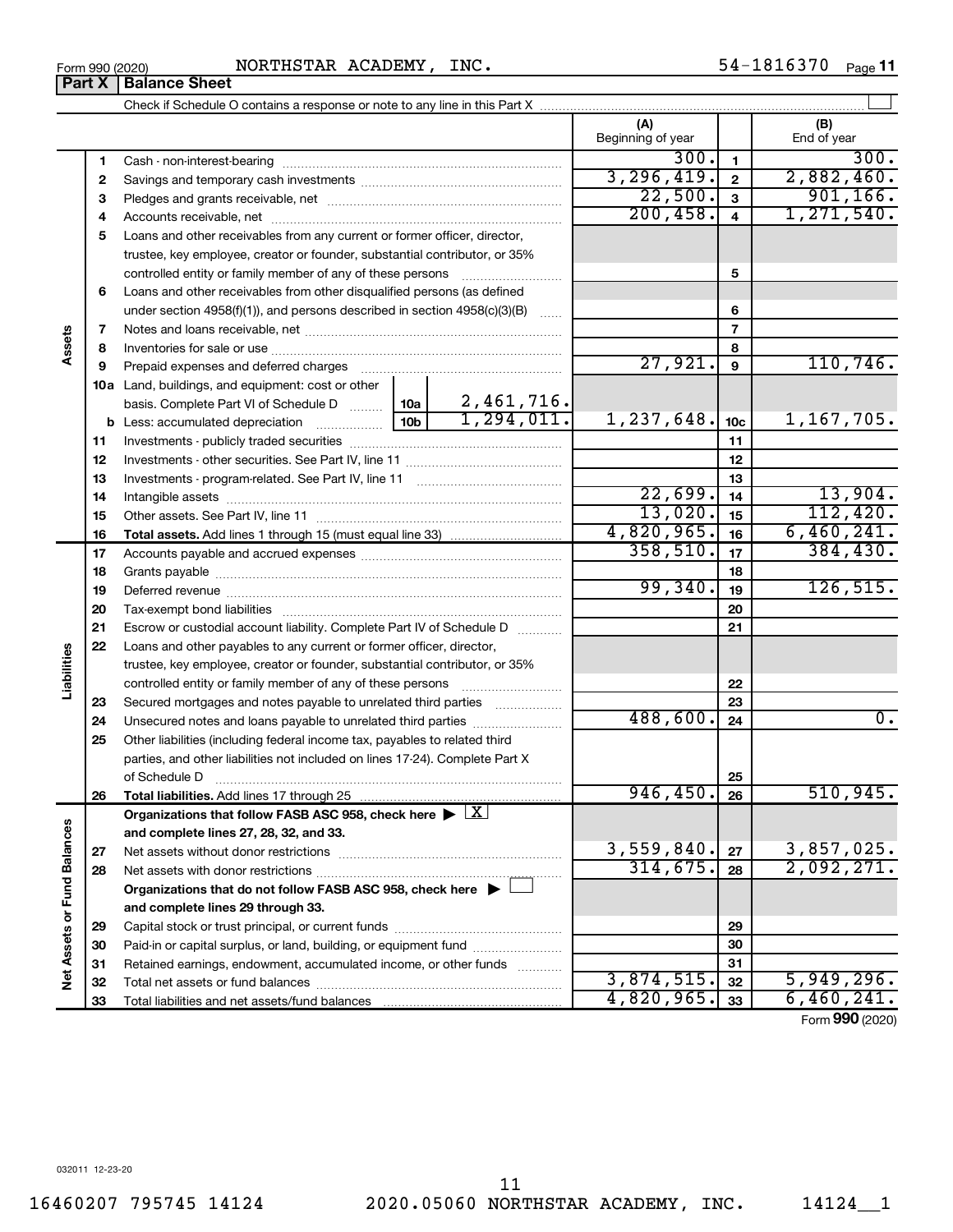|    | NORTHSTAR ACADEMY, INC.<br>Form 990 (2020)                                                                                                                                                                                     |                         | 54-1816370               |            | Page 12          |  |  |  |  |
|----|--------------------------------------------------------------------------------------------------------------------------------------------------------------------------------------------------------------------------------|-------------------------|--------------------------|------------|------------------|--|--|--|--|
|    | Part XI   Reconciliation of Net Assets                                                                                                                                                                                         |                         |                          |            |                  |  |  |  |  |
|    |                                                                                                                                                                                                                                |                         |                          |            |                  |  |  |  |  |
|    |                                                                                                                                                                                                                                |                         |                          |            |                  |  |  |  |  |
| 1  |                                                                                                                                                                                                                                | $\mathbf{1}$            | 6,056,495.               |            |                  |  |  |  |  |
| 2  |                                                                                                                                                                                                                                | $\overline{2}$          | 3,981,714.<br>2,074,781. |            |                  |  |  |  |  |
| З  | $\mathbf{3}$<br>Revenue less expenses. Subtract line 2 from line 1                                                                                                                                                             |                         |                          |            |                  |  |  |  |  |
| 4  |                                                                                                                                                                                                                                | $\overline{\mathbf{4}}$ | 3,874,515.               |            |                  |  |  |  |  |
| 5  |                                                                                                                                                                                                                                | 5                       |                          |            |                  |  |  |  |  |
| 6  |                                                                                                                                                                                                                                | 6                       |                          |            |                  |  |  |  |  |
| 7  | Investment expenses www.communication.com/www.communication.com/www.communication.com/www.com                                                                                                                                  | $\overline{7}$          |                          |            |                  |  |  |  |  |
| 8  | Prior period adjustments material contents and content and content and content and content and content and content and content and content and content and content and content and content and content and content and content | 8                       |                          |            |                  |  |  |  |  |
| 9  | Other changes in net assets or fund balances (explain on Schedule O) manual content content of the content of                                                                                                                  | 9                       |                          |            | $\overline{0}$ . |  |  |  |  |
| 10 | Net assets or fund balances at end of year. Combine lines 3 through 9 (must equal Part X, line 32,                                                                                                                             |                         |                          |            |                  |  |  |  |  |
|    |                                                                                                                                                                                                                                | 10                      | 5,949,296.               |            |                  |  |  |  |  |
|    | Part XII Financial Statements and Reporting<br>$\overline{\mathbf{x}}$                                                                                                                                                         |                         |                          |            |                  |  |  |  |  |
|    |                                                                                                                                                                                                                                |                         |                          |            |                  |  |  |  |  |
|    |                                                                                                                                                                                                                                |                         |                          | <b>Yes</b> | <b>No</b>        |  |  |  |  |
| 1  | Accounting method used to prepare the Form 990: $\Box$ Cash $\Box X$ Accrual<br>$\Box$ Other                                                                                                                                   |                         |                          |            |                  |  |  |  |  |
|    | If the organization changed its method of accounting from a prior year or checked "Other," explain in Schedule O.                                                                                                              |                         |                          |            |                  |  |  |  |  |
|    |                                                                                                                                                                                                                                |                         |                          |            |                  |  |  |  |  |
|    | If "Yes," check a box below to indicate whether the financial statements for the year were compiled or reviewed on a                                                                                                           |                         |                          |            |                  |  |  |  |  |
|    | separate basis, consolidated basis, or both:                                                                                                                                                                                   |                         |                          |            |                  |  |  |  |  |
|    | Both consolidated and separate basis<br>Separate basis<br>Consolidated basis                                                                                                                                                   |                         |                          |            |                  |  |  |  |  |
| b  |                                                                                                                                                                                                                                |                         | 2 <sub>b</sub>           | х          |                  |  |  |  |  |
|    | If "Yes," check a box below to indicate whether the financial statements for the year were audited on a separate basis,                                                                                                        |                         |                          |            |                  |  |  |  |  |
|    | consolidated basis, or both:                                                                                                                                                                                                   |                         |                          |            |                  |  |  |  |  |
|    | $ \mathbf{X} $ Separate basis<br><b>Consolidated basis</b><br>Both consolidated and separate basis                                                                                                                             |                         |                          |            |                  |  |  |  |  |
|    | c If "Yes" to line 2a or 2b, does the organization have a committee that assumes responsibility for oversight of the audit,                                                                                                    |                         |                          |            |                  |  |  |  |  |
|    | review, or compilation of its financial statements and selection of an independent accountant?                                                                                                                                 |                         | 2c                       | х          |                  |  |  |  |  |
|    | If the organization changed either its oversight process or selection process during the tax year, explain on Schedule O.                                                                                                      |                         |                          |            |                  |  |  |  |  |
|    | 3a As a result of a federal award, was the organization required to undergo an audit or audits as set forth in the Single Audit                                                                                                |                         |                          |            |                  |  |  |  |  |
|    |                                                                                                                                                                                                                                |                         | За                       |            | X                |  |  |  |  |
| b  | If "Yes," did the organization undergo the required audit or audits? If the organization did not undergo the required audit                                                                                                    |                         |                          |            |                  |  |  |  |  |
|    |                                                                                                                                                                                                                                |                         | 3b                       |            |                  |  |  |  |  |

Form (2020) **990**

032012 12-23-20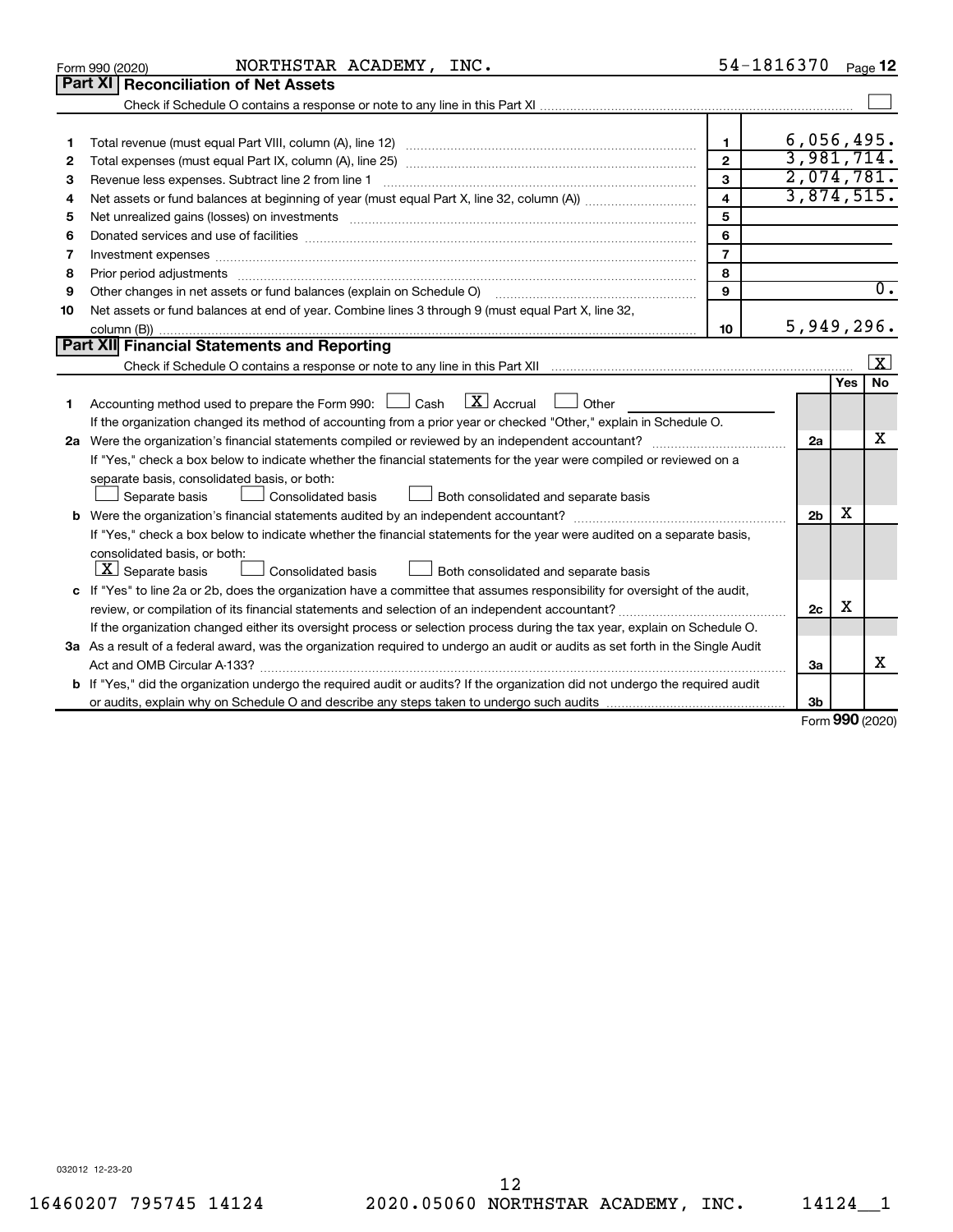**SCHEDULE A**

Department of the Treasury Internal Revenue Service

# Form 990 or 990-EZ) **Public Charity Status and Public Support**<br>
Complete if the organization is a section 501(c)(3) organization or a section<br> **2020**

**4947(a)(1) nonexempt charitable trust. | Attach to Form 990 or Form 990-EZ.** 

**| Go to www.irs.gov/Form990 for instructions and the latest information.**

|   | OMB No. 1545-0047                   |
|---|-------------------------------------|
|   | U21                                 |
|   | <b>Open to Public</b><br>Inspection |
| ۹ | lentification num                   |

|              |          |                                                                                                                                              |                         | $\sim$ Go to www.ii s.gov/Lorm330 for msu actions and the latest imormation. |     |                                   |                            |  |                                                     |  |
|--------------|----------|----------------------------------------------------------------------------------------------------------------------------------------------|-------------------------|------------------------------------------------------------------------------|-----|-----------------------------------|----------------------------|--|-----------------------------------------------------|--|
|              |          | Name of the organization                                                                                                                     | NORTHSTAR ACADEMY, INC. |                                                                              |     |                                   |                            |  | <b>Employer identification number</b><br>54-1816370 |  |
| Part I       |          | Reason for Public Charity Status. (All organizations must complete this part.) See instructions.                                             |                         |                                                                              |     |                                   |                            |  |                                                     |  |
|              |          | The organization is not a private foundation because it is: (For lines 1 through 12, check only one box.)                                    |                         |                                                                              |     |                                   |                            |  |                                                     |  |
| 1.           |          | A church, convention of churches, or association of churches described in section 170(b)(1)(A)(i).                                           |                         |                                                                              |     |                                   |                            |  |                                                     |  |
| $\mathbf{2}$ | <u>x</u> |                                                                                                                                              |                         |                                                                              |     |                                   |                            |  |                                                     |  |
|              |          | A school described in section 170(b)(1)(A)(ii). (Attach Schedule E (Form 990 or 990-EZ).)                                                    |                         |                                                                              |     |                                   |                            |  |                                                     |  |
| 3            |          | A hospital or a cooperative hospital service organization described in section 170(b)(1)(A)(iii).                                            |                         |                                                                              |     |                                   |                            |  |                                                     |  |
| 4            |          | A medical research organization operated in conjunction with a hospital described in section 170(b)(1)(A)(iii). Enter the hospital's name,   |                         |                                                                              |     |                                   |                            |  |                                                     |  |
|              |          | city, and state:                                                                                                                             |                         |                                                                              |     |                                   |                            |  |                                                     |  |
| 5.           |          | An organization operated for the benefit of a college or university owned or operated by a governmental unit described in                    |                         |                                                                              |     |                                   |                            |  |                                                     |  |
|              |          | section 170(b)(1)(A)(iv). (Complete Part II.)                                                                                                |                         |                                                                              |     |                                   |                            |  |                                                     |  |
| 6            |          | A federal, state, or local government or governmental unit described in section 170(b)(1)(A)(v).                                             |                         |                                                                              |     |                                   |                            |  |                                                     |  |
|              |          | An organization that normally receives a substantial part of its support from a governmental unit or from the general public described in    |                         |                                                                              |     |                                   |                            |  |                                                     |  |
|              |          | section 170(b)(1)(A)(vi). (Complete Part II.)                                                                                                |                         |                                                                              |     |                                   |                            |  |                                                     |  |
| 8            |          | A community trust described in section 170(b)(1)(A)(vi). (Complete Part II.)                                                                 |                         |                                                                              |     |                                   |                            |  |                                                     |  |
| 9            |          | An agricultural research organization described in section 170(b)(1)(A)(ix) operated in conjunction with a land-grant college                |                         |                                                                              |     |                                   |                            |  |                                                     |  |
|              |          | or university or a non-land-grant college of agriculture (see instructions). Enter the name, city, and state of the college or               |                         |                                                                              |     |                                   |                            |  |                                                     |  |
|              |          | university:                                                                                                                                  |                         |                                                                              |     |                                   |                            |  |                                                     |  |
| 10           |          | An organization that normally receives (1) more than 33 1/3% of its support from contributions, membership fees, and gross receipts from     |                         |                                                                              |     |                                   |                            |  |                                                     |  |
|              |          | activities related to its exempt functions, subject to certain exceptions; and (2) no more than 33 1/3% of its support from gross investment |                         |                                                                              |     |                                   |                            |  |                                                     |  |
|              |          | income and unrelated business taxable income (less section 511 tax) from businesses acquired by the organization after June 30, 1975.        |                         |                                                                              |     |                                   |                            |  |                                                     |  |
|              |          | See section 509(a)(2). (Complete Part III.)                                                                                                  |                         |                                                                              |     |                                   |                            |  |                                                     |  |
| 11           |          | An organization organized and operated exclusively to test for public safety. See section 509(a)(4).                                         |                         |                                                                              |     |                                   |                            |  |                                                     |  |
| 12           |          | An organization organized and operated exclusively for the benefit of, to perform the functions of, or to carry out the purposes of one or   |                         |                                                                              |     |                                   |                            |  |                                                     |  |
|              |          | more publicly supported organizations described in section 509(a)(1) or section 509(a)(2). See section 509(a)(3). Check the box in           |                         |                                                                              |     |                                   |                            |  |                                                     |  |
|              |          | lines 12a through 12d that describes the type of supporting organization and complete lines 12e, 12f, and 12g.                               |                         |                                                                              |     |                                   |                            |  |                                                     |  |
| а            |          | Type I. A supporting organization operated, supervised, or controlled by its supported organization(s), typically by giving                  |                         |                                                                              |     |                                   |                            |  |                                                     |  |
|              |          | the supported organization(s) the power to regularly appoint or elect a majority of the directors or trustees of the supporting              |                         |                                                                              |     |                                   |                            |  |                                                     |  |
|              |          | organization. You must complete Part IV, Sections A and B.                                                                                   |                         |                                                                              |     |                                   |                            |  |                                                     |  |
| b            |          | Type II. A supporting organization supervised or controlled in connection with its supported organization(s), by having                      |                         |                                                                              |     |                                   |                            |  |                                                     |  |
|              |          | control or management of the supporting organization vested in the same persons that control or manage the supported                         |                         |                                                                              |     |                                   |                            |  |                                                     |  |
|              |          | organization(s). You must complete Part IV, Sections A and C.                                                                                |                         |                                                                              |     |                                   |                            |  |                                                     |  |
|              |          | Type III functionally integrated. A supporting organization operated in connection with, and functionally integrated with,                   |                         |                                                                              |     |                                   |                            |  |                                                     |  |
|              |          | its supported organization(s) (see instructions). You must complete Part IV, Sections A, D, and E.                                           |                         |                                                                              |     |                                   |                            |  |                                                     |  |
| d            |          | Type III non-functionally integrated. A supporting organization operated in connection with its supported organization(s)                    |                         |                                                                              |     |                                   |                            |  |                                                     |  |
|              |          | that is not functionally integrated. The organization generally must satisfy a distribution requirement and an attentiveness                 |                         |                                                                              |     |                                   |                            |  |                                                     |  |
|              |          | requirement (see instructions). You must complete Part IV, Sections A and D, and Part V.                                                     |                         |                                                                              |     |                                   |                            |  |                                                     |  |
| е            |          | Check this box if the organization received a written determination from the IRS that it is a Type I, Type II, Type III                      |                         |                                                                              |     |                                   |                            |  |                                                     |  |
| f            |          | functionally integrated, or Type III non-functionally integrated supporting organization.<br>Enter the number of supported organizations     |                         |                                                                              |     |                                   |                            |  |                                                     |  |
|              |          | Provide the following information about the supported organization(s).                                                                       |                         |                                                                              |     |                                   |                            |  |                                                     |  |
|              |          | (i) Name of supported                                                                                                                        | (ii) EIN                | (iii) Type of organization                                                   |     | (iv) Is the organization listed   | (v) Amount of monetary     |  | (vi) Amount of other                                |  |
|              |          | organization                                                                                                                                 |                         | (described on lines 1-10<br>above (see instructions))                        | Yes | in your governing document?<br>No | support (see instructions) |  | support (see instructions)                          |  |
|              |          |                                                                                                                                              |                         |                                                                              |     |                                   |                            |  |                                                     |  |
|              |          |                                                                                                                                              |                         |                                                                              |     |                                   |                            |  |                                                     |  |
|              |          |                                                                                                                                              |                         |                                                                              |     |                                   |                            |  |                                                     |  |
|              |          |                                                                                                                                              |                         |                                                                              |     |                                   |                            |  |                                                     |  |
|              |          |                                                                                                                                              |                         |                                                                              |     |                                   |                            |  |                                                     |  |
|              |          |                                                                                                                                              |                         |                                                                              |     |                                   |                            |  |                                                     |  |
|              |          |                                                                                                                                              |                         |                                                                              |     |                                   |                            |  |                                                     |  |
|              |          |                                                                                                                                              |                         |                                                                              |     |                                   |                            |  |                                                     |  |
|              |          |                                                                                                                                              |                         |                                                                              |     |                                   |                            |  |                                                     |  |

LHA For Paperwork Reduction Act Notice, see the Instructions for Form 990 or 990-EZ. 032021 01-25-21 Schedule A (Form 990 or 990-EZ) 2020 13

**Total**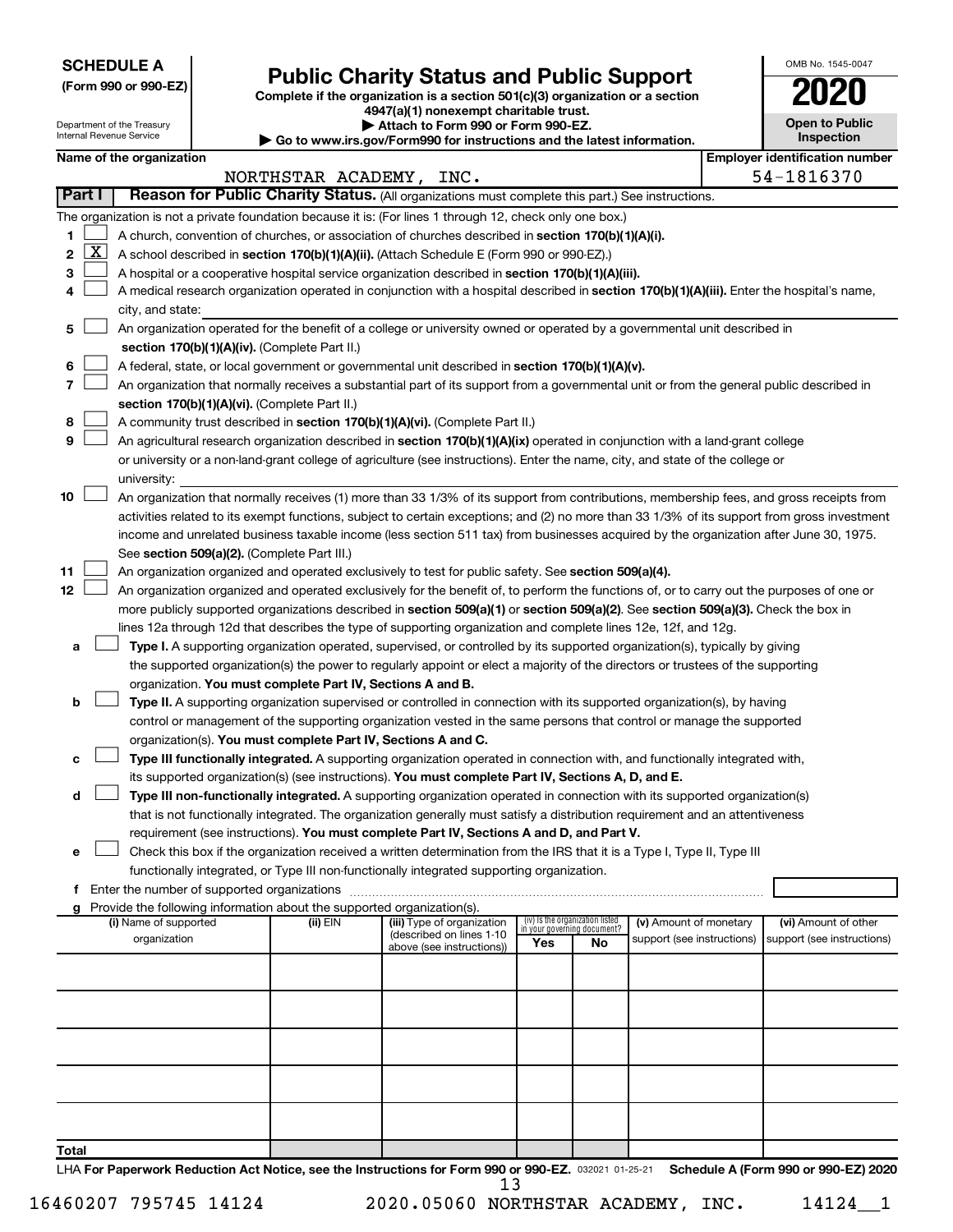#### Schedule A (Form 990 or 990-EZ) 2020 NORTHSTAR ACADEMY, INC.  $54-1816370$   $_{\rm Page}$

(Complete only if you checked the box on line 5, 7, or 8 of Part I or if the organization failed to qualify under Part III. If the organization fails to qualify under the tests listed below, please complete Part III.) **Part II Support Schedule for Organizations Described in Sections 170(b)(1)(A)(iv) and 170(b)(1)(A)(vi)**

|    | <b>Section A. Public Support</b>                                                                                                                                                                             |          |          |            |            |                                      |           |
|----|--------------------------------------------------------------------------------------------------------------------------------------------------------------------------------------------------------------|----------|----------|------------|------------|--------------------------------------|-----------|
|    | Calendar year (or fiscal year beginning in) $\blacktriangleright$                                                                                                                                            | (a) 2016 | (b) 2017 | $(c)$ 2018 | $(d)$ 2019 | (e) 2020                             | (f) Total |
|    | 1 Gifts, grants, contributions, and                                                                                                                                                                          |          |          |            |            |                                      |           |
|    | membership fees received. (Do not                                                                                                                                                                            |          |          |            |            |                                      |           |
|    | include any "unusual grants.")                                                                                                                                                                               |          |          |            |            |                                      |           |
|    | 2 Tax revenues levied for the organ-                                                                                                                                                                         |          |          |            |            |                                      |           |
|    | ization's benefit and either paid to                                                                                                                                                                         |          |          |            |            |                                      |           |
|    | or expended on its behalf                                                                                                                                                                                    |          |          |            |            |                                      |           |
|    | 3 The value of services or facilities                                                                                                                                                                        |          |          |            |            |                                      |           |
|    | furnished by a governmental unit to                                                                                                                                                                          |          |          |            |            |                                      |           |
|    | the organization without charge                                                                                                                                                                              |          |          |            |            |                                      |           |
|    | <b>Total.</b> Add lines 1 through 3                                                                                                                                                                          |          |          |            |            |                                      |           |
| 5. | The portion of total contributions                                                                                                                                                                           |          |          |            |            |                                      |           |
|    | by each person (other than a                                                                                                                                                                                 |          |          |            |            |                                      |           |
|    | governmental unit or publicly                                                                                                                                                                                |          |          |            |            |                                      |           |
|    | supported organization) included                                                                                                                                                                             |          |          |            |            |                                      |           |
|    | on line 1 that exceeds 2% of the                                                                                                                                                                             |          |          |            |            |                                      |           |
|    | amount shown on line 11,                                                                                                                                                                                     |          |          |            |            |                                      |           |
|    | column (f)                                                                                                                                                                                                   |          |          |            |            |                                      |           |
|    | 6 Public support. Subtract line 5 from line 4.                                                                                                                                                               |          |          |            |            |                                      |           |
|    | <b>Section B. Total Support</b>                                                                                                                                                                              |          |          |            |            |                                      |           |
|    | Calendar year (or fiscal year beginning in) $\blacktriangleright$                                                                                                                                            | (a) 2016 | (b) 2017 | $(c)$ 2018 | $(d)$ 2019 | (e) 2020                             | (f) Total |
|    | 7 Amounts from line 4                                                                                                                                                                                        |          |          |            |            |                                      |           |
| 8  | Gross income from interest,                                                                                                                                                                                  |          |          |            |            |                                      |           |
|    | dividends, payments received on                                                                                                                                                                              |          |          |            |            |                                      |           |
|    | securities loans, rents, royalties,                                                                                                                                                                          |          |          |            |            |                                      |           |
|    | and income from similar sources                                                                                                                                                                              |          |          |            |            |                                      |           |
| 9  | Net income from unrelated business                                                                                                                                                                           |          |          |            |            |                                      |           |
|    | activities, whether or not the                                                                                                                                                                               |          |          |            |            |                                      |           |
|    | business is regularly carried on                                                                                                                                                                             |          |          |            |            |                                      |           |
|    | 10 Other income. Do not include gain                                                                                                                                                                         |          |          |            |            |                                      |           |
|    | or loss from the sale of capital                                                                                                                                                                             |          |          |            |            |                                      |           |
|    | assets (Explain in Part VI.)                                                                                                                                                                                 |          |          |            |            |                                      |           |
|    | 11 Total support. Add lines 7 through 10                                                                                                                                                                     |          |          |            |            |                                      |           |
|    | <b>12</b> Gross receipts from related activities, etc. (see instructions)                                                                                                                                    |          |          |            |            | 12                                   |           |
|    | 13 First 5 years. If the Form 990 is for the organization's first, second, third, fourth, or fifth tax year as a section 501(c)(3)                                                                           |          |          |            |            |                                      |           |
|    | organization, check this box and stop here                                                                                                                                                                   |          |          |            |            |                                      |           |
|    | <b>Section C. Computation of Public Support Percentage</b>                                                                                                                                                   |          |          |            |            |                                      |           |
|    |                                                                                                                                                                                                              |          |          |            |            | 14                                   | %         |
|    |                                                                                                                                                                                                              |          |          |            |            | 15                                   | %         |
|    | 16a 33 1/3% support test - 2020. If the organization did not check the box on line 13, and line 14 is 33 1/3% or more, check this box and                                                                    |          |          |            |            |                                      |           |
|    | stop here. The organization qualifies as a publicly supported organization                                                                                                                                   |          |          |            |            |                                      |           |
|    | b 33 1/3% support test - 2019. If the organization did not check a box on line 13 or 16a, and line 15 is 33 1/3% or more, check this box                                                                     |          |          |            |            |                                      |           |
|    | and stop here. The organization qualifies as a publicly supported organization [11] manuscription manuscription manuscription and stop here. The organization qualifies as a publicly supported organization |          |          |            |            |                                      |           |
|    | 17a 10% -facts-and-circumstances test - 2020. If the organization did not check a box on line 13, 16a, or 16b, and line 14 is 10% or more,                                                                   |          |          |            |            |                                      |           |
|    | and if the organization meets the facts-and-circumstances test, check this box and stop here. Explain in Part VI how the organization                                                                        |          |          |            |            |                                      |           |
|    | meets the facts-and-circumstances test. The organization qualifies as a publicly supported organization                                                                                                      |          |          |            |            |                                      |           |
|    | b 10% -facts-and-circumstances test - 2019. If the organization did not check a box on line 13, 16a, 16b, or 17a, and line 15 is 10% or                                                                      |          |          |            |            |                                      |           |
|    | more, and if the organization meets the facts-and-circumstances test, check this box and stop here. Explain in Part VI how the                                                                               |          |          |            |            |                                      |           |
|    | organization meets the facts-and-circumstances test. The organization qualifies as a publicly supported organization                                                                                         |          |          |            |            |                                      |           |
| 18 | Private foundation. If the organization did not check a box on line 13, 16a, 16b, 17a, or 17b, check this box and see instructions                                                                           |          |          |            |            |                                      |           |
|    |                                                                                                                                                                                                              |          |          |            |            | Schedule A (Form 990 or 990-F7) 2020 |           |

**Schedule A (Form 990 or 990-EZ) 2020**

032022 01-25-21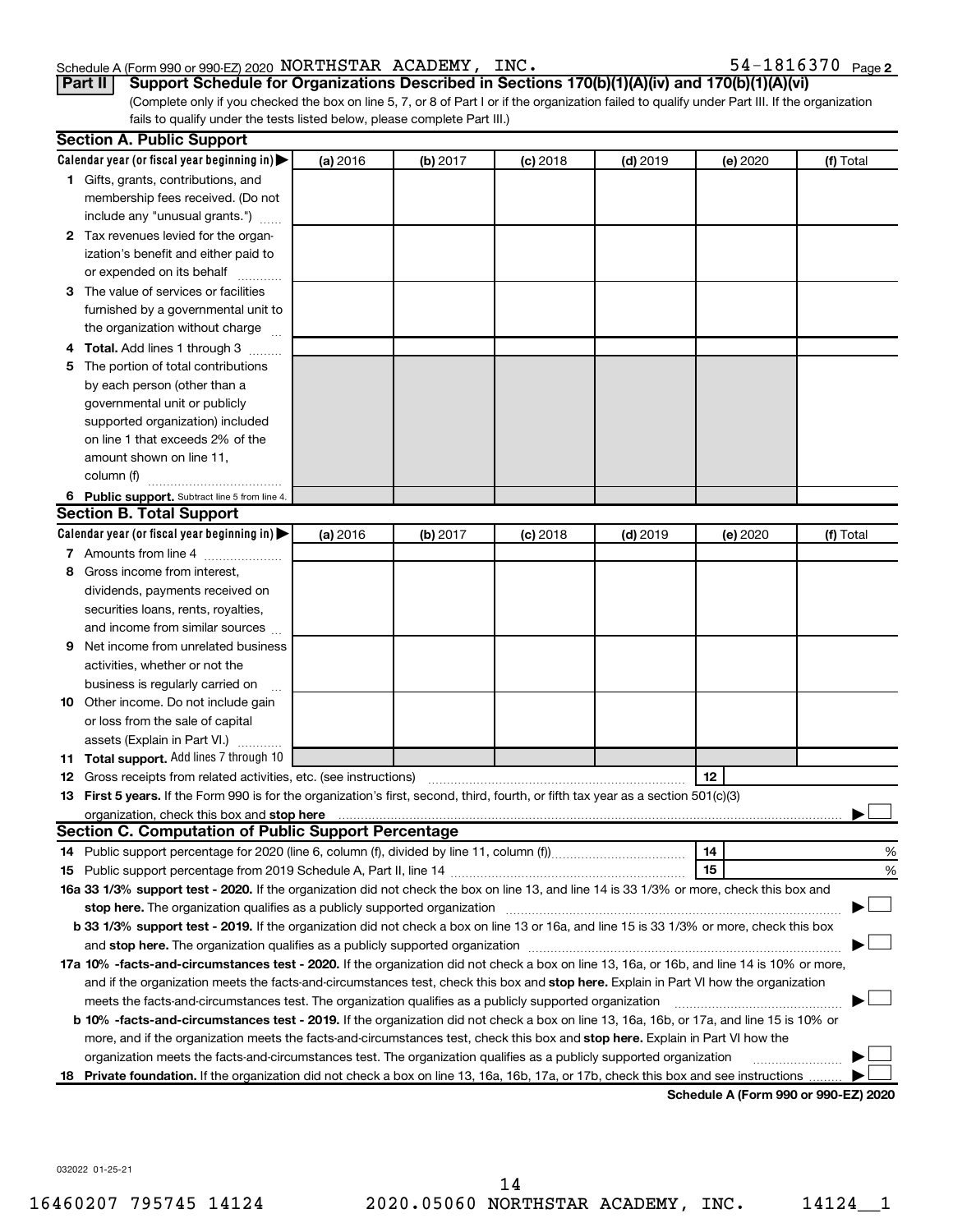#### Schedule A (Form 990 or 990-EZ) 2020 NORTHSTAR ACADEMY, INC.  $54-1816370$   $_{\rm Page}$

#### **Part III Support Schedule for Organizations Described in Section 509(a)(2)**

54-1816370 Page 3

(Complete only if you checked the box on line 10 of Part I or if the organization failed to qualify under Part II. If the organization fails to qualify under the tests listed below, please complete Part II.)

|              | Calendar year (or fiscal year beginning in)                                                                                                                                            | (a) 2016 | (b) 2017 | $(c)$ 2018                         | $(d)$ 2019 |    | (e) 2020 | (f) Total                            |   |
|--------------|----------------------------------------------------------------------------------------------------------------------------------------------------------------------------------------|----------|----------|------------------------------------|------------|----|----------|--------------------------------------|---|
|              | 1 Gifts, grants, contributions, and                                                                                                                                                    |          |          |                                    |            |    |          |                                      |   |
|              | membership fees received. (Do not                                                                                                                                                      |          |          |                                    |            |    |          |                                      |   |
|              | include any "unusual grants.")                                                                                                                                                         |          |          |                                    |            |    |          |                                      |   |
| $\mathbf{2}$ | Gross receipts from admissions,<br>merchandise sold or services per-<br>formed, or facilities furnished in<br>any activity that is related to the<br>organization's tax-exempt purpose |          |          |                                    |            |    |          |                                      |   |
| 3            | Gross receipts from activities that                                                                                                                                                    |          |          |                                    |            |    |          |                                      |   |
|              | are not an unrelated trade or bus-                                                                                                                                                     |          |          |                                    |            |    |          |                                      |   |
|              | iness under section 513                                                                                                                                                                |          |          |                                    |            |    |          |                                      |   |
| 4            | Tax revenues levied for the organ-                                                                                                                                                     |          |          |                                    |            |    |          |                                      |   |
|              | ization's benefit and either paid to<br>or expended on its behalf<br>.                                                                                                                 |          |          |                                    |            |    |          |                                      |   |
| 5            | The value of services or facilities                                                                                                                                                    |          |          |                                    |            |    |          |                                      |   |
|              | furnished by a governmental unit to<br>the organization without charge                                                                                                                 |          |          |                                    |            |    |          |                                      |   |
|              | Total. Add lines 1 through 5                                                                                                                                                           |          |          |                                    |            |    |          |                                      |   |
| 6            |                                                                                                                                                                                        |          |          |                                    |            |    |          |                                      |   |
|              | 7a Amounts included on lines 1, 2, and<br>3 received from disqualified persons                                                                                                         |          |          |                                    |            |    |          |                                      |   |
|              | <b>b</b> Amounts included on lines 2 and 3 received                                                                                                                                    |          |          |                                    |            |    |          |                                      |   |
|              | from other than disqualified persons that<br>exceed the greater of \$5,000 or 1% of the<br>amount on line 13 for the year                                                              |          |          |                                    |            |    |          |                                      |   |
|              | c Add lines 7a and 7b                                                                                                                                                                  |          |          |                                    |            |    |          |                                      |   |
|              | 8 Public support. (Subtract line 7c from line 6.)                                                                                                                                      |          |          |                                    |            |    |          |                                      |   |
|              | <b>Section B. Total Support</b>                                                                                                                                                        |          |          |                                    |            |    |          |                                      |   |
|              | Calendar year (or fiscal year beginning in)                                                                                                                                            | (a) 2016 | (b) 2017 | $(c)$ 2018                         | $(d)$ 2019 |    | (e) 2020 | (f) Total                            |   |
|              | 9 Amounts from line 6                                                                                                                                                                  |          |          |                                    |            |    |          |                                      |   |
|              | <b>10a</b> Gross income from interest,<br>dividends, payments received on<br>securities loans, rents, royalties,<br>and income from similar sources                                    |          |          |                                    |            |    |          |                                      |   |
|              | <b>b</b> Unrelated business taxable income                                                                                                                                             |          |          |                                    |            |    |          |                                      |   |
|              | (less section 511 taxes) from businesses<br>acquired after June 30, 1975                                                                                                               |          |          |                                    |            |    |          |                                      |   |
|              | c Add lines 10a and 10b                                                                                                                                                                |          |          |                                    |            |    |          |                                      |   |
| 11           | Net income from unrelated business<br>activities not included in line 10b.<br>whether or not the business is<br>regularly carried on                                                   |          |          |                                    |            |    |          |                                      |   |
|              | <b>12</b> Other income. Do not include gain<br>or loss from the sale of capital<br>assets (Explain in Part VI.)                                                                        |          |          |                                    |            |    |          |                                      |   |
|              | 13 Total support. (Add lines 9, 10c, 11, and 12.)                                                                                                                                      |          |          |                                    |            |    |          |                                      |   |
|              | 14 First 5 years. If the Form 990 is for the organization's first, second, third, fourth, or fifth tax year as a section 501(c)(3) organization,                                       |          |          |                                    |            |    |          |                                      |   |
|              |                                                                                                                                                                                        |          |          |                                    |            |    |          |                                      |   |
|              | <b>Section C. Computation of Public Support Percentage</b>                                                                                                                             |          |          |                                    |            |    |          |                                      |   |
|              |                                                                                                                                                                                        |          |          |                                    |            | 15 |          |                                      | % |
|              |                                                                                                                                                                                        |          |          |                                    |            | 16 |          |                                      | % |
|              | Section D. Computation of Investment Income Percentage                                                                                                                                 |          |          |                                    |            |    |          |                                      |   |
|              |                                                                                                                                                                                        |          |          |                                    |            | 17 |          |                                      | % |
|              |                                                                                                                                                                                        |          |          |                                    |            | 18 |          |                                      | % |
|              | 19a 33 1/3% support tests - 2020. If the organization did not check the box on line 14, and line 15 is more than 33 1/3%, and line 17 is not                                           |          |          |                                    |            |    |          |                                      |   |
|              | more than 33 1/3%, check this box and stop here. The organization qualifies as a publicly supported organization                                                                       |          |          |                                    |            |    |          |                                      |   |
|              | <b>b 33 1/3% support tests - 2019.</b> If the organization did not check a box on line 14 or line 19a, and line 16 is more than 33 1/3%, and                                           |          |          |                                    |            |    |          |                                      |   |
|              | line 18 is not more than 33 1/3%, check this box and stop here. The organization qualifies as a publicly supported organization                                                        |          |          |                                    |            |    |          |                                      |   |
|              |                                                                                                                                                                                        |          |          |                                    |            |    |          |                                      |   |
|              | 032023 01-25-21                                                                                                                                                                        |          |          |                                    |            |    |          | Schedule A (Form 990 or 990-EZ) 2020 |   |
|              |                                                                                                                                                                                        |          |          | 15                                 |            |    |          |                                      |   |
|              | 16460207 795745 14124                                                                                                                                                                  |          |          | 2020.05060 NORTHSTAR ACADEMY, INC. |            |    |          | 14124                                |   |
|              |                                                                                                                                                                                        |          |          |                                    |            |    |          |                                      |   |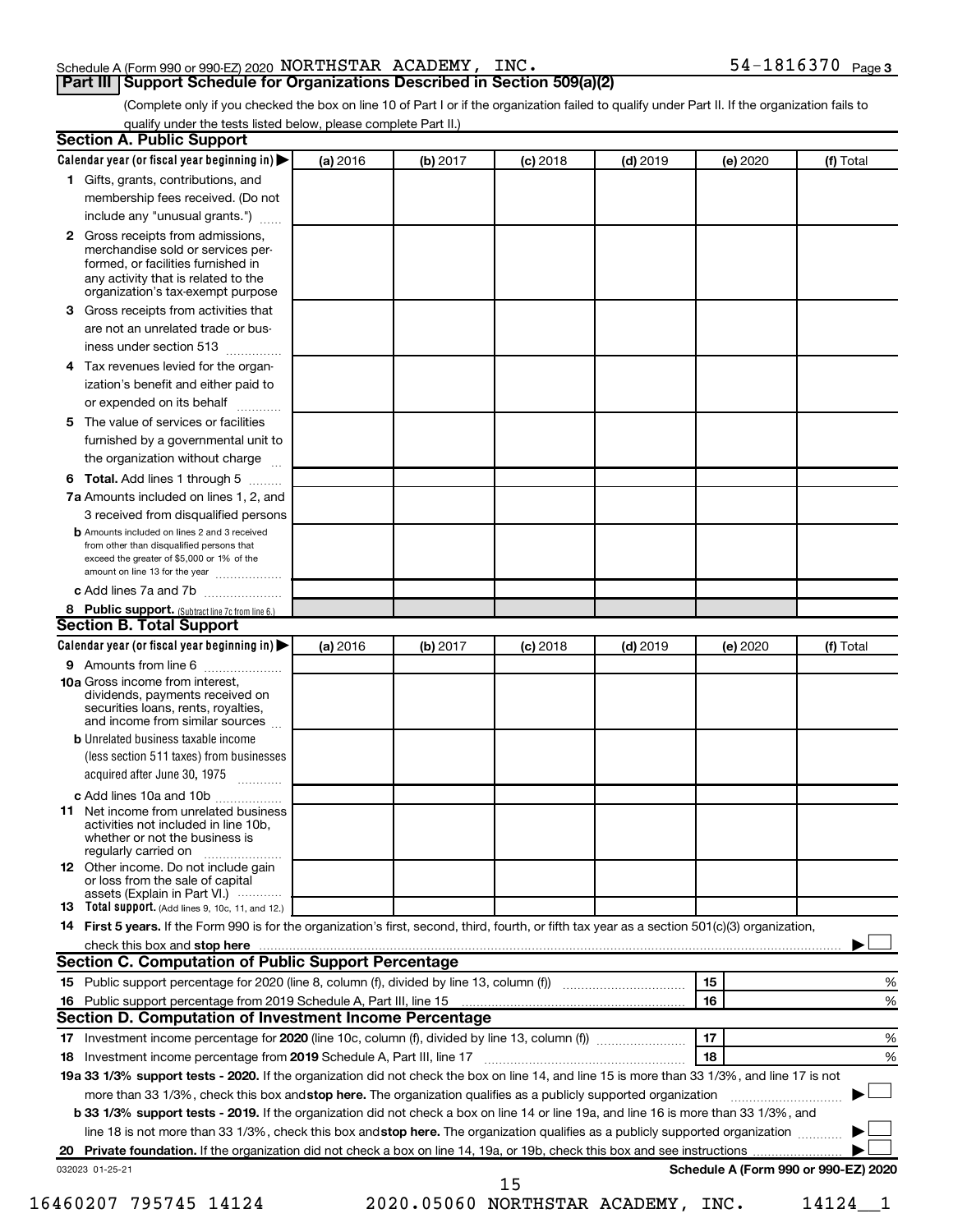**1**

**2**

**3a**

**Yes No**

#### **Part IV Supporting Organizations**

(Complete only if you checked a box in line 12 on Part I. If you checked box 12a, Part I, complete Sections A and B. If you checked box 12b, Part I, complete Sections A and C. If you checked box 12c, Part I, complete Sections A, D, and E. If you checked box 12d, Part I, complete Sections A and D, and complete Part V.)

#### **Section A. All Supporting Organizations**

- **1** Are all of the organization's supported organizations listed by name in the organization's governing documents? If "No," describe in Part VI how the supported organizations are designated. If designated by *class or purpose, describe the designation. If historic and continuing relationship, explain.*
- **2** Did the organization have any supported organization that does not have an IRS determination of status under section 509(a)(1) or (2)? If "Yes," explain in Part **VI** how the organization determined that the supported *organization was described in section 509(a)(1) or (2).*
- **3a** Did the organization have a supported organization described in section 501(c)(4), (5), or (6)? If "Yes," answer *lines 3b and 3c below.*
- **b** Did the organization confirm that each supported organization qualified under section 501(c)(4), (5), or (6) and satisfied the public support tests under section 509(a)(2)? If "Yes," describe in Part VI when and how the *organization made the determination.*
- **c** Did the organization ensure that all support to such organizations was used exclusively for section 170(c)(2)(B) purposes? If "Yes," explain in Part VI what controls the organization put in place to ensure such use.
- **4 a** *If* Was any supported organization not organized in the United States ("foreign supported organization")? *"Yes," and if you checked box 12a or 12b in Part I, answer lines 4b and 4c below.*
- **b** Did the organization have ultimate control and discretion in deciding whether to make grants to the foreign supported organization? If "Yes," describe in Part VI how the organization had such control and discretion *despite being controlled or supervised by or in connection with its supported organizations.*
- **c** Did the organization support any foreign supported organization that does not have an IRS determination under sections 501(c)(3) and 509(a)(1) or (2)? If "Yes," explain in Part VI what controls the organization used *to ensure that all support to the foreign supported organization was used exclusively for section 170(c)(2)(B) purposes.*
- **5a** Did the organization add, substitute, or remove any supported organizations during the tax year? If "Yes," answer lines 5b and 5c below (if applicable). Also, provide detail in **Part VI,** including (i) the names and EIN *numbers of the supported organizations added, substituted, or removed; (ii) the reasons for each such action; (iii) the authority under the organization's organizing document authorizing such action; and (iv) how the action was accomplished (such as by amendment to the organizing document).*
- **b** Type I or Type II only. Was any added or substituted supported organization part of a class already designated in the organization's organizing document?
- **c Substitutions only.**  Was the substitution the result of an event beyond the organization's control?
- **6** Did the organization provide support (whether in the form of grants or the provision of services or facilities) to **Part VI.** support or benefit one or more of the filing organization's supported organizations? If "Yes," provide detail in anyone other than (i) its supported organizations, (ii) individuals that are part of the charitable class benefited by one or more of its supported organizations, or (iii) other supporting organizations that also
- **7** Did the organization provide a grant, loan, compensation, or other similar payment to a substantial contributor regard to a substantial contributor? If "Yes," complete Part I of Schedule L (Form 990 or 990-EZ). (as defined in section 4958(c)(3)(C)), a family member of a substantial contributor, or a 35% controlled entity with
- **8** Did the organization make a loan to a disqualified person (as defined in section 4958) not described in line 7? *If "Yes," complete Part I of Schedule L (Form 990 or 990-EZ).*
- **9 a** Was the organization controlled directly or indirectly at any time during the tax year by one or more in section 509(a)(1) or (2))? If "Yes," provide detail in **Part VI.** disqualified persons, as defined in section 4946 (other than foundation managers and organizations described
- **b** Did one or more disqualified persons (as defined in line 9a) hold a controlling interest in any entity in which the supporting organization had an interest? If "Yes," provide detail in Part VI.
- **c** Did a disqualified person (as defined in line 9a) have an ownership interest in, or derive any personal benefit from, assets in which the supporting organization also had an interest? If "Yes," provide detail in Part VI.
- **10 a** Was the organization subject to the excess business holdings rules of section 4943 because of section supporting organizations)? If "Yes," answer line 10b below. 4943(f) (regarding certain Type II supporting organizations, and all Type III non-functionally integrated
	- **b** Did the organization have any excess business holdings in the tax year? (Use Schedule C, Form 4720, to *determine whether the organization had excess business holdings.)*

032024 01-25-21

**3b 3c 4a 4b 4c 5a 5b 5c 6 7 8 9a 9b 9c 10a 10b**

**Schedule A (Form 990 or 990-EZ) 2020**

16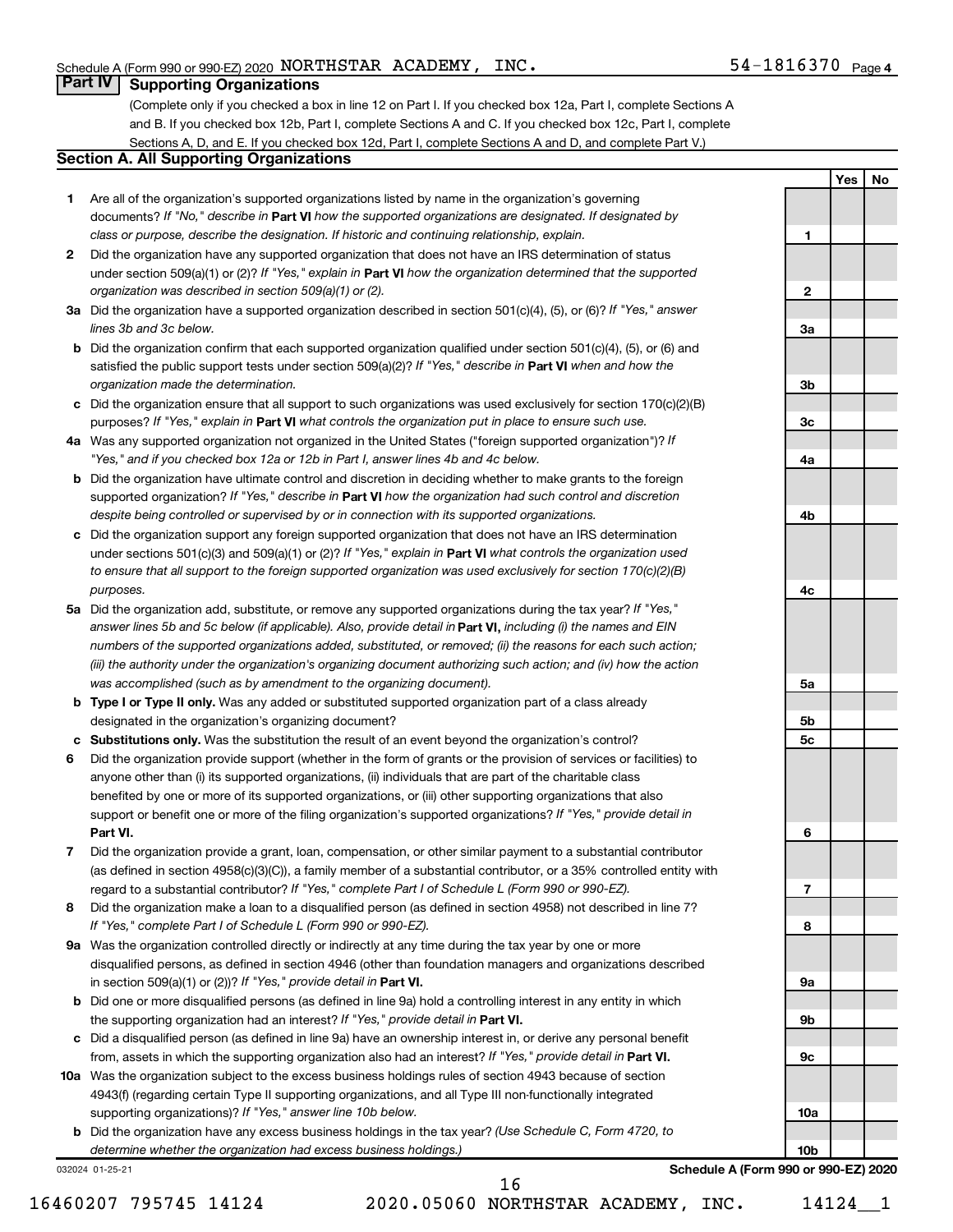|              |                                                                                                                                                                                                                                              |              | Yes        | No  |
|--------------|----------------------------------------------------------------------------------------------------------------------------------------------------------------------------------------------------------------------------------------------|--------------|------------|-----|
| 11           | Has the organization accepted a gift or contribution from any of the following persons?                                                                                                                                                      |              |            |     |
|              | a A person who directly or indirectly controls, either alone or together with persons described in lines 11b and                                                                                                                             |              |            |     |
|              | 11c below, the governing body of a supported organization?                                                                                                                                                                                   | 11a          |            |     |
|              | <b>b</b> A family member of a person described in line 11a above?                                                                                                                                                                            | 11b          |            |     |
|              | c A 35% controlled entity of a person described in line 11a or 11b above?If "Yes" to line 11a, 11b, or 11c, provide                                                                                                                          |              |            |     |
|              | detail in Part VI.                                                                                                                                                                                                                           | 11c          |            |     |
|              | <b>Section B. Type I Supporting Organizations</b>                                                                                                                                                                                            |              |            |     |
|              |                                                                                                                                                                                                                                              |              | Yes        | No  |
| 1            | Did the governing body, members of the governing body, officers acting in their official capacity, or membership of one or                                                                                                                   |              |            |     |
|              | more supported organizations have the power to regularly appoint or elect at least a majority of the organization's officers,                                                                                                                |              |            |     |
|              | directors, or trustees at all times during the tax year? If "No," describe in Part VI how the supported organization(s)                                                                                                                      |              |            |     |
|              | effectively operated, supervised, or controlled the organization's activities. If the organization had more than one supported                                                                                                               |              |            |     |
|              | organization, describe how the powers to appoint and/or remove officers, directors, or trustees were allocated among the<br>supported organizations and what conditions or restrictions, if any, applied to such powers during the tax year. | 1            |            |     |
| $\mathbf{2}$ | Did the organization operate for the benefit of any supported organization other than the supported                                                                                                                                          |              |            |     |
|              | organization(s) that operated, supervised, or controlled the supporting organization? If "Yes," explain in                                                                                                                                   |              |            |     |
|              | Part VI how providing such benefit carried out the purposes of the supported organization(s) that operated,                                                                                                                                  |              |            |     |
|              | supervised, or controlled the supporting organization.                                                                                                                                                                                       | $\mathbf{2}$ |            |     |
|              | <b>Section C. Type II Supporting Organizations</b>                                                                                                                                                                                           |              |            |     |
|              |                                                                                                                                                                                                                                              |              | Yes        | No. |
|              |                                                                                                                                                                                                                                              |              |            |     |
| 1.           | Were a majority of the organization's directors or trustees during the tax year also a majority of the directors                                                                                                                             |              |            |     |
|              | or trustees of each of the organization's supported organization(s)? If "No," describe in Part VI how control<br>or management of the supporting organization was vested in the same persons that controlled or managed                      |              |            |     |
|              | the supported organization(s).                                                                                                                                                                                                               | 1            |            |     |
|              | <b>Section D. All Type III Supporting Organizations</b>                                                                                                                                                                                      |              |            |     |
|              |                                                                                                                                                                                                                                              |              | <b>Yes</b> | No  |
| 1            | Did the organization provide to each of its supported organizations, by the last day of the fifth month of the                                                                                                                               |              |            |     |
|              | organization's tax year, (i) a written notice describing the type and amount of support provided during the prior tax                                                                                                                        |              |            |     |
|              | year, (ii) a copy of the Form 990 that was most recently filed as of the date of notification, and (iii) copies of the                                                                                                                       |              |            |     |
|              | organization's governing documents in effect on the date of notification, to the extent not previously provided?                                                                                                                             | 1            |            |     |
| $\mathbf{2}$ | Were any of the organization's officers, directors, or trustees either (i) appointed or elected by the supported                                                                                                                             |              |            |     |
|              | organization(s) or (ii) serving on the governing body of a supported organization? If "No," explain in Part VI how                                                                                                                           |              |            |     |
|              | the organization maintained a close and continuous working relationship with the supported organization(s).                                                                                                                                  | 2            |            |     |
| 3            | By reason of the relationship described in line 2, above, did the organization's supported organizations have a                                                                                                                              |              |            |     |
|              | significant voice in the organization's investment policies and in directing the use of the organization's                                                                                                                                   |              |            |     |
|              | income or assets at all times during the tax year? If "Yes," describe in Part VI the role the organization's                                                                                                                                 |              |            |     |
|              | supported organizations played in this regard.                                                                                                                                                                                               | 3            |            |     |
|              | Section E. Type III Functionally Integrated Supporting Organizations                                                                                                                                                                         |              |            |     |
| 1            | Check the box next to the method that the organization used to satisfy the Integral Part Test during the yealsee instructions).                                                                                                              |              |            |     |
| а            | The organization satisfied the Activities Test. Complete line 2 below.                                                                                                                                                                       |              |            |     |
| b            | The organization is the parent of each of its supported organizations. Complete line 3 below.                                                                                                                                                |              |            |     |
| с            | The organization supported a governmental entity. Describe in Part VI how you supported a governmental entity (see instructions).                                                                                                            |              |            |     |
| 2            | Activities Test. Answer lines 2a and 2b below.                                                                                                                                                                                               |              | Yes        | No  |
| а            | Did substantially all of the organization's activities during the tax year directly further the exempt purposes of                                                                                                                           |              |            |     |
|              | the supported organization(s) to which the organization was responsive? If "Yes," then in Part VI identify                                                                                                                                   |              |            |     |
|              | those supported organizations and explain how these activities directly furthered their exempt purposes,                                                                                                                                     |              |            |     |
|              | how the organization was responsive to those supported organizations, and how the organization determined                                                                                                                                    |              |            |     |
|              | that these activities constituted substantially all of its activities.                                                                                                                                                                       | 2a           |            |     |
|              | <b>b</b> Did the activities described in line 2a, above, constitute activities that, but for the organization's involvement,                                                                                                                 |              |            |     |
|              | one or more of the organization's supported organization(s) would have been engaged in? If "Yes," explain in                                                                                                                                 |              |            |     |
|              | Part VI the reasons for the organization's position that its supported organization(s) would have engaged in                                                                                                                                 |              |            |     |
|              | these activities but for the organization's involvement.                                                                                                                                                                                     | 2b           |            |     |
| 3            | Parent of Supported Organizations. Answer lines 3a and 3b below.                                                                                                                                                                             |              |            |     |
|              | a Did the organization have the power to regularly appoint or elect a majority of the officers, directors, or                                                                                                                                |              |            |     |
|              | trustees of each of the supported organizations? If "Yes" or "No" provide details in Part VI.                                                                                                                                                | За           |            |     |
|              | <b>b</b> Did the organization exercise a substantial degree of direction over the policies, programs, and activities of each                                                                                                                 |              |            |     |
|              | of its supported organizations? If "Yes," describe in Part VI the role played by the organization in this regard.                                                                                                                            | Зb           |            |     |
|              | Schedule A (Form 990 or 990-EZ) 2020<br>032025 01-25-21                                                                                                                                                                                      |              |            |     |
|              | 17                                                                                                                                                                                                                                           |              |            |     |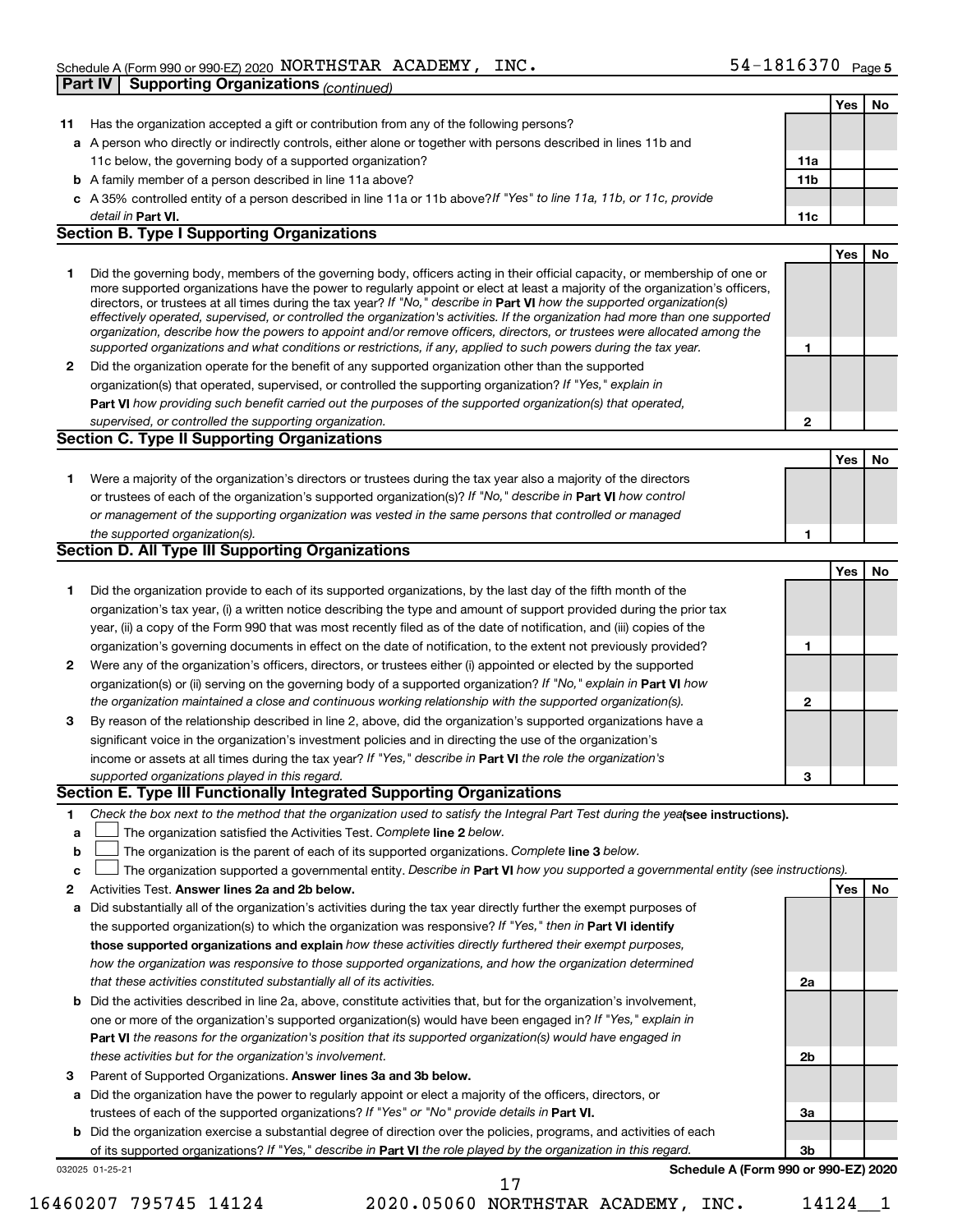#### Schedule A (Form 990 or 990-EZ) 2020 NORTHSTAR ACADEMY, INC.  $54-1816370$   $_{\rm Page}$ **Part V Type III Non-Functionally Integrated 509(a)(3) Supporting Organizations**

1 **Letter See instructions.** Check here if the organization satisfied the Integral Part Test as a qualifying trust on Nov. 20, 1970 (*explain in* Part **VI**). See instructions. All other Type III non-functionally integrated supporting organizations must complete Sections A through E.

|              | Section A - Adjusted Net Income                                             |                | (A) Prior Year | (B) Current Year<br>(optional) |
|--------------|-----------------------------------------------------------------------------|----------------|----------------|--------------------------------|
| 1.           | Net short-term capital gain                                                 | 1              |                |                                |
| 2            | Recoveries of prior-year distributions                                      | $\mathbf{2}$   |                |                                |
| 3            | Other gross income (see instructions)                                       | 3              |                |                                |
| 4            | Add lines 1 through 3.                                                      | 4              |                |                                |
| 5            | Depreciation and depletion                                                  | 5              |                |                                |
| 6            | Portion of operating expenses paid or incurred for production or            |                |                |                                |
|              | collection of gross income or for management, conservation, or              |                |                |                                |
|              | maintenance of property held for production of income (see instructions)    | 6              |                |                                |
| 7            | Other expenses (see instructions)                                           | $\overline{7}$ |                |                                |
| 8            | Adjusted Net Income (subtract lines 5, 6, and 7 from line 4)                | 8              |                |                                |
|              | <b>Section B - Minimum Asset Amount</b>                                     |                | (A) Prior Year | (B) Current Year<br>(optional) |
| 1.           | Aggregate fair market value of all non-exempt-use assets (see               |                |                |                                |
|              | instructions for short tax year or assets held for part of year):           |                |                |                                |
|              | a Average monthly value of securities                                       | 1a             |                |                                |
|              | <b>b</b> Average monthly cash balances                                      | 1 <sub>b</sub> |                |                                |
|              | c Fair market value of other non-exempt-use assets                          | 1 <sub>c</sub> |                |                                |
|              | d Total (add lines 1a, 1b, and 1c)                                          | 1d             |                |                                |
|              | <b>e</b> Discount claimed for blockage or other factors                     |                |                |                                |
|              | (explain in detail in Part VI):                                             |                |                |                                |
| 2            | Acquisition indebtedness applicable to non-exempt-use assets                | $\mathbf{2}$   |                |                                |
| 3            | Subtract line 2 from line 1d.                                               | 3              |                |                                |
| 4            | Cash deemed held for exempt use. Enter 0.015 of line 3 (for greater amount, |                |                |                                |
|              | see instructions).                                                          | 4              |                |                                |
| 5            | Net value of non-exempt-use assets (subtract line 4 from line 3)            | 5              |                |                                |
| 6            | Multiply line 5 by 0.035.                                                   | 6              |                |                                |
| 7            | Recoveries of prior-year distributions                                      | $\overline{7}$ |                |                                |
| 8            | Minimum Asset Amount (add line 7 to line 6)                                 | 8              |                |                                |
|              | <b>Section C - Distributable Amount</b>                                     |                |                | <b>Current Year</b>            |
| 1            | Adjusted net income for prior year (from Section A, line 8, column A)       | 1              |                |                                |
| $\mathbf{2}$ | Enter 0.85 of line 1.                                                       | $\mathbf{2}$   |                |                                |
| З            | Minimum asset amount for prior year (from Section B, line 8, column A)      | 3              |                |                                |
| 4            | Enter greater of line 2 or line 3.                                          | 4              |                |                                |
| 5            | Income tax imposed in prior year                                            | 5              |                |                                |
| 6            | <b>Distributable Amount.</b> Subtract line 5 from line 4, unless subject to |                |                |                                |
|              | emergency temporary reduction (see instructions).                           | 6              |                |                                |
|              |                                                                             |                |                |                                |

**7** Check here if the current year is the organization's first as a non-functionally integrated Type III supporting organization (see † instructions).

**Schedule A (Form 990 or 990-EZ) 2020**

032026 01-25-21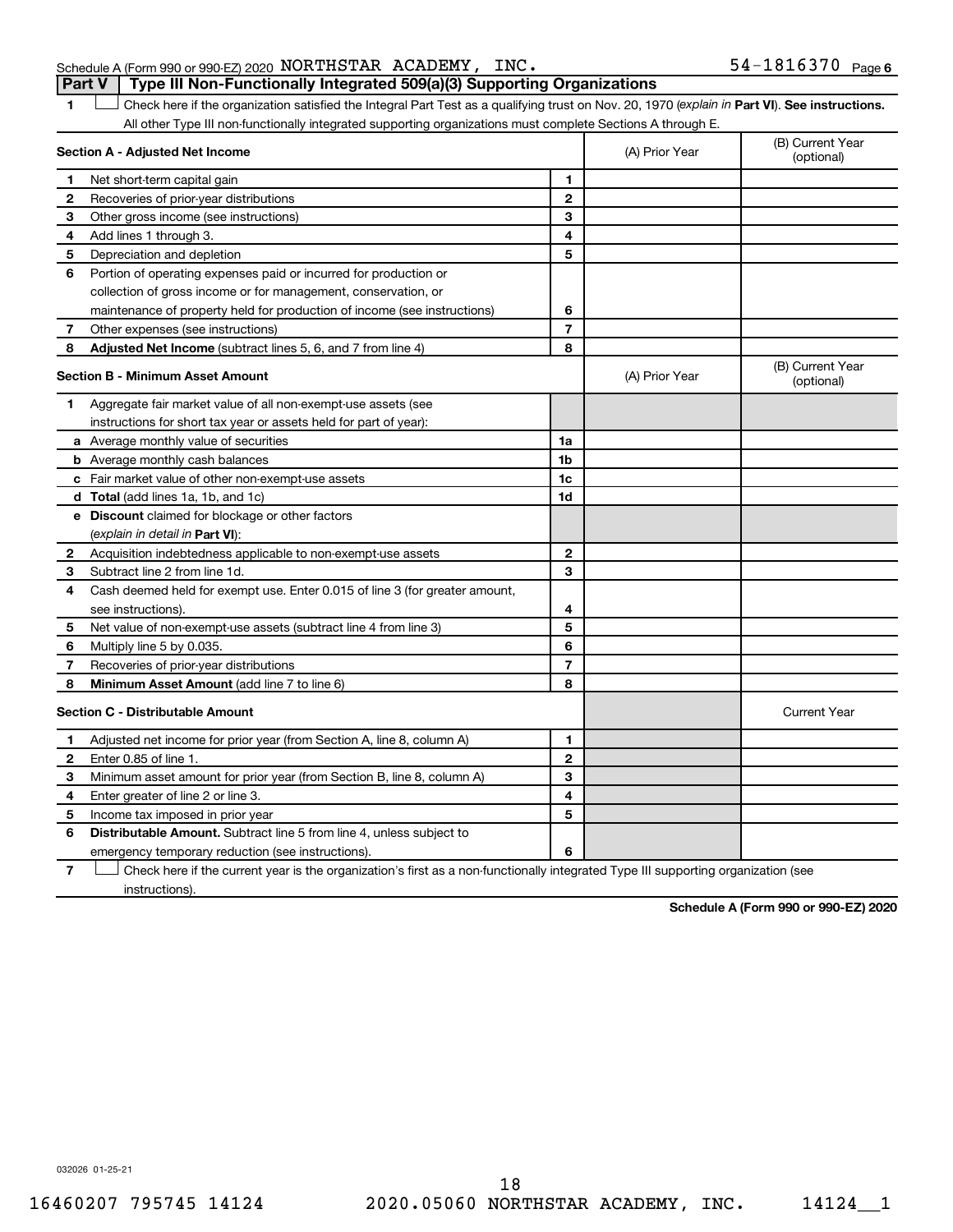Schedule A (Form 990 or 990-EZ) 2020 NORTHSTAR ACADEMY, INC.  $54-1816370$  Page NORTHSTAR ACADEMY, INC. 54-1816370

|    | Type III Non-Functionally Integrated 509(a)(3) Supporting Organizations (continued)<br>Part V |                                    |                                               |                                                  |  |  |
|----|-----------------------------------------------------------------------------------------------|------------------------------------|-----------------------------------------------|--------------------------------------------------|--|--|
|    | <b>Current Year</b><br><b>Section D - Distributions</b>                                       |                                    |                                               |                                                  |  |  |
| 1  | Amounts paid to supported organizations to accomplish exempt purposes                         |                                    |                                               |                                                  |  |  |
| 2  | Amounts paid to perform activity that directly furthers exempt purposes of supported          |                                    |                                               |                                                  |  |  |
|    | organizations, in excess of income from activity                                              |                                    |                                               |                                                  |  |  |
| 3  | Administrative expenses paid to accomplish exempt purposes of supported organizations         |                                    | 3                                             |                                                  |  |  |
| 4  | Amounts paid to acquire exempt-use assets                                                     |                                    | 4                                             |                                                  |  |  |
| 5  | Qualified set-aside amounts (prior IRS approval required - provide details in Part VI)        |                                    | 5                                             |                                                  |  |  |
| 6  | Other distributions ( <i>describe in Part VI</i> ). See instructions.                         |                                    | 6                                             |                                                  |  |  |
| 7  | Total annual distributions. Add lines 1 through 6.                                            |                                    | 7                                             |                                                  |  |  |
| 8  | Distributions to attentive supported organizations to which the organization is responsive    |                                    |                                               |                                                  |  |  |
|    | ( <i>provide details in Part VI</i> ). See instructions.                                      |                                    | 8                                             |                                                  |  |  |
| 9  | Distributable amount for 2020 from Section C, line 6                                          |                                    | 9                                             |                                                  |  |  |
| 10 | Line 8 amount divided by line 9 amount                                                        |                                    | 10                                            |                                                  |  |  |
|    | <b>Section E - Distribution Allocations (see instructions)</b>                                | (i)<br><b>Excess Distributions</b> | (ii)<br><b>Underdistributions</b><br>Pre-2020 | (iii)<br><b>Distributable</b><br>Amount for 2020 |  |  |
| 1  | Distributable amount for 2020 from Section C, line 6                                          |                                    |                                               |                                                  |  |  |
| 2  | Underdistributions, if any, for years prior to 2020 (reason-                                  |                                    |                                               |                                                  |  |  |
|    | able cause required - explain in Part VI). See instructions.                                  |                                    |                                               |                                                  |  |  |
| 3  | Excess distributions carryover, if any, to 2020                                               |                                    |                                               |                                                  |  |  |
|    | a From 2015                                                                                   |                                    |                                               |                                                  |  |  |
|    | $b$ From 2016                                                                                 |                                    |                                               |                                                  |  |  |
|    | c From 2017                                                                                   |                                    |                                               |                                                  |  |  |
|    | <b>d</b> From 2018                                                                            |                                    |                                               |                                                  |  |  |
|    | e From 2019                                                                                   |                                    |                                               |                                                  |  |  |
|    | f Total of lines 3a through 3e                                                                |                                    |                                               |                                                  |  |  |
|    | g Applied to underdistributions of prior years                                                |                                    |                                               |                                                  |  |  |
|    | h Applied to 2020 distributable amount                                                        |                                    |                                               |                                                  |  |  |
| Ť. | Carryover from 2015 not applied (see instructions)                                            |                                    |                                               |                                                  |  |  |
|    | Remainder. Subtract lines 3g, 3h, and 3i from line 3f.                                        |                                    |                                               |                                                  |  |  |
| 4  | Distributions for 2020 from Section D,                                                        |                                    |                                               |                                                  |  |  |
|    | line $7:$                                                                                     |                                    |                                               |                                                  |  |  |
|    | a Applied to underdistributions of prior years                                                |                                    |                                               |                                                  |  |  |
|    | <b>b</b> Applied to 2020 distributable amount                                                 |                                    |                                               |                                                  |  |  |
|    | c Remainder. Subtract lines 4a and 4b from line 4.                                            |                                    |                                               |                                                  |  |  |
| 5  | Remaining underdistributions for years prior to 2020, if                                      |                                    |                                               |                                                  |  |  |
|    | any. Subtract lines 3g and 4a from line 2. For result greater                                 |                                    |                                               |                                                  |  |  |
|    | than zero, explain in Part VI. See instructions.                                              |                                    |                                               |                                                  |  |  |
| 6  | Remaining underdistributions for 2020. Subtract lines 3h                                      |                                    |                                               |                                                  |  |  |
|    | and 4b from line 1. For result greater than zero, explain in                                  |                                    |                                               |                                                  |  |  |
|    | <b>Part VI.</b> See instructions.                                                             |                                    |                                               |                                                  |  |  |
| 7  | Excess distributions carryover to 2021. Add lines 3j                                          |                                    |                                               |                                                  |  |  |
|    | and 4c.                                                                                       |                                    |                                               |                                                  |  |  |
| 8  | Breakdown of line 7:                                                                          |                                    |                                               |                                                  |  |  |
|    | a Excess from 2016                                                                            |                                    |                                               |                                                  |  |  |
|    | <b>b</b> Excess from 2017                                                                     |                                    |                                               |                                                  |  |  |
|    | c Excess from 2018                                                                            |                                    |                                               |                                                  |  |  |
|    | d Excess from 2019                                                                            |                                    |                                               |                                                  |  |  |
|    | e Excess from 2020                                                                            |                                    |                                               |                                                  |  |  |

**Schedule A (Form 990 or 990-EZ) 2020**

032027 01-25-21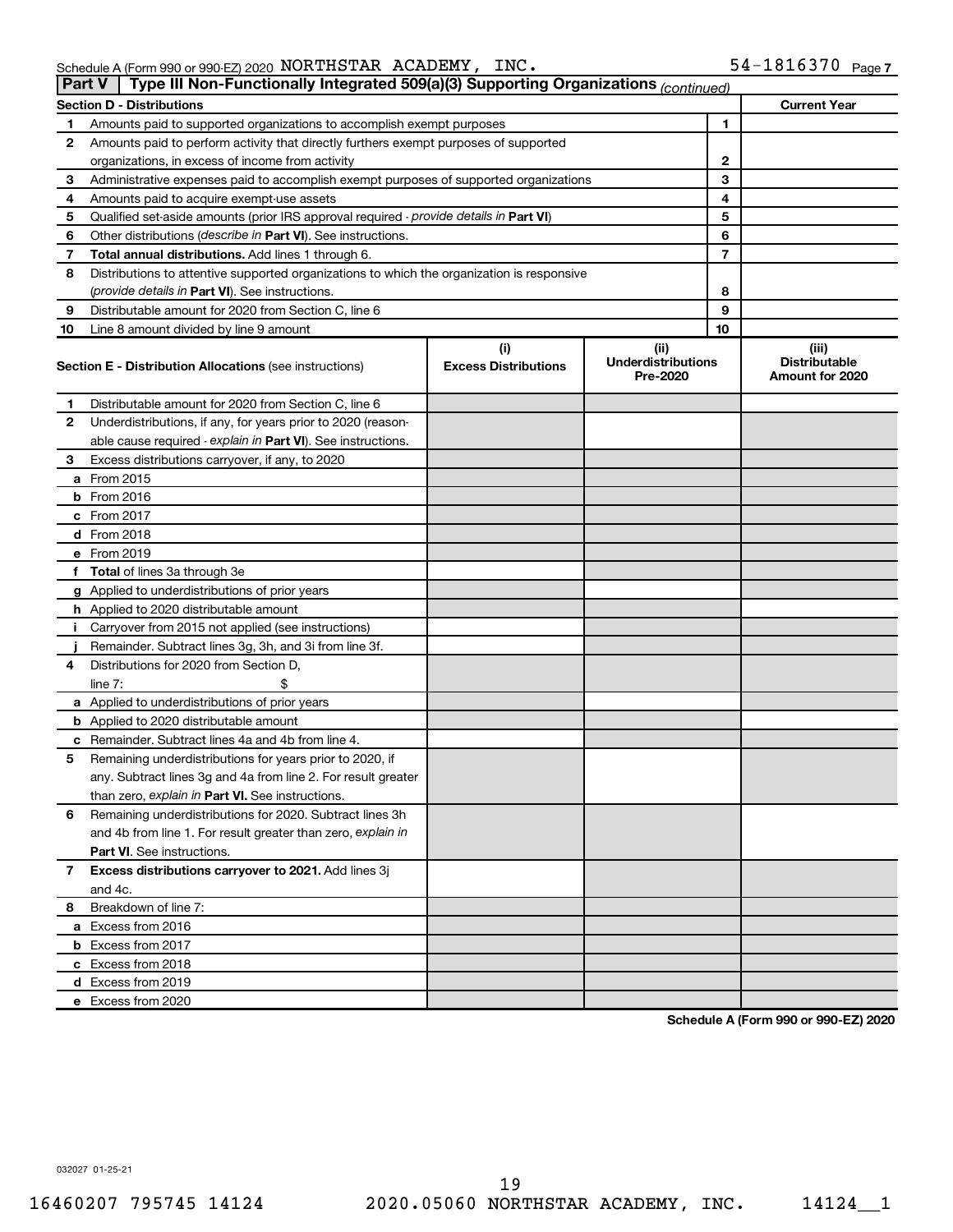| <b>Part VI</b>  | Schedule A (Form 990 or 990-EZ) 2020 NORTHSTAR ACADEMY, INC.                                                                                                                                                                                                                  |  |    |                                    | 54-1816370 Page 8                    |  |
|-----------------|-------------------------------------------------------------------------------------------------------------------------------------------------------------------------------------------------------------------------------------------------------------------------------|--|----|------------------------------------|--------------------------------------|--|
|                 | Supplemental Information. Provide the explanations required by Part II, line 10; Part II, line 17a or 17b; Part III, line 12;<br>Part IV, Section A, lines 1, 2, 3b, 3c, 4b, 4c, 5a, 6, 9a, 9b, 9c, 11a, 11b, and 11c; Part IV, Section B, lines 1 and 2; Part IV, Section C, |  |    |                                    |                                      |  |
|                 | line 1; Part IV, Section D, lines 2 and 3; Part IV, Section E, lines 1c, 2a, 2b, 3a, and 3b; Part V, line 1; Part V, Section B, line 1e; Part V,                                                                                                                              |  |    |                                    |                                      |  |
|                 | Section D, lines 5, 6, and 8; and Part V, Section E, lines 2, 5, and 6. Also complete this part for any additional information.                                                                                                                                               |  |    |                                    |                                      |  |
|                 | (See instructions.)                                                                                                                                                                                                                                                           |  |    |                                    |                                      |  |
|                 |                                                                                                                                                                                                                                                                               |  |    |                                    |                                      |  |
|                 |                                                                                                                                                                                                                                                                               |  |    |                                    |                                      |  |
|                 |                                                                                                                                                                                                                                                                               |  |    |                                    |                                      |  |
|                 |                                                                                                                                                                                                                                                                               |  |    |                                    |                                      |  |
|                 |                                                                                                                                                                                                                                                                               |  |    |                                    |                                      |  |
|                 |                                                                                                                                                                                                                                                                               |  |    |                                    |                                      |  |
|                 |                                                                                                                                                                                                                                                                               |  |    |                                    |                                      |  |
|                 |                                                                                                                                                                                                                                                                               |  |    |                                    |                                      |  |
|                 |                                                                                                                                                                                                                                                                               |  |    |                                    |                                      |  |
|                 |                                                                                                                                                                                                                                                                               |  |    |                                    |                                      |  |
|                 |                                                                                                                                                                                                                                                                               |  |    |                                    |                                      |  |
|                 |                                                                                                                                                                                                                                                                               |  |    |                                    |                                      |  |
|                 |                                                                                                                                                                                                                                                                               |  |    |                                    |                                      |  |
|                 |                                                                                                                                                                                                                                                                               |  |    |                                    |                                      |  |
|                 |                                                                                                                                                                                                                                                                               |  |    |                                    |                                      |  |
|                 |                                                                                                                                                                                                                                                                               |  |    |                                    |                                      |  |
|                 |                                                                                                                                                                                                                                                                               |  |    |                                    |                                      |  |
|                 |                                                                                                                                                                                                                                                                               |  |    |                                    |                                      |  |
|                 |                                                                                                                                                                                                                                                                               |  |    |                                    |                                      |  |
|                 |                                                                                                                                                                                                                                                                               |  |    |                                    |                                      |  |
|                 |                                                                                                                                                                                                                                                                               |  |    |                                    |                                      |  |
|                 |                                                                                                                                                                                                                                                                               |  |    |                                    |                                      |  |
|                 |                                                                                                                                                                                                                                                                               |  |    |                                    |                                      |  |
|                 |                                                                                                                                                                                                                                                                               |  |    |                                    |                                      |  |
|                 |                                                                                                                                                                                                                                                                               |  |    |                                    |                                      |  |
|                 |                                                                                                                                                                                                                                                                               |  |    |                                    |                                      |  |
|                 |                                                                                                                                                                                                                                                                               |  |    |                                    |                                      |  |
|                 |                                                                                                                                                                                                                                                                               |  |    |                                    |                                      |  |
|                 |                                                                                                                                                                                                                                                                               |  |    |                                    |                                      |  |
|                 |                                                                                                                                                                                                                                                                               |  |    |                                    |                                      |  |
|                 |                                                                                                                                                                                                                                                                               |  |    |                                    |                                      |  |
|                 |                                                                                                                                                                                                                                                                               |  |    |                                    |                                      |  |
|                 |                                                                                                                                                                                                                                                                               |  |    |                                    |                                      |  |
|                 |                                                                                                                                                                                                                                                                               |  |    |                                    |                                      |  |
|                 |                                                                                                                                                                                                                                                                               |  |    |                                    |                                      |  |
|                 |                                                                                                                                                                                                                                                                               |  |    |                                    |                                      |  |
|                 |                                                                                                                                                                                                                                                                               |  |    |                                    |                                      |  |
|                 |                                                                                                                                                                                                                                                                               |  |    |                                    |                                      |  |
|                 |                                                                                                                                                                                                                                                                               |  |    |                                    |                                      |  |
|                 |                                                                                                                                                                                                                                                                               |  |    |                                    |                                      |  |
|                 |                                                                                                                                                                                                                                                                               |  |    |                                    |                                      |  |
|                 |                                                                                                                                                                                                                                                                               |  |    |                                    |                                      |  |
|                 |                                                                                                                                                                                                                                                                               |  |    |                                    |                                      |  |
|                 |                                                                                                                                                                                                                                                                               |  |    |                                    |                                      |  |
|                 |                                                                                                                                                                                                                                                                               |  |    |                                    |                                      |  |
|                 |                                                                                                                                                                                                                                                                               |  |    |                                    |                                      |  |
|                 |                                                                                                                                                                                                                                                                               |  |    |                                    |                                      |  |
|                 |                                                                                                                                                                                                                                                                               |  |    |                                    |                                      |  |
|                 |                                                                                                                                                                                                                                                                               |  |    |                                    |                                      |  |
|                 |                                                                                                                                                                                                                                                                               |  |    |                                    |                                      |  |
|                 |                                                                                                                                                                                                                                                                               |  |    |                                    |                                      |  |
|                 |                                                                                                                                                                                                                                                                               |  |    |                                    |                                      |  |
|                 |                                                                                                                                                                                                                                                                               |  |    |                                    |                                      |  |
|                 |                                                                                                                                                                                                                                                                               |  |    |                                    |                                      |  |
| 032028 01-25-21 |                                                                                                                                                                                                                                                                               |  |    |                                    | Schedule A (Form 990 or 990-EZ) 2020 |  |
|                 |                                                                                                                                                                                                                                                                               |  | 20 |                                    |                                      |  |
|                 | 16460207 795745 14124                                                                                                                                                                                                                                                         |  |    | 2020.05060 NORTHSTAR ACADEMY, INC. | 14124                                |  |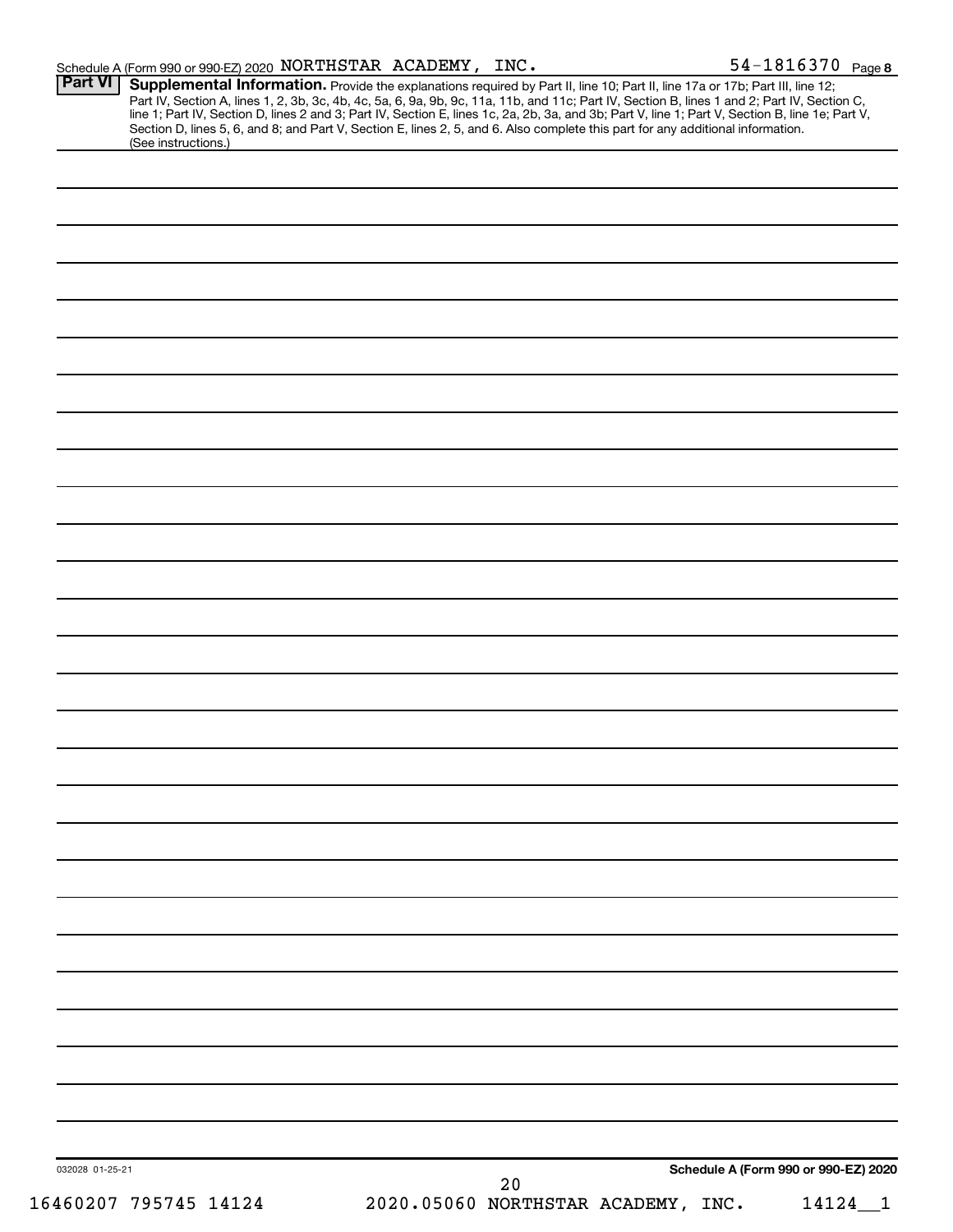Department of the Treasury Internal Revenue Service **(Form 990, 990-EZ,**

Name of the organization

#### \*\* PUBLIC DISCLOSURE COPY \*\*

## **Schedule B Schedule of Contributors**

**or 990-PF) | Attach to Form 990, Form 990-EZ, or Form 990-PF. | Go to www.irs.gov/Form990 for the latest information.** OMB No. 1545-0047

**2020**

**Employer identification number**

| NORTHSTAR ACADEMY, INC. | 54-1816370 |
|-------------------------|------------|
|                         |            |

| <b>Organization type (check one):</b> |                                                                           |  |  |
|---------------------------------------|---------------------------------------------------------------------------|--|--|
| Filers of:                            | Section:                                                                  |  |  |
| Form 990 or 990-EZ                    | $\lfloor x \rfloor$ 501(c)( 3) (enter number) organization                |  |  |
|                                       | 4947(a)(1) nonexempt charitable trust not treated as a private foundation |  |  |
|                                       | 527 political organization                                                |  |  |
| Form 990-PF                           | 501(c)(3) exempt private foundation                                       |  |  |
|                                       | 4947(a)(1) nonexempt charitable trust treated as a private foundation     |  |  |
|                                       | 501(c)(3) taxable private foundation                                      |  |  |

Check if your organization is covered by the General Rule or a Special Rule. **Note:**  Only a section 501(c)(7), (8), or (10) organization can check boxes for both the General Rule and a Special Rule. See instructions.

#### **General Rule**

**K** For an organization filing Form 990, 990-EZ, or 990-PF that received, during the year, contributions totaling \$5,000 or more (in money or property) from any one contributor. Complete Parts I and II. See instructions for determining a contributor's total contributions.

#### **Special Rules**

 $\Box$ 

any one contributor, during the year, total contributions of the greater of (1) \$5,000; or (2) 2% of the amount on (i) Form 990, Part VIII, line 1h; For an organization described in section 501(c)(3) filing Form 990 or 990-EZ that met the 33 1/3% support test of the regulations under sections 509(a)(1) and 170(b)(1)(A)(vi), that checked Schedule A (Form 990 or 990-EZ), Part II, line 13, 16a, or 16b, and that received from or (ii) Form 990-EZ, line 1. Complete Parts I and II.  $\Box$ 

For an organization described in section 501(c)(7), (8), or (10) filing Form 990 or 990-EZ that received from any one contributor, during the year, total contributions of more than \$1,000 exclusively for religious, charitable, scientific, literary, or educational purposes, or for the prevention of cruelty to children or animals. Complete Parts I (entering "N/A" in column (b) instead of the contributor name and address), II, and III.  $\Box$ 

purpose. Don't complete any of the parts unless the General Rule applies to this organization because it received nonexclusively year, contributions exclusively for religious, charitable, etc., purposes, but no such contributions totaled more than \$1,000. If this box is checked, enter here the total contributions that were received during the year for an exclusively religious, charitable, etc., For an organization described in section 501(c)(7), (8), or (10) filing Form 990 or 990-EZ that received from any one contributor, during the religious, charitable, etc., contributions totaling \$5,000 or more during the year  $~\ldots\ldots\ldots\ldots\ldots\ldots\ldots\ldots\blacktriangleright~$ \$

**Caution:**  An organization that isn't covered by the General Rule and/or the Special Rules doesn't file Schedule B (Form 990, 990-EZ, or 990-PF),  **must** but it answer "No" on Part IV, line 2, of its Form 990; or check the box on line H of its Form 990-EZ or on its Form 990-PF, Part I, line 2, to certify that it doesn't meet the filing requirements of Schedule B (Form 990, 990-EZ, or 990-PF).

**For Paperwork Reduction Act Notice, see the instructions for Form 990, 990-EZ, or 990-PF. Schedule B (Form 990, 990-EZ, or 990-PF) (2020)** LHA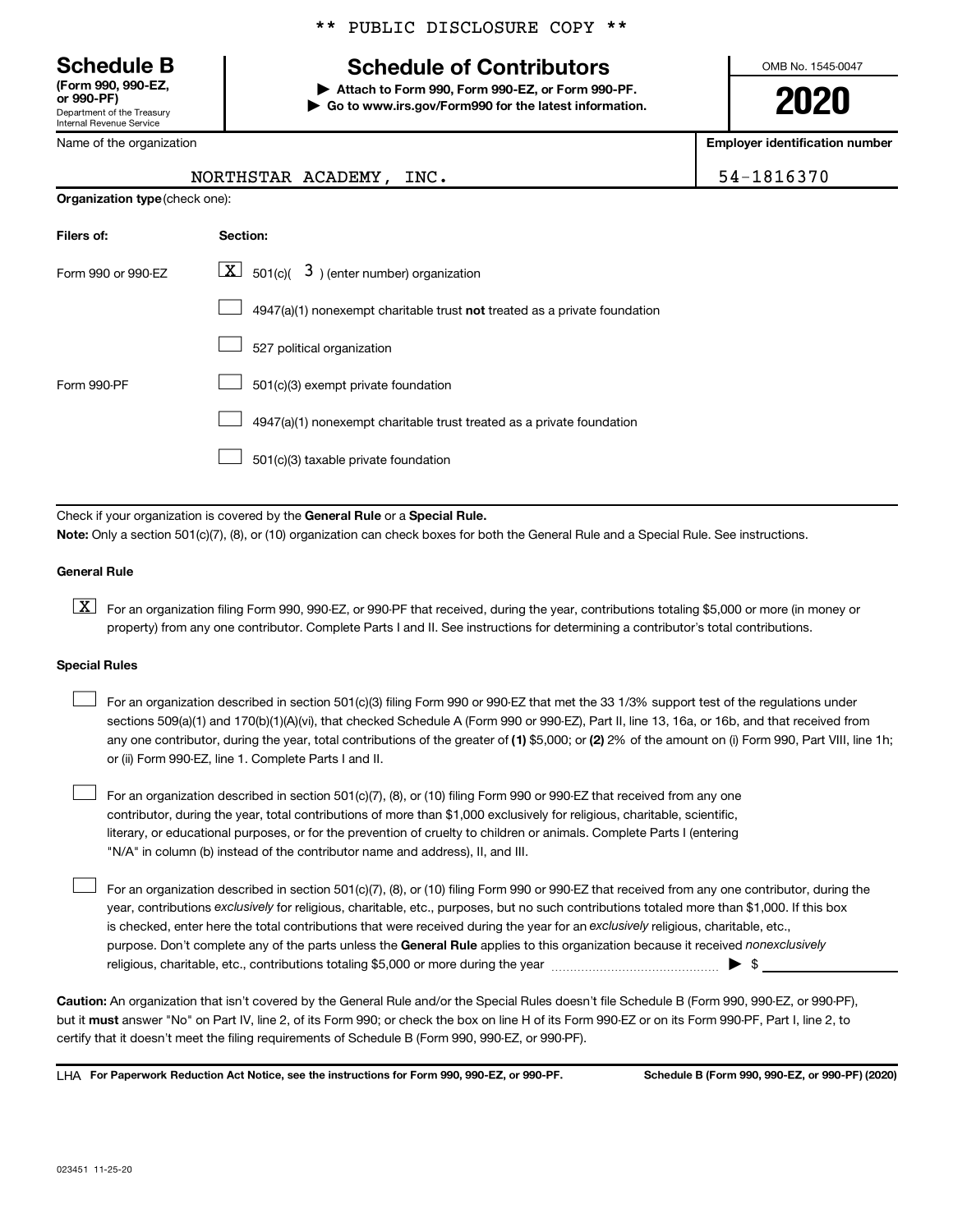**Employer identification number**

NORTHSTAR ACADEMY, INC. 54-1816370

| Part I          | Contributors (see instructions). Use duplicate copies of Part I if additional space is needed. |                                                                                                                               |
|-----------------|------------------------------------------------------------------------------------------------|-------------------------------------------------------------------------------------------------------------------------------|
| (a)             | (b)                                                                                            | (c)<br>(d)                                                                                                                    |
| No.             | Name, address, and ZIP + 4                                                                     | <b>Total contributions</b><br>Type of contribution                                                                            |
| 1               |                                                                                                | $\overline{\mathbf{X}}$<br>Person<br>Payroll<br>7,500.<br>Noncash<br>\$<br>(Complete Part II for<br>noncash contributions.)   |
| (a)<br>No.      | (b)<br>Name, address, and ZIP + 4                                                              | (d)<br>(c)<br><b>Total contributions</b><br>Type of contribution                                                              |
| 2               |                                                                                                | $\overline{\mathbf{X}}$<br>Person<br>Payroll<br>5,000.<br>Noncash<br>\$<br>(Complete Part II for<br>noncash contributions.)   |
| (a)<br>No.      | (b)<br>Name, address, and ZIP + 4                                                              | (d)<br>(c)<br><b>Total contributions</b><br>Type of contribution                                                              |
| 3               |                                                                                                | $\overline{\text{X}}$<br>Person<br>Payroll<br>25,000.<br>Noncash<br>\$<br>(Complete Part II for<br>noncash contributions.)    |
| (a)<br>No.      | (b)<br>Name, address, and ZIP + 4                                                              | (c)<br>(d)<br><b>Total contributions</b><br>Type of contribution                                                              |
| 4               |                                                                                                | $\overline{\mathbf{X}}$<br>Person<br>Payroll<br>5,000.<br>Noncash<br>\$<br>(Complete Part II for<br>noncash contributions.)   |
| (a)<br>No.      | (b)<br>Name, address, and ZIP + 4                                                              | (d)<br>(c)<br><b>Total contributions</b><br>Type of contribution                                                              |
| 5               |                                                                                                | $\overline{\text{X}}$<br>Person<br>Payroll<br>510,000.<br>Noncash<br>$\$$<br>(Complete Part II for<br>noncash contributions.) |
| (a)<br>No.      | (b)<br>Name, address, and ZIP + 4                                                              | (d)<br>(c)<br><b>Total contributions</b><br>Type of contribution                                                              |
| 6               |                                                                                                | $\overline{\text{X}}$<br>Person<br>Payroll<br>50,000.<br>Noncash<br>\$<br>(Complete Part II for<br>noncash contributions.)    |
| 023452 11-25-20 |                                                                                                | Schedule B (Form 990, 990-EZ, or 990-PF) (2020)                                                                               |

22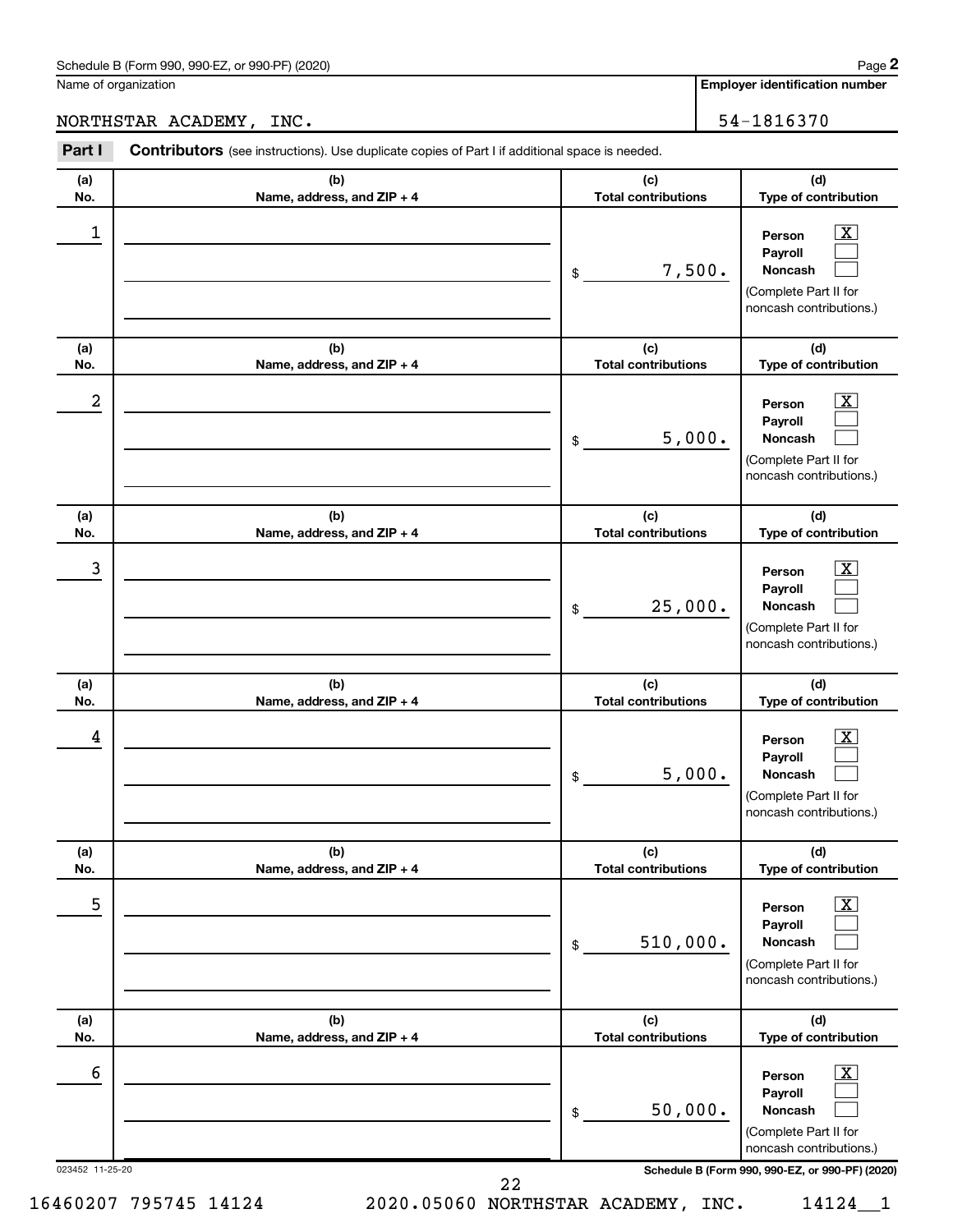**Employer identification number**

#### NORTHSTAR ACADEMY, INC. 54-1816370

| Part I          | <b>Contributors</b> (see instructions). Use duplicate copies of Part I if additional space is needed. |                                   |                                                                                                         |
|-----------------|-------------------------------------------------------------------------------------------------------|-----------------------------------|---------------------------------------------------------------------------------------------------------|
| (a)<br>No.      | (b)<br>Name, address, and ZIP + 4                                                                     | (c)<br><b>Total contributions</b> | (d)<br>Type of contribution                                                                             |
| 7               |                                                                                                       | 255,000.<br>\$                    | $\mathbf{X}$<br>Person<br>Payroll<br><b>Noncash</b><br>(Complete Part II for<br>noncash contributions.) |
| (a)<br>No.      | (b)<br>Name, address, and ZIP + 4                                                                     | (c)<br><b>Total contributions</b> | (d)<br>Type of contribution                                                                             |
| 8               |                                                                                                       | 20,000.<br>\$                     | $\mathbf{X}$<br>Person<br>Payroll<br><b>Noncash</b><br>(Complete Part II for<br>noncash contributions.) |
| (a)<br>No.      | (b)<br>Name, address, and ZIP + 4                                                                     | (c)<br><b>Total contributions</b> | (d)<br>Type of contribution                                                                             |
| 9               |                                                                                                       | 7,500.<br>\$                      | $\mathbf{X}$<br>Person<br>Payroll<br><b>Noncash</b><br>(Complete Part II for<br>noncash contributions.) |
| (a)<br>No.      | (b)<br>Name, address, and ZIP + 4                                                                     | (c)<br><b>Total contributions</b> | (d)<br>Type of contribution                                                                             |
| 10              |                                                                                                       | 25,000.<br>\$                     | $\mathbf{X}$<br>Person<br>Payroll<br><b>Noncash</b><br>(Complete Part II for<br>noncash contributions.) |
| (a)<br>No.      | (b)<br>Name, address, and ZIP + 4                                                                     | (c)<br><b>Total contributions</b> | (d)<br>Type of contribution                                                                             |
| 11              |                                                                                                       | 5,000.<br>\$                      | $\mathbf{X}$<br>Person<br>Payroll<br>Noncash<br>(Complete Part II for<br>noncash contributions.)        |
| (a)<br>No.      | (b)<br>Name, address, and ZIP + 4                                                                     | (c)<br><b>Total contributions</b> | (d)<br>Type of contribution                                                                             |
| 12              |                                                                                                       | 10,000.<br>\$                     | $\mathbf{X}$<br>Person<br>Payroll<br>Noncash<br>(Complete Part II for<br>noncash contributions.)        |
| 023452 11-25-20 |                                                                                                       |                                   | Schedule B (Form 990, 990-EZ, or 990-PF) (2020)                                                         |

16460207 795745 14124 2020.05060 NORTHSTAR ACADEMY, INC. 14124\_\_1

23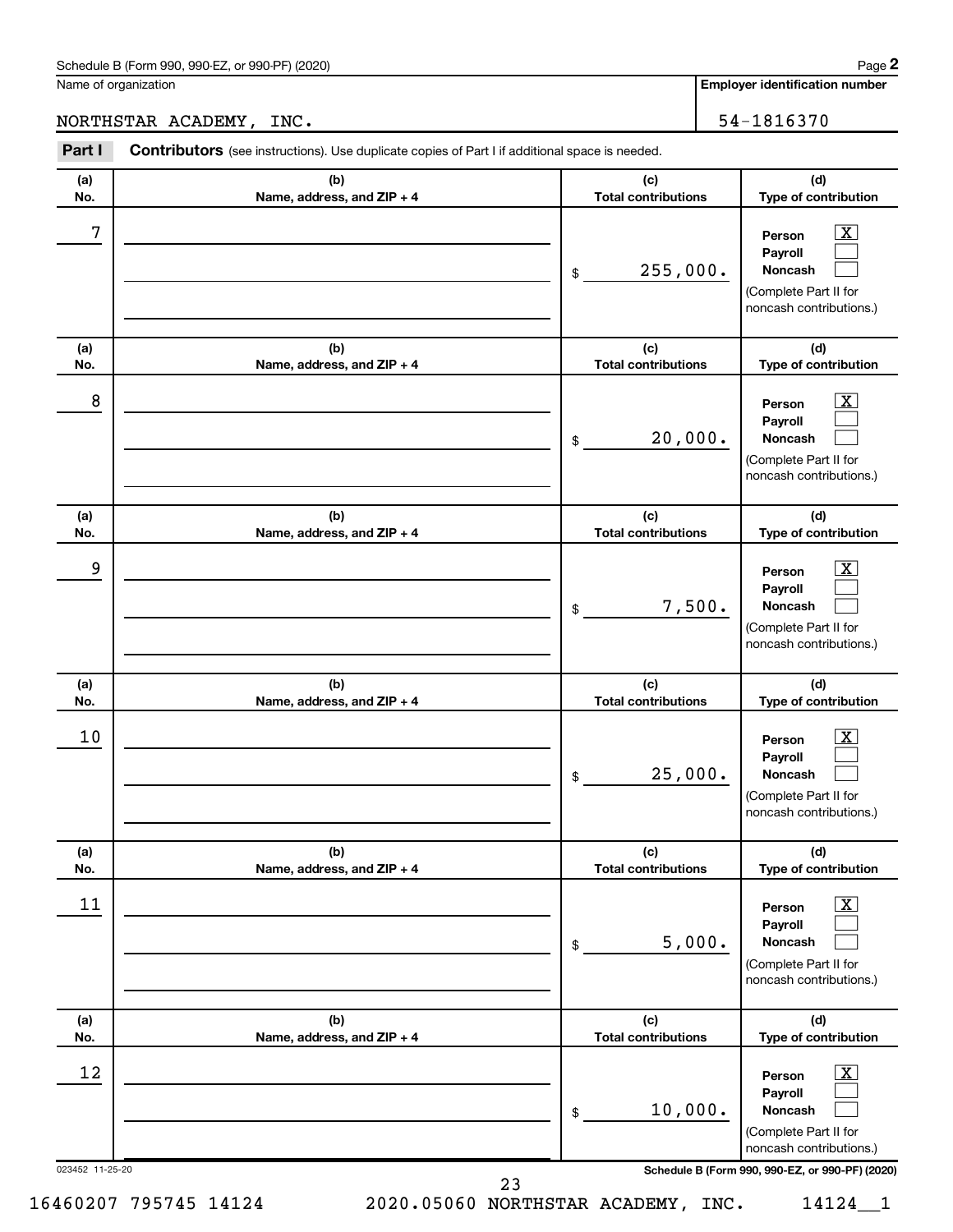**Employer identification number**

#### NORTHSTAR ACADEMY, INC. 54-1816370

| Part I          | <b>Contributors</b> (see instructions). Use duplicate copies of Part I if additional space is needed. |                                   |                                                                                                                  |  |
|-----------------|-------------------------------------------------------------------------------------------------------|-----------------------------------|------------------------------------------------------------------------------------------------------------------|--|
| (a)<br>No.      | (b)<br>Name, address, and ZIP + 4                                                                     | (c)<br><b>Total contributions</b> | (d)<br>Type of contribution                                                                                      |  |
| 13              |                                                                                                       | 25,000.<br>\$                     | $\mathbf{X}$<br>Person<br>Payroll<br>Noncash<br>(Complete Part II for<br>noncash contributions.)                 |  |
| (a)<br>No.      | (b)<br>Name, address, and ZIP + 4                                                                     | (c)<br><b>Total contributions</b> | (d)<br>Type of contribution                                                                                      |  |
| 14              |                                                                                                       | 50,000.<br>\$                     | $\mathbf{X}$<br>Person<br>Payroll<br>Noncash<br>(Complete Part II for<br>noncash contributions.)                 |  |
| (a)<br>No.      | (b)<br>Name, address, and ZIP + 4                                                                     | (c)<br><b>Total contributions</b> | (d)<br>Type of contribution                                                                                      |  |
| 15              |                                                                                                       | 11,000.<br>\$                     | $\mathbf{X}$<br>Person<br>Payroll<br>Noncash<br>(Complete Part II for<br>noncash contributions.)                 |  |
| (a)<br>No.      | (b)<br>Name, address, and ZIP + 4                                                                     | (c)<br><b>Total contributions</b> | (d)<br>Type of contribution                                                                                      |  |
| 16              |                                                                                                       | 10,000.<br>\$                     | $\mathbf{X}$<br>Person<br>Payroll<br>Noncash<br>(Complete Part II for<br>noncash contributions.)                 |  |
| (a)<br>No.      | (b)<br>Name, address, and ZIP + 4                                                                     | (c)<br><b>Total contributions</b> | (d)<br>Type of contribution                                                                                      |  |
| 17              |                                                                                                       | 25, 115.<br>\$                    | $\mathbf{X}$<br>Person<br>Payroll<br>Noncash<br>$\mathbf{x}$<br>(Complete Part II for<br>noncash contributions.) |  |
| (a)<br>No.      | (b)<br>Name, address, and ZIP + 4                                                                     | (c)<br><b>Total contributions</b> | (d)<br>Type of contribution                                                                                      |  |
| 18              |                                                                                                       | 32,411.<br>\$                     | $\mathbf{X}$<br>Person<br>Payroll<br>Noncash<br>$\mathbf{X}$<br>(Complete Part II for<br>noncash contributions.) |  |
| 023452 11-25-20 |                                                                                                       |                                   | Schedule B (Form 990, 990-EZ, or 990-PF) (2020)                                                                  |  |

24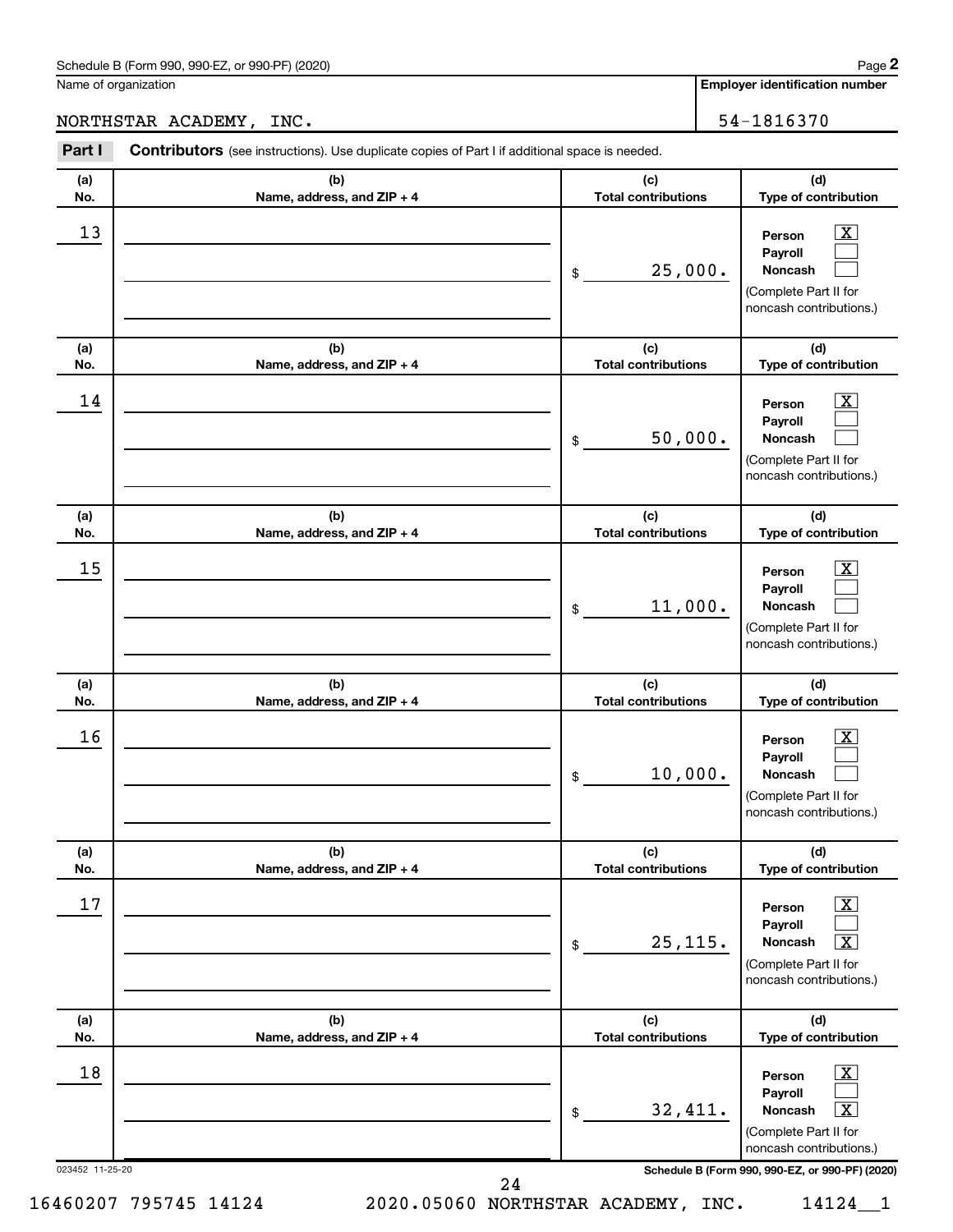#### NORTHSTAR ACADEMY, INC. 54-1816370

| Part I                | <b>Contributors</b> (see instructions). Use duplicate copies of Part I if additional space is needed. |                                   |                                                                                                                                                                    |
|-----------------------|-------------------------------------------------------------------------------------------------------|-----------------------------------|--------------------------------------------------------------------------------------------------------------------------------------------------------------------|
| (a)<br>No.            | (b)<br>Name, address, and ZIP + 4                                                                     | (c)<br><b>Total contributions</b> | (d)<br>Type of contribution                                                                                                                                        |
| 19                    |                                                                                                       | 40,000.<br>\$                     | $\mathbf{X}$<br>Person<br>Payroll<br>Noncash<br>(Complete Part II for<br>noncash contributions.)                                                                   |
| (a)<br>No.            | (b)<br>Name, address, and ZIP + 4                                                                     | (c)<br><b>Total contributions</b> | (d)<br>Type of contribution                                                                                                                                        |
| 20                    |                                                                                                       | 70,000.<br>\$                     | $\boxed{\mathbf{X}}$<br>Person<br>Payroll<br>Noncash<br>(Complete Part II for<br>noncash contributions.)                                                           |
| (a)<br>No.            | (b)<br>Name, address, and ZIP + 4                                                                     | (c)<br><b>Total contributions</b> | (d)<br>Type of contribution                                                                                                                                        |
| 21                    |                                                                                                       | 5,039.<br>\$                      | $\boxed{\mathbf{X}}$<br>Person<br>Payroll<br>$\overline{\mathbf{X}}$<br>Noncash<br>(Complete Part II for<br>noncash contributions.)                                |
| (a)<br>No.            | (b)<br>Name, address, and ZIP + 4                                                                     | (c)<br><b>Total contributions</b> | (d)<br>Type of contribution                                                                                                                                        |
| 22                    |                                                                                                       | 5,000.<br>\$                      | $\mathbf{X}$<br>Person<br>Payroll<br>Noncash<br>(Complete Part II for<br>noncash contributions.)                                                                   |
| (a)<br>No.            | (b)<br>Name, address, and ZIP + 4                                                                     | (c)<br><b>Total contributions</b> | (d)<br>Type of contribution                                                                                                                                        |
| 23                    |                                                                                                       | 5,000.<br>\$                      | $\boxed{\mathbf{X}}$<br>Person<br>Payroll<br><b>Noncash</b><br>(Complete Part II for<br>noncash contributions.)                                                    |
| (a)<br>No.            | (b)<br>Name, address, and ZIP + 4                                                                     | (c)<br><b>Total contributions</b> | (d)<br>Type of contribution                                                                                                                                        |
| 24<br>023452 11-25-20 |                                                                                                       | 20,000.<br>\$                     | $\boxed{\mathbf{X}}$<br>Person<br>Payroll<br><b>Noncash</b><br>(Complete Part II for<br>noncash contributions.)<br>Schedule B (Form 990, 990-EZ, or 990-PF) (2020) |
|                       |                                                                                                       | 25                                |                                                                                                                                                                    |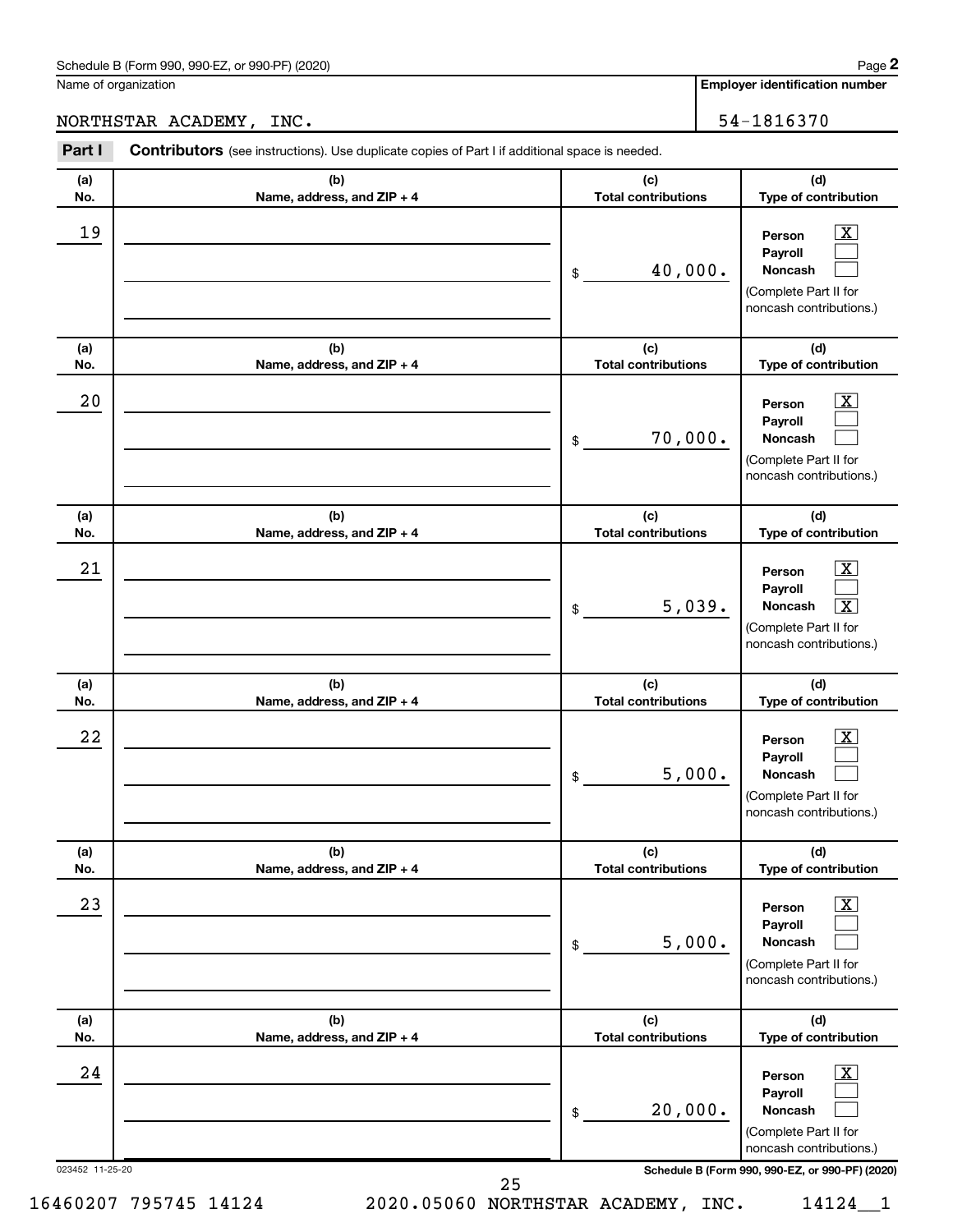### NORTHSTAR ACADEMY, INC. 54-1816370

| Part I                | Contributors (see instructions). Use duplicate copies of Part I if additional space is needed. |                                   |                                                                                                                                          |
|-----------------------|------------------------------------------------------------------------------------------------|-----------------------------------|------------------------------------------------------------------------------------------------------------------------------------------|
| (a)<br>No.            | (b)<br>Name, address, and ZIP + 4                                                              | (c)<br><b>Total contributions</b> | (d)<br>Type of contribution                                                                                                              |
| 25                    |                                                                                                | 115,024.<br>\$                    | $\mathbf{X}$<br>Person<br>Payroll<br>Noncash<br>X<br>(Complete Part II for<br>noncash contributions.)                                    |
| (a)<br>No.            | (b)<br>Name, address, and ZIP + 4                                                              | (c)<br><b>Total contributions</b> | (d)<br>Type of contribution                                                                                                              |
| 26                    |                                                                                                | 5,000.<br>\$                      | $\overline{\mathbf{X}}$<br>Person<br>Payroll<br>Noncash<br>(Complete Part II for<br>noncash contributions.)                              |
| (a)<br>No.            | (b)<br>Name, address, and ZIP + 4                                                              | (c)<br><b>Total contributions</b> | (d)<br>Type of contribution                                                                                                              |
| 27                    |                                                                                                | 5,000.<br>\$                      | $\overline{\mathbf{X}}$<br>Person<br>Payroll<br>Noncash<br>(Complete Part II for<br>noncash contributions.)                              |
| (a)<br>No.            | (b)<br>Name, address, and ZIP + 4                                                              | (c)<br><b>Total contributions</b> | (d)<br>Type of contribution                                                                                                              |
| 28                    |                                                                                                | 15,000.<br>\$                     | X<br>Person<br>Payroll<br>Noncash<br>(Complete Part II for<br>noncash contributions.)                                                    |
| (a)<br>No.            | (b)<br>Name, address, and ZIP + 4                                                              | (c)<br><b>Total contributions</b> | (d)<br>Type of contribution                                                                                                              |
| 29                    |                                                                                                | 50, 265.<br>\$                    | x<br>Person<br>Pavroll<br>Noncash<br>x<br>(Complete Part II for<br>noncash contributions.)                                               |
| (a)<br>No.            | (b)<br>Name, address, and ZIP + 4                                                              | (c)<br><b>Total contributions</b> | (d)<br>Type of contribution                                                                                                              |
| 30<br>023452 11-25-20 |                                                                                                | 10,000.<br>\$                     | X<br>Person<br>Payroll<br>Noncash<br>(Complete Part II for<br>noncash contributions.)<br>Schedule B (Form 990, 990-EZ, or 990-PF) (2020) |
|                       | 26                                                                                             |                                   |                                                                                                                                          |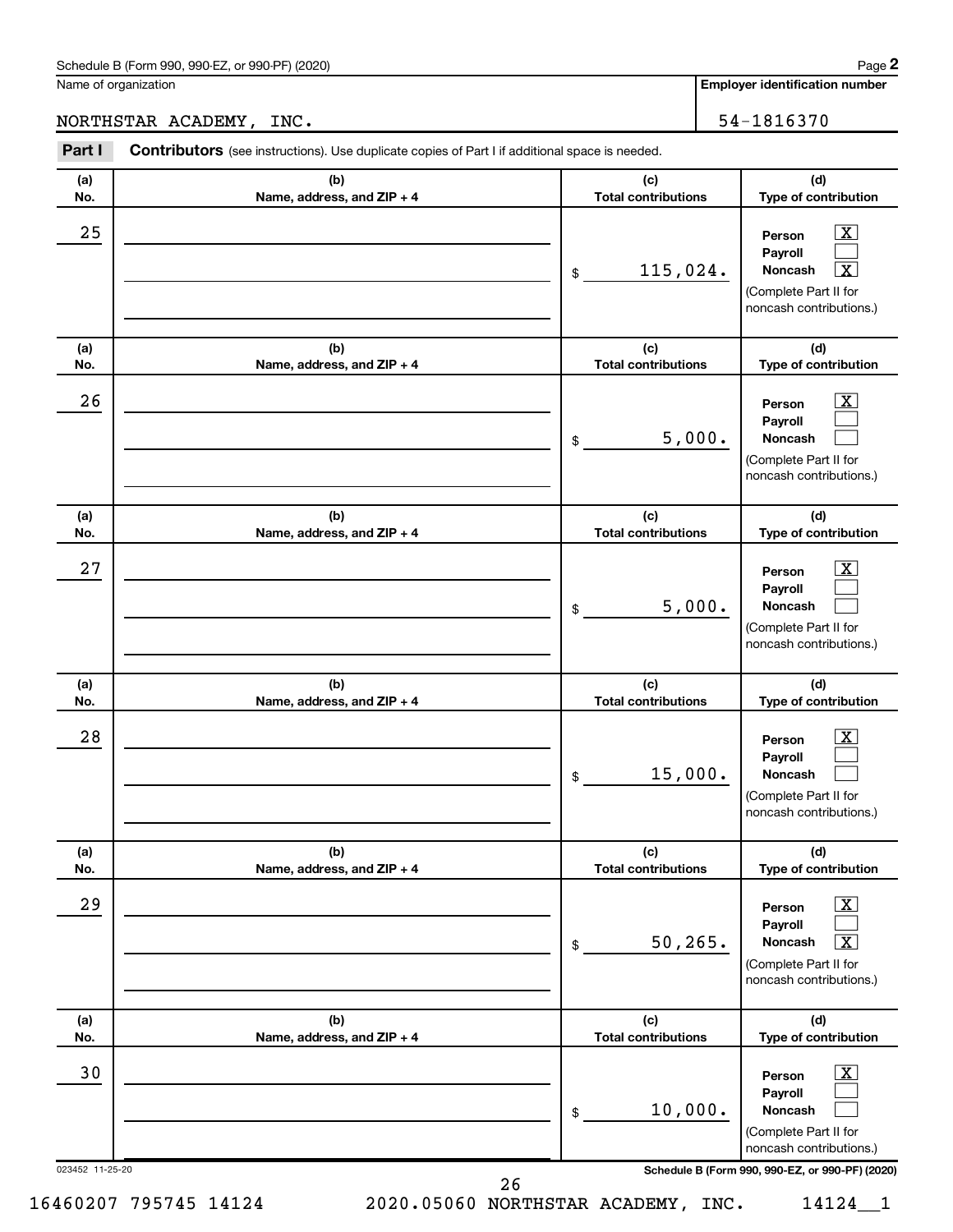#### NORTHSTAR ACADEMY, INC. 54-1816370

| Part I                | <b>Contributors</b> (see instructions). Use duplicate copies of Part I if additional space is needed. |                                   |                                                                                                                                                            |
|-----------------------|-------------------------------------------------------------------------------------------------------|-----------------------------------|------------------------------------------------------------------------------------------------------------------------------------------------------------|
| (a)<br>No.            | (b)<br>Name, address, and ZIP + 4                                                                     | (c)<br><b>Total contributions</b> | (d)<br>Type of contribution                                                                                                                                |
| 31                    |                                                                                                       | 10,000.<br>\$                     | $\mathbf{X}$<br>Person<br>Payroll<br><b>Noncash</b><br>(Complete Part II for<br>noncash contributions.)                                                    |
| (a)<br>No.            | (b)<br>Name, address, and ZIP + 4                                                                     | (c)<br><b>Total contributions</b> | (d)<br>Type of contribution                                                                                                                                |
| 32                    |                                                                                                       | 10,162.<br>\$                     | $\mathbf{X}$<br>Person<br>Payroll<br>$\overline{\mathbf{x}}$<br><b>Noncash</b><br>(Complete Part II for<br>noncash contributions.)                         |
| (a)<br>No.            | (b)<br>Name, address, and ZIP + 4                                                                     | (c)<br><b>Total contributions</b> | (d)<br>Type of contribution                                                                                                                                |
| 33                    |                                                                                                       | 10,000.<br>\$                     | $\overline{\mathbf{x}}$<br>Person<br>Payroll<br>$\overline{\mathbf{x}}$<br><b>Noncash</b><br>(Complete Part II for<br>noncash contributions.)              |
| (a)<br>No.            | (b)<br>Name, address, and ZIP + 4                                                                     | (c)<br><b>Total contributions</b> | (d)<br>Type of contribution                                                                                                                                |
| 34                    |                                                                                                       | 20,000.<br>\$                     | $\overline{\mathbf{x}}$<br>Person<br>Payroll<br>Noncash<br>(Complete Part II for<br>noncash contributions.)                                                |
| (a)<br>No.            | (b)<br>Name, address, and ZIP + 4                                                                     | (c)<br><b>Total contributions</b> | (d)<br>Type of contribution                                                                                                                                |
| 35                    |                                                                                                       | 5,000.<br>\$                      | $\overline{\mathbf{X}}$<br>Person<br>Payroll<br><b>Noncash</b><br>(Complete Part II for<br>noncash contributions.)                                         |
| (a)<br>No.            | (b)<br>Name, address, and ZIP + 4                                                                     | (c)<br><b>Total contributions</b> | (d)<br>Type of contribution                                                                                                                                |
| 36<br>023452 11-25-20 |                                                                                                       | 5,000.<br>\$                      | $\mathbf{X}$<br>Person<br>Payroll<br><b>Noncash</b><br>(Complete Part II for<br>noncash contributions.)<br>Schedule B (Form 990, 990-EZ, or 990-PF) (2020) |
|                       |                                                                                                       | 27                                |                                                                                                                                                            |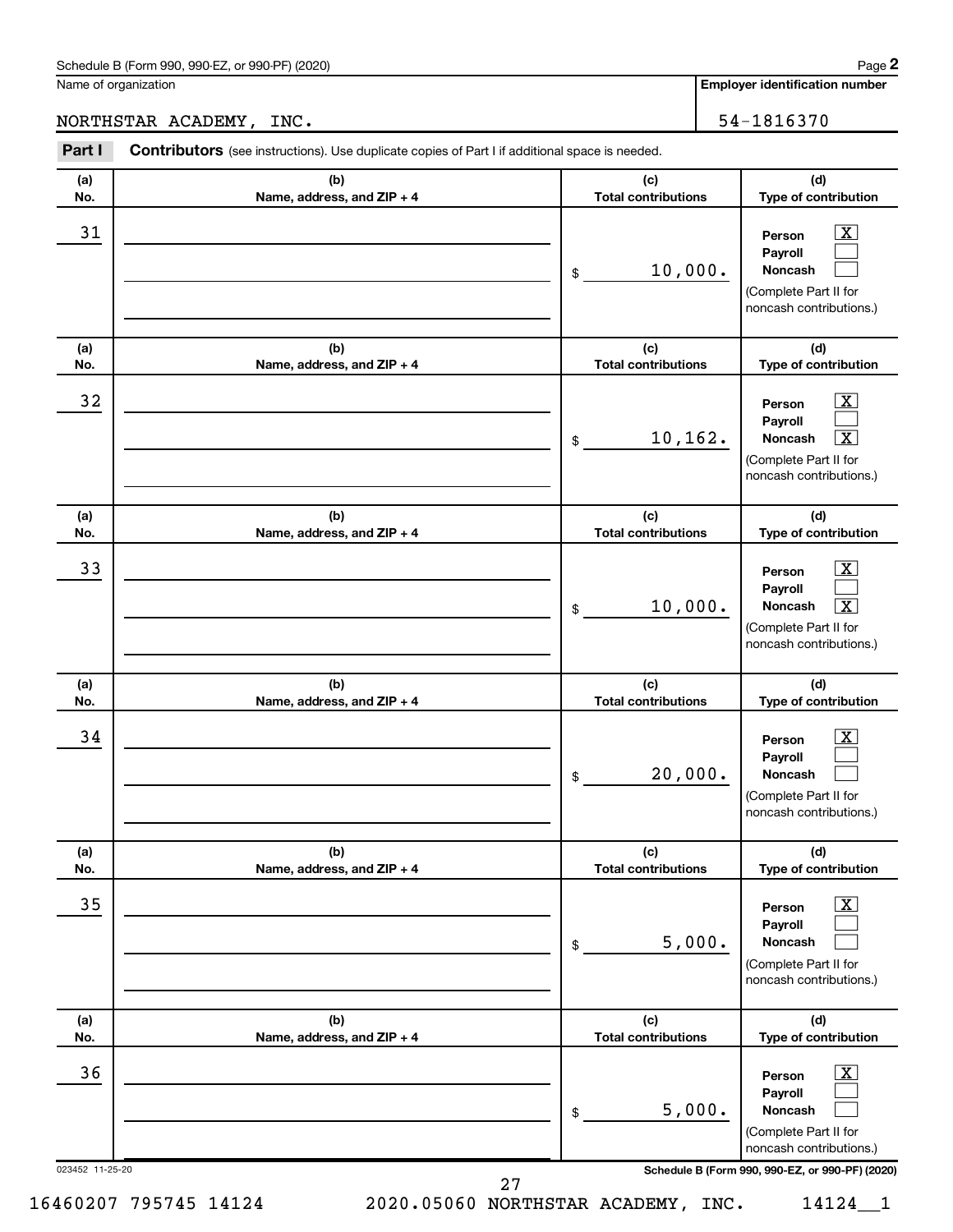### NORTHSTAR ACADEMY, INC. 54-1816370

| Part I          | <b>Contributors</b> (see instructions). Use duplicate copies of Part I if additional space is needed. |                                   |                                                                                                             |
|-----------------|-------------------------------------------------------------------------------------------------------|-----------------------------------|-------------------------------------------------------------------------------------------------------------|
| (a)<br>No.      | (b)<br>Name, address, and ZIP + 4                                                                     | (c)<br><b>Total contributions</b> | (d)<br>Type of contribution                                                                                 |
| 37              |                                                                                                       | 5,000.<br>\$                      | $\overline{\mathbf{X}}$<br>Person<br>Payroll<br>Noncash<br>(Complete Part II for<br>noncash contributions.) |
| (a)<br>No.      | (b)<br>Name, address, and ZIP + 4                                                                     | (c)<br><b>Total contributions</b> | (d)<br>Type of contribution                                                                                 |
| 38              |                                                                                                       | 48,938.<br>\$                     | $\boxed{\mathbf{X}}$<br>Person<br>Payroll<br>Noncash<br>(Complete Part II for<br>noncash contributions.)    |
| (a)<br>No.      | (b)<br>Name, address, and ZIP + 4                                                                     | (c)<br><b>Total contributions</b> | (d)<br>Type of contribution                                                                                 |
| 39              |                                                                                                       | 10,000.<br>\$                     | $\overline{\mathbf{X}}$<br>Person<br>Payroll<br>Noncash<br>(Complete Part II for<br>noncash contributions.) |
| (a)<br>No.      | (b)<br>Name, address, and ZIP + 4                                                                     | (c)<br><b>Total contributions</b> | (d)<br>Type of contribution                                                                                 |
|                 |                                                                                                       | \$                                | Person<br>Payroll<br>Noncash<br>(Complete Part II for<br>noncash contributions.)                            |
| (a)<br>No.      | (b)<br>Name, address, and ZIP + 4                                                                     | (c)<br><b>Total contributions</b> | (d)<br>Type of contribution                                                                                 |
|                 |                                                                                                       | \$                                | Person<br>Payroll<br>Noncash<br>(Complete Part II for<br>noncash contributions.)                            |
| (a)<br>No.      | (b)<br>Name, address, and ZIP + 4                                                                     | (c)<br><b>Total contributions</b> | (d)<br>Type of contribution                                                                                 |
|                 |                                                                                                       | \$                                | Person<br>Payroll<br><b>Noncash</b><br>(Complete Part II for<br>noncash contributions.)                     |
| 023452 11-25-20 |                                                                                                       | 28                                | Schedule B (Form 990, 990-EZ, or 990-PF) (2020)                                                             |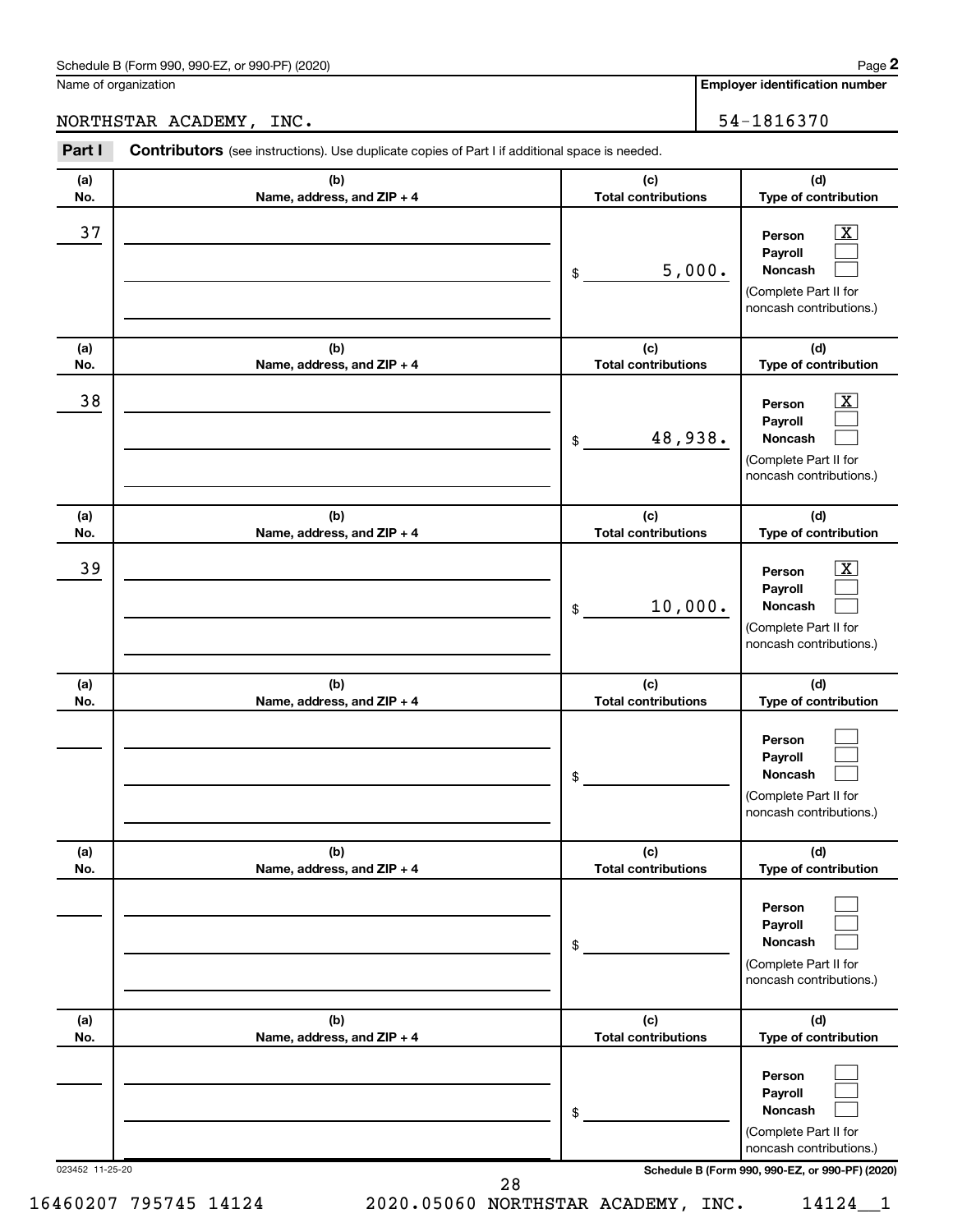**Employer identification number**

NORTHSTAR ACADEMY, INC. 54-1816370

Part II Noncash Property (see instructions). Use duplicate copies of Part II if additional space is needed.

| (a)<br>No.<br>from<br>Part I | (b)<br>Description of noncash property given | (c)<br>FMV (or estimate)<br>(See instructions.) | (d)<br>Date received                            |
|------------------------------|----------------------------------------------|-------------------------------------------------|-------------------------------------------------|
|                              | <b>STOCK</b>                                 |                                                 |                                                 |
| 17                           |                                              |                                                 |                                                 |
|                              |                                              |                                                 |                                                 |
|                              |                                              | 25, 115.<br>\$                                  | 10/13/20                                        |
| (a)                          |                                              | (c)                                             |                                                 |
| No.                          | (b)                                          | FMV (or estimate)                               | (d)                                             |
| from<br>Part I               | Description of noncash property given        | (See instructions.)                             | Date received                                   |
|                              | <b>STOCK</b>                                 |                                                 |                                                 |
| 18                           |                                              |                                                 |                                                 |
|                              |                                              | 7,411.<br>$\frac{1}{2}$                         | 12/31/20                                        |
|                              |                                              |                                                 |                                                 |
| (a)                          |                                              | (c)                                             |                                                 |
| No.<br>from                  | (b)<br>Description of noncash property given | FMV (or estimate)                               | (d)<br>Date received                            |
| Part I                       |                                              | (See instructions.)                             |                                                 |
|                              | <b>STOCK</b>                                 |                                                 |                                                 |
| 21                           |                                              |                                                 |                                                 |
|                              |                                              | 5,039.<br>\$                                    | 12/01/20                                        |
|                              |                                              |                                                 |                                                 |
| (a)                          |                                              | (c)                                             |                                                 |
| No.<br>from                  | (b)<br>Description of noncash property given | FMV (or estimate)                               | (d)<br>Date received                            |
| Part I                       |                                              | (See instructions.)                             |                                                 |
|                              | <b>STOCK</b>                                 |                                                 |                                                 |
| 25                           |                                              |                                                 |                                                 |
|                              |                                              | 26,000.<br>\$                                   | 11/13/20                                        |
|                              |                                              |                                                 |                                                 |
| (a)                          |                                              | (c)                                             |                                                 |
| No.<br>from                  | (b)<br>Description of noncash property given | FMV (or estimate)                               | (d)<br>Date received                            |
| Part I                       |                                              | (See instructions.)                             |                                                 |
| 29                           | <b>STOCK</b>                                 |                                                 |                                                 |
|                              |                                              |                                                 |                                                 |
|                              |                                              | 50, 265.<br>\$                                  | 06/07/21                                        |
|                              |                                              |                                                 |                                                 |
| (a)<br>No.                   | (b)                                          | (c)                                             | (d)                                             |
| from                         | Description of noncash property given        | FMV (or estimate)                               | Date received                                   |
| Part I                       |                                              | (See instructions.)                             |                                                 |
| 32                           | <b>STOCK</b>                                 |                                                 |                                                 |
|                              |                                              |                                                 |                                                 |
|                              |                                              | 10,162.<br>\$                                   | 09/29/20                                        |
| 023453 11-25-20              | 29                                           |                                                 | Schedule B (Form 990, 990-EZ, or 990-PF) (2020) |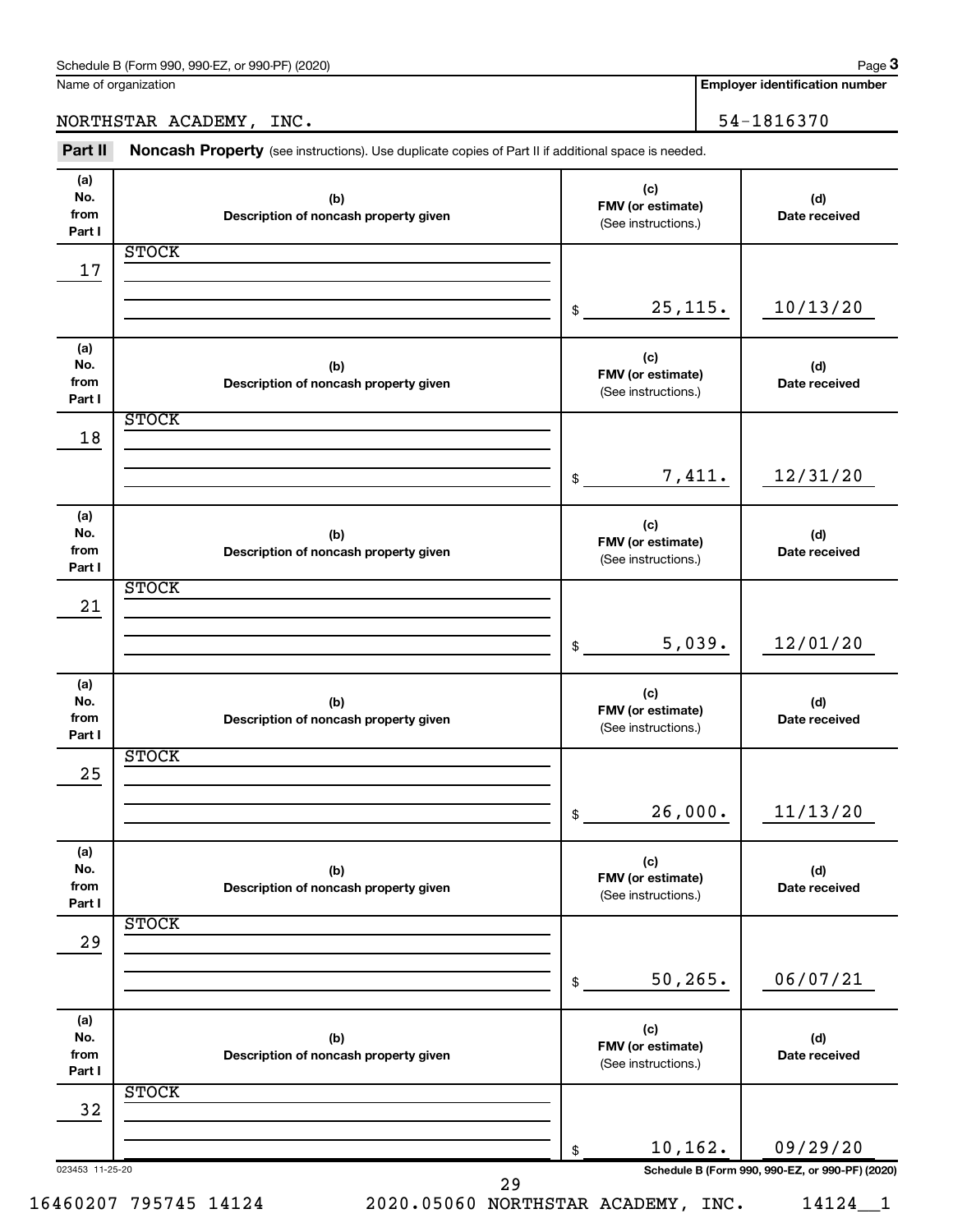**3**

NORTHSTAR ACADEMY, INC. 54-1816370

**Employer identification number**

**(a) No. from Part I (c) FMV (or estimate) (b) Description of noncash property given (d) Date received (a) No. from Part I (c) FMV (or estimate) (b) Description of noncash property given (d) Date received (a) No. from Part I (c) FMV (or estimate) (b) Description of noncash property given (d) Date received (a) No. from Part I (c) FMV (or estimate) (b) Description of noncash property given (d) Date received (a) No. from Part I (c) FMV (or estimate) (b) Description of noncash property given (d) Date received (a) No. from Part I (c) FMV (or estimate) (b) Description of noncash property given (d) Date received** Part II Noncash Property (see instructions). Use duplicate copies of Part II if additional space is needed. (See instructions.) \$ (See instructions.) \$ (See instructions.) \$ (See instructions.) \$ (See instructions.) \$ (See instructions.) **STOCK** 33 6,110. 11/13/20

30

\$

023453 11-25-20 **Schedule B (Form 990, 990-EZ, or 990-PF) (2020)**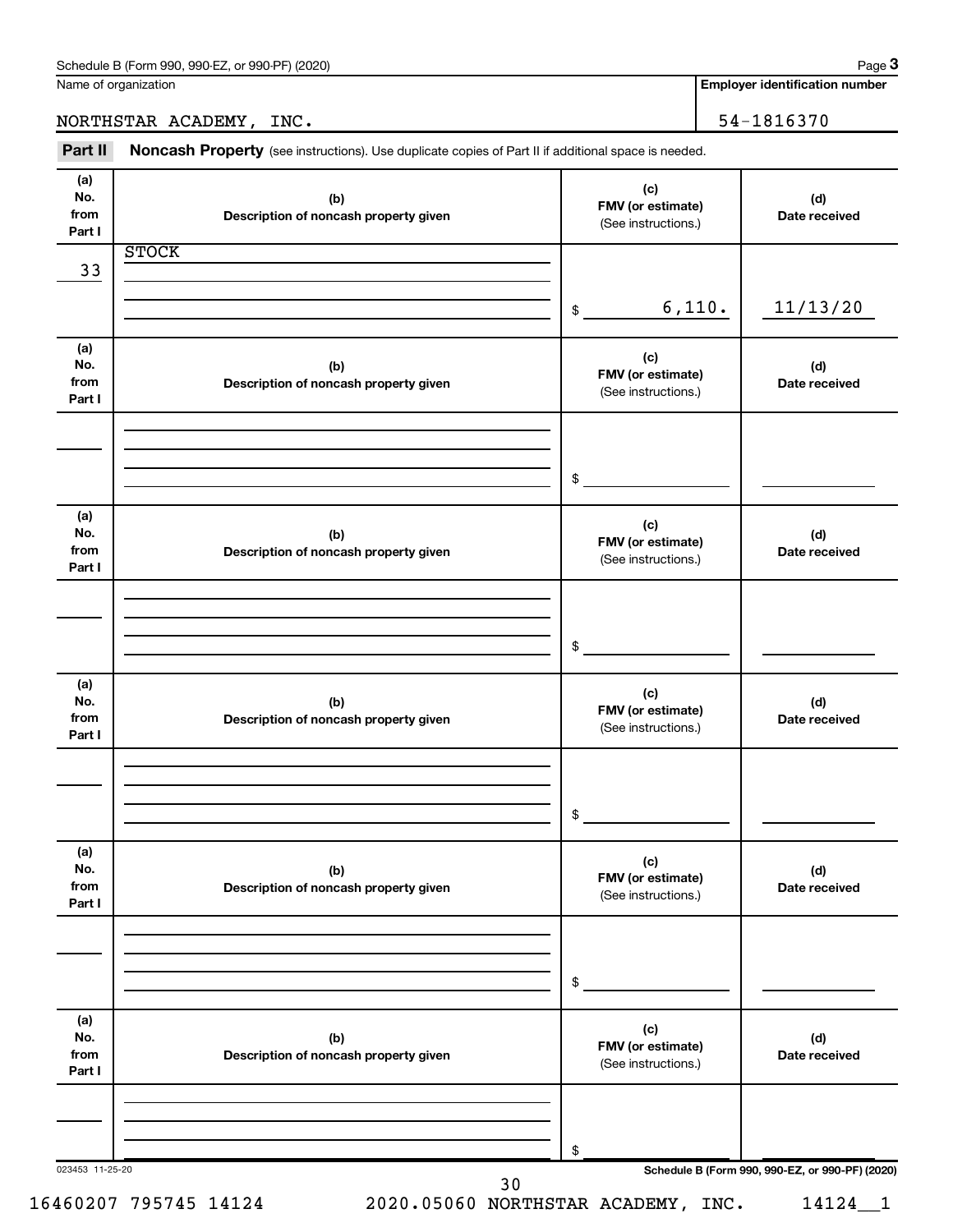| Name of organization      |                                                                                                                                                                                                                                                                                                                                                                                                                                                                                                             |                      |  | <b>Employer identification number</b>           |
|---------------------------|-------------------------------------------------------------------------------------------------------------------------------------------------------------------------------------------------------------------------------------------------------------------------------------------------------------------------------------------------------------------------------------------------------------------------------------------------------------------------------------------------------------|----------------------|--|-------------------------------------------------|
|                           | NORTHSTAR ACADEMY, INC.                                                                                                                                                                                                                                                                                                                                                                                                                                                                                     |                      |  | 54-1816370                                      |
| Part III                  | Exclusively religious, charitable, etc., contributions to organizations described in section 501(c)(7), (8), or (10) that total more than \$1,000 for the year<br>from any one contributor. Complete columns (a) through (e) and the following line entry. For organizations<br>completing Part III, enter the total of exclusively religious, charitable, etc., contributions of \$1,000 or less for the year. (Enter this info. once.)<br>Use duplicate copies of Part III if additional space is needed. |                      |  |                                                 |
| (a) No.                   |                                                                                                                                                                                                                                                                                                                                                                                                                                                                                                             |                      |  |                                                 |
| from<br>Part I            | (b) Purpose of gift                                                                                                                                                                                                                                                                                                                                                                                                                                                                                         | (c) Use of gift      |  | (d) Description of how gift is held             |
|                           |                                                                                                                                                                                                                                                                                                                                                                                                                                                                                                             | (e) Transfer of gift |  |                                                 |
|                           | Transferee's name, address, and $ZIP + 4$                                                                                                                                                                                                                                                                                                                                                                                                                                                                   |                      |  | Relationship of transferor to transferee        |
| (a) No.<br>from           | (b) Purpose of gift                                                                                                                                                                                                                                                                                                                                                                                                                                                                                         | (c) Use of gift      |  | (d) Description of how gift is held             |
| Part I                    |                                                                                                                                                                                                                                                                                                                                                                                                                                                                                                             |                      |  |                                                 |
|                           |                                                                                                                                                                                                                                                                                                                                                                                                                                                                                                             | (e) Transfer of gift |  |                                                 |
|                           | Transferee's name, address, and $ZIP + 4$                                                                                                                                                                                                                                                                                                                                                                                                                                                                   |                      |  | Relationship of transferor to transferee        |
| (a) No.                   |                                                                                                                                                                                                                                                                                                                                                                                                                                                                                                             |                      |  |                                                 |
| from<br>Part I            | (b) Purpose of gift                                                                                                                                                                                                                                                                                                                                                                                                                                                                                         | (c) Use of gift      |  | (d) Description of how gift is held             |
|                           |                                                                                                                                                                                                                                                                                                                                                                                                                                                                                                             | (e) Transfer of gift |  |                                                 |
|                           | Transferee's name, address, and $ZIP + 4$                                                                                                                                                                                                                                                                                                                                                                                                                                                                   |                      |  | Relationship of transferor to transferee        |
|                           |                                                                                                                                                                                                                                                                                                                                                                                                                                                                                                             |                      |  |                                                 |
| (a) No.<br>from<br>Part I | (b) Purpose of gift                                                                                                                                                                                                                                                                                                                                                                                                                                                                                         | (c) Use of gift      |  | (d) Description of how gift is held             |
|                           |                                                                                                                                                                                                                                                                                                                                                                                                                                                                                                             |                      |  |                                                 |
|                           |                                                                                                                                                                                                                                                                                                                                                                                                                                                                                                             |                      |  |                                                 |
|                           | Transferee's name, address, and $ZIP + 4$                                                                                                                                                                                                                                                                                                                                                                                                                                                                   |                      |  | Relationship of transferor to transferee        |
|                           |                                                                                                                                                                                                                                                                                                                                                                                                                                                                                                             |                      |  |                                                 |
| 023454 11-25-20           |                                                                                                                                                                                                                                                                                                                                                                                                                                                                                                             | 31                   |  | Schedule B (Form 990, 990-EZ, or 990-PF) (2020) |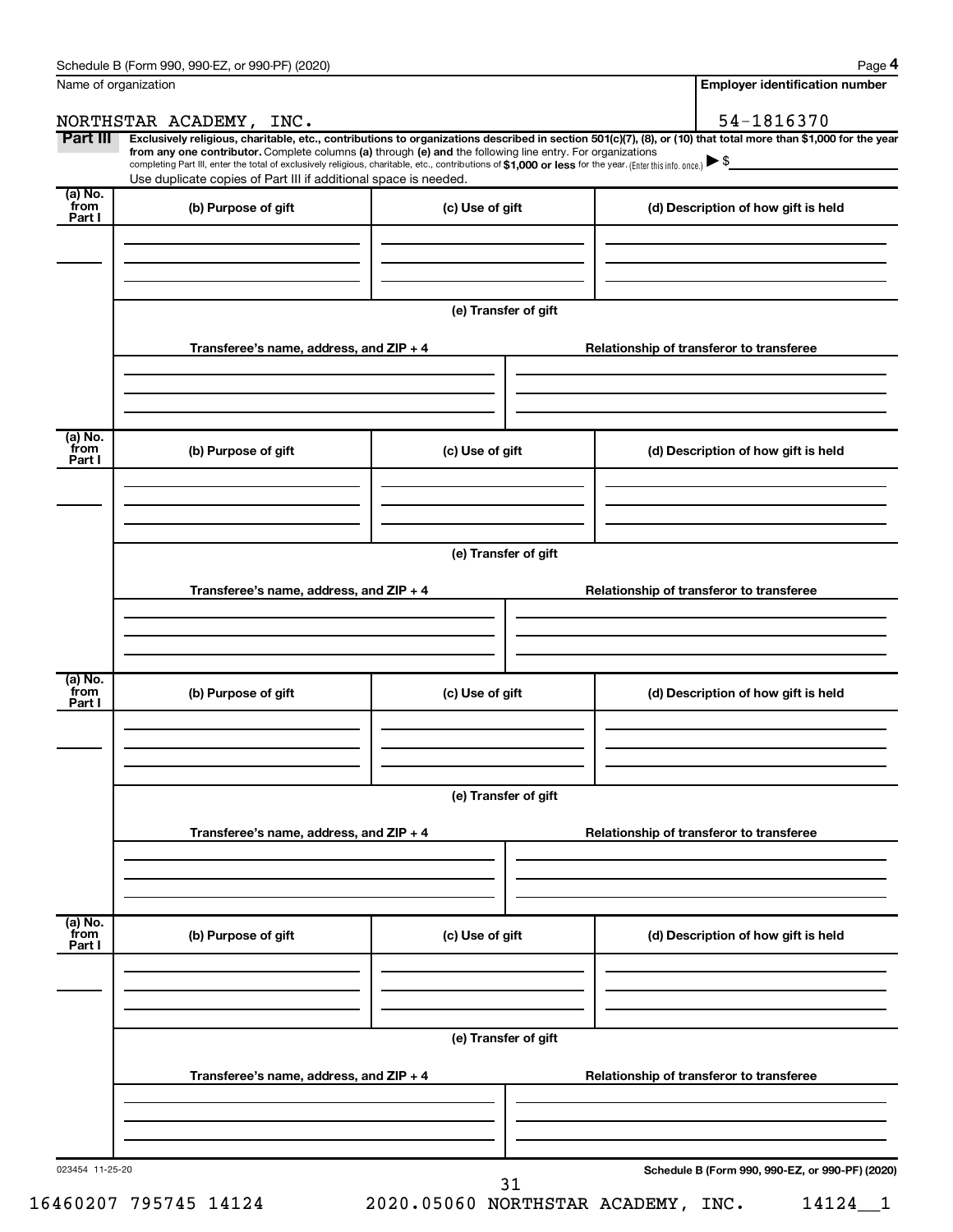|         | <b>SCHEDULE D</b>                                                                                                                                                                                                                                      | <b>Supplemental Financial Statements</b>                                                        |    | OMB No. 1545-0047                                   |
|---------|--------------------------------------------------------------------------------------------------------------------------------------------------------------------------------------------------------------------------------------------------------|-------------------------------------------------------------------------------------------------|----|-----------------------------------------------------|
|         | (Form 990)                                                                                                                                                                                                                                             | Complete if the organization answered "Yes" on Form 990,                                        |    |                                                     |
|         | Department of the Treasury                                                                                                                                                                                                                             | Part IV, line 6, 7, 8, 9, 10, 11a, 11b, 11c, 11d, 11e, 11f, 12a, or 12b.<br>Attach to Form 990. |    | Open to Public                                      |
|         | Go to www.irs.gov/Form990 for instructions and the latest information.<br>Internal Revenue Service                                                                                                                                                     | Inspection                                                                                      |    |                                                     |
|         | Name of the organization<br>NORTHSTAR ACADEMY, INC.                                                                                                                                                                                                    |                                                                                                 |    | <b>Employer identification number</b><br>54-1816370 |
|         | Organizations Maintaining Donor Advised Funds or Other Similar Funds or Accounts. Complete if the<br>Part I                                                                                                                                            |                                                                                                 |    |                                                     |
|         | organization answered "Yes" on Form 990, Part IV, line 6.                                                                                                                                                                                              |                                                                                                 |    |                                                     |
|         |                                                                                                                                                                                                                                                        | (a) Donor advised funds                                                                         |    | (b) Funds and other accounts                        |
| 1       |                                                                                                                                                                                                                                                        |                                                                                                 |    |                                                     |
| 2       | Aggregate value of contributions to (during year)                                                                                                                                                                                                      |                                                                                                 |    |                                                     |
| з       | Aggregate value of grants from (during year)                                                                                                                                                                                                           |                                                                                                 |    |                                                     |
| 4       |                                                                                                                                                                                                                                                        |                                                                                                 |    |                                                     |
| 5       | Did the organization inform all donors and donor advisors in writing that the assets held in donor advised funds                                                                                                                                       |                                                                                                 |    |                                                     |
|         |                                                                                                                                                                                                                                                        |                                                                                                 |    | Yes<br>No                                           |
| 6       | Did the organization inform all grantees, donors, and donor advisors in writing that grant funds can be used only                                                                                                                                      |                                                                                                 |    |                                                     |
|         | for charitable purposes and not for the benefit of the donor or donor advisor, or for any other purpose conferring                                                                                                                                     |                                                                                                 |    |                                                     |
| Part II | impermissible private benefit?<br>Conservation Easements. Complete if the organization answered "Yes" on Form 990, Part IV, line 7.                                                                                                                    |                                                                                                 |    | Yes<br>No                                           |
| 1.      | Purpose(s) of conservation easements held by the organization (check all that apply).                                                                                                                                                                  |                                                                                                 |    |                                                     |
|         | Preservation of land for public use (for example, recreation or education)                                                                                                                                                                             | Preservation of a historically important land area                                              |    |                                                     |
|         | Protection of natural habitat                                                                                                                                                                                                                          | Preservation of a certified historic structure                                                  |    |                                                     |
|         | Preservation of open space                                                                                                                                                                                                                             |                                                                                                 |    |                                                     |
| 2       | Complete lines 2a through 2d if the organization held a qualified conservation contribution in the form of a conservation easement on the last                                                                                                         |                                                                                                 |    |                                                     |
|         | day of the tax year.                                                                                                                                                                                                                                   |                                                                                                 |    | Held at the End of the Tax Year                     |
|         |                                                                                                                                                                                                                                                        |                                                                                                 | 2a |                                                     |
| b       | Total acreage restricted by conservation easements                                                                                                                                                                                                     |                                                                                                 | 2b |                                                     |
| с       | Number of conservation easements on a certified historic structure included in (a) manu-conservation example.                                                                                                                                          |                                                                                                 | 2c |                                                     |
| d       | Number of conservation easements included in (c) acquired after 7/25/06, and not on a historic structure                                                                                                                                               |                                                                                                 |    |                                                     |
|         | listed in the National Register [11, 1200] [12] The National Register [11, 1200] [12] The National Register [11, 1200] [12] The National Register [11, 1200] [12] The National Register [11, 1200] [12] The National Register                          |                                                                                                 | 2d |                                                     |
| З       | Number of conservation easements modified, transferred, released, extinguished, or terminated by the organization during the tax                                                                                                                       |                                                                                                 |    |                                                     |
|         | $\vee$ ear                                                                                                                                                                                                                                             |                                                                                                 |    |                                                     |
| 4       | Number of states where property subject to conservation easement is located >                                                                                                                                                                          |                                                                                                 |    |                                                     |
| 5       | Does the organization have a written policy regarding the periodic monitoring, inspection, handling of<br>violations, and enforcement of the conservation easements it holds?                                                                          |                                                                                                 |    | Yes<br><b>No</b>                                    |
| 6       | Staff and volunteer hours devoted to monitoring, inspecting, handling of violations, and enforcing conservation easements during the year                                                                                                              |                                                                                                 |    |                                                     |
|         |                                                                                                                                                                                                                                                        |                                                                                                 |    |                                                     |
| 7       | Amount of expenses incurred in monitoring, inspecting, handling of violations, and enforcing conservation easements during the year                                                                                                                    |                                                                                                 |    |                                                     |
|         | ▶ \$                                                                                                                                                                                                                                                   |                                                                                                 |    |                                                     |
| 8       | Does each conservation easement reported on line 2(d) above satisfy the requirements of section 170(h)(4)(B)(i)                                                                                                                                        |                                                                                                 |    |                                                     |
|         |                                                                                                                                                                                                                                                        |                                                                                                 |    | Yes<br><b>No</b>                                    |
| 9       | In Part XIII, describe how the organization reports conservation easements in its revenue and expense statement and                                                                                                                                    |                                                                                                 |    |                                                     |
|         | balance sheet, and include, if applicable, the text of the footnote to the organization's financial statements that describes the                                                                                                                      |                                                                                                 |    |                                                     |
|         | organization's accounting for conservation easements.                                                                                                                                                                                                  |                                                                                                 |    |                                                     |
|         | Organizations Maintaining Collections of Art, Historical Treasures, or Other Similar Assets.<br>Part III                                                                                                                                               |                                                                                                 |    |                                                     |
|         | Complete if the organization answered "Yes" on Form 990, Part IV, line 8.                                                                                                                                                                              |                                                                                                 |    |                                                     |
|         | 1a If the organization elected, as permitted under FASB ASC 958, not to report in its revenue statement and balance sheet works                                                                                                                        |                                                                                                 |    |                                                     |
|         | of art, historical treasures, or other similar assets held for public exhibition, education, or research in furtherance of public                                                                                                                      |                                                                                                 |    |                                                     |
|         | service, provide in Part XIII the text of the footnote to its financial statements that describes these items.<br><b>b</b> If the organization elected, as permitted under FASB ASC 958, to report in its revenue statement and balance sheet works of |                                                                                                 |    |                                                     |
|         | art, historical treasures, or other similar assets held for public exhibition, education, or research in furtherance of public service,                                                                                                                |                                                                                                 |    |                                                     |
|         | provide the following amounts relating to these items:                                                                                                                                                                                                 |                                                                                                 |    |                                                     |
|         | (i) Revenue included on Form 990, Part VIII, line 1                                                                                                                                                                                                    |                                                                                                 |    |                                                     |

|  | LHA For Paperwork Reduction Act Notice, see the Instructions for Form 990.                                                   |                         | Schedule D (Form 990) 2020 |
|--|------------------------------------------------------------------------------------------------------------------------------|-------------------------|----------------------------|
|  |                                                                                                                              |                         |                            |
|  |                                                                                                                              | $\blacktriangleright$ s |                            |
|  | the following amounts required to be reported under FASB ASC 958 relating to these items:                                    |                         |                            |
|  | If the organization received or held works of art, historical treasures, or other similar assets for financial gain, provide |                         |                            |
|  | (ii) Assets included in Form 990, Part X                                                                                     |                         |                            |
|  | Revenue included on Form 990, Part VIII, line 1<br>(i)                                                                       |                         |                            |

032051 12-01-20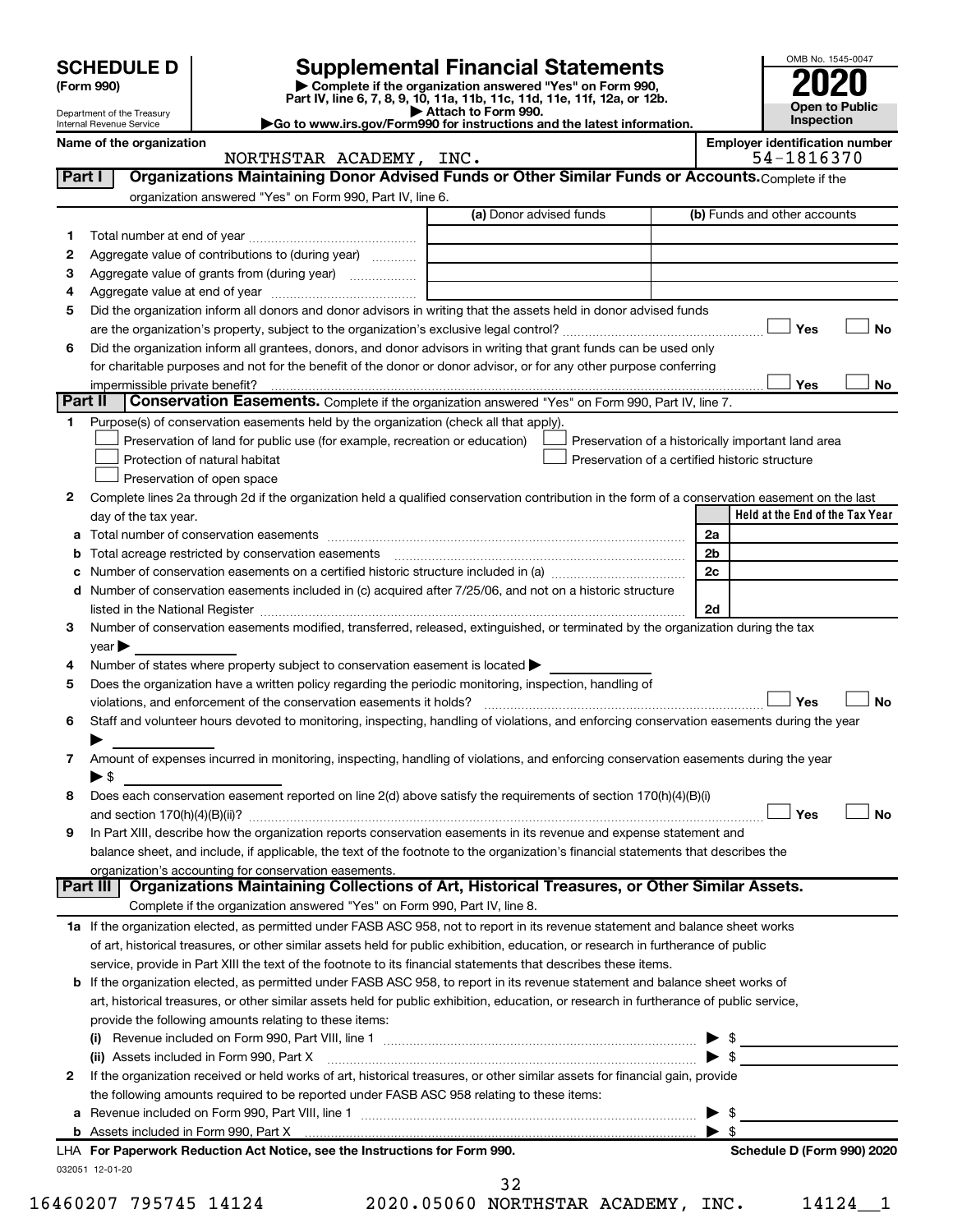|               | Schedule D (Form 990) 2020                                                                                                                                                                                                     | NORTHSTAR ACADEMY, INC. |   |                |                                                                                                                                                                                                                               |                                            |                | 54-1816370 Page 2    |
|---------------|--------------------------------------------------------------------------------------------------------------------------------------------------------------------------------------------------------------------------------|-------------------------|---|----------------|-------------------------------------------------------------------------------------------------------------------------------------------------------------------------------------------------------------------------------|--------------------------------------------|----------------|----------------------|
|               | Part III<br>Organizations Maintaining Collections of Art, Historical Treasures, or Other Similar Assets (continued)                                                                                                            |                         |   |                |                                                                                                                                                                                                                               |                                            |                |                      |
| 3             | Using the organization's acquisition, accession, and other records, check any of the following that make significant use of its                                                                                                |                         |   |                |                                                                                                                                                                                                                               |                                            |                |                      |
|               | collection items (check all that apply):                                                                                                                                                                                       |                         |   |                |                                                                                                                                                                                                                               |                                            |                |                      |
| a             | Public exhibition                                                                                                                                                                                                              |                         |   |                | Loan or exchange program                                                                                                                                                                                                      |                                            |                |                      |
| b             | Scholarly research                                                                                                                                                                                                             |                         | e |                | Other and the contract of the contract of the contract of the contract of the contract of the contract of the contract of the contract of the contract of the contract of the contract of the contract of the contract of the |                                            |                |                      |
| с             | Preservation for future generations                                                                                                                                                                                            |                         |   |                |                                                                                                                                                                                                                               |                                            |                |                      |
| 4             | Provide a description of the organization's collections and explain how they further the organization's exempt purpose in Part XIII.                                                                                           |                         |   |                |                                                                                                                                                                                                                               |                                            |                |                      |
| 5             | During the year, did the organization solicit or receive donations of art, historical treasures, or other similar assets                                                                                                       |                         |   |                |                                                                                                                                                                                                                               |                                            |                |                      |
|               |                                                                                                                                                                                                                                |                         |   |                |                                                                                                                                                                                                                               |                                            | Yes            | No                   |
|               | Part IV<br><b>Escrow and Custodial Arrangements.</b> Complete if the organization answered "Yes" on Form 990, Part IV, line 9, or                                                                                              |                         |   |                |                                                                                                                                                                                                                               |                                            |                |                      |
|               | reported an amount on Form 990, Part X, line 21.                                                                                                                                                                               |                         |   |                |                                                                                                                                                                                                                               |                                            |                |                      |
|               | 1a Is the organization an agent, trustee, custodian or other intermediary for contributions or other assets not included                                                                                                       |                         |   |                |                                                                                                                                                                                                                               |                                            |                |                      |
|               |                                                                                                                                                                                                                                |                         |   |                |                                                                                                                                                                                                                               |                                            | Yes            | No                   |
|               | b If "Yes," explain the arrangement in Part XIII and complete the following table:                                                                                                                                             |                         |   |                |                                                                                                                                                                                                                               |                                            |                |                      |
|               |                                                                                                                                                                                                                                |                         |   |                |                                                                                                                                                                                                                               |                                            | Amount         |                      |
| с             | Beginning balance manufactured and contact the contract of contact the contact of contact the contact of contact the contact of contact of contact of contact of contact of contact of contact of contact of contact of contac |                         |   |                |                                                                                                                                                                                                                               | 1c                                         |                |                      |
|               |                                                                                                                                                                                                                                |                         |   |                |                                                                                                                                                                                                                               | 1d                                         |                |                      |
| е             | Distributions during the year manufactured and an account of the year manufactured and the year manufactured and the year manufactured and the year manufactured and the year manufactured and the year manufactured and the y |                         |   |                |                                                                                                                                                                                                                               | 1e<br>1f                                   |                |                      |
| f.            | 2a Did the organization include an amount on Form 990, Part X, line 21, for escrow or custodial account liability?                                                                                                             |                         |   |                |                                                                                                                                                                                                                               |                                            | Yes            | No                   |
|               | <b>b</b> If "Yes," explain the arrangement in Part XIII. Check here if the explanation has been provided on Part XIII                                                                                                          |                         |   |                |                                                                                                                                                                                                                               |                                            |                |                      |
| <b>Part V</b> | <b>Endowment Funds.</b> Complete if the organization answered "Yes" on Form 990, Part IV, line 10.                                                                                                                             |                         |   |                |                                                                                                                                                                                                                               |                                            |                |                      |
|               |                                                                                                                                                                                                                                | (a) Current year        |   | (b) Prior year | (c) Two years back                                                                                                                                                                                                            | (d) Three years back   (e) Four years back |                |                      |
| 1a            | Beginning of year balance                                                                                                                                                                                                      |                         |   |                |                                                                                                                                                                                                                               |                                            |                |                      |
| b             |                                                                                                                                                                                                                                |                         |   |                |                                                                                                                                                                                                                               |                                            |                |                      |
| с             | Net investment earnings, gains, and losses                                                                                                                                                                                     |                         |   |                |                                                                                                                                                                                                                               |                                            |                |                      |
| d             |                                                                                                                                                                                                                                |                         |   |                |                                                                                                                                                                                                                               |                                            |                |                      |
|               | e Other expenditures for facilities                                                                                                                                                                                            |                         |   |                |                                                                                                                                                                                                                               |                                            |                |                      |
|               | and programs                                                                                                                                                                                                                   |                         |   |                |                                                                                                                                                                                                                               |                                            |                |                      |
|               |                                                                                                                                                                                                                                |                         |   |                |                                                                                                                                                                                                                               |                                            |                |                      |
| g             |                                                                                                                                                                                                                                |                         |   |                |                                                                                                                                                                                                                               |                                            |                |                      |
| 2             | Provide the estimated percentage of the current year end balance (line 1g, column (a)) held as:                                                                                                                                |                         |   |                |                                                                                                                                                                                                                               |                                            |                |                      |
| а             | Board designated or quasi-endowment                                                                                                                                                                                            |                         | % |                |                                                                                                                                                                                                                               |                                            |                |                      |
| b             | Permanent endowment                                                                                                                                                                                                            | %                       |   |                |                                                                                                                                                                                                                               |                                            |                |                      |
| с             | Term endowment $\blacktriangleright$                                                                                                                                                                                           | %                       |   |                |                                                                                                                                                                                                                               |                                            |                |                      |
|               | The percentages on lines 2a, 2b, and 2c should equal 100%.                                                                                                                                                                     |                         |   |                |                                                                                                                                                                                                                               |                                            |                |                      |
|               | 3a Are there endowment funds not in the possession of the organization that are held and administered for the organization                                                                                                     |                         |   |                |                                                                                                                                                                                                                               |                                            |                |                      |
|               | by:                                                                                                                                                                                                                            |                         |   |                |                                                                                                                                                                                                                               |                                            |                | Yes<br>No            |
|               | (i)                                                                                                                                                                                                                            |                         |   |                |                                                                                                                                                                                                                               |                                            | 3a(i)          |                      |
|               |                                                                                                                                                                                                                                |                         |   |                |                                                                                                                                                                                                                               |                                            | 3a(ii)         |                      |
|               |                                                                                                                                                                                                                                |                         |   |                |                                                                                                                                                                                                                               |                                            | 3 <sub>b</sub> |                      |
| 4             | Describe in Part XIII the intended uses of the organization's endowment funds.                                                                                                                                                 |                         |   |                |                                                                                                                                                                                                                               |                                            |                |                      |
|               | Part VI   Land, Buildings, and Equipment.                                                                                                                                                                                      |                         |   |                |                                                                                                                                                                                                                               |                                            |                |                      |
|               | Complete if the organization answered "Yes" on Form 990, Part IV, line 11a. See Form 990, Part X, line 10.                                                                                                                     |                         |   |                |                                                                                                                                                                                                                               |                                            |                |                      |
|               | Description of property                                                                                                                                                                                                        | (a) Cost or other       |   |                | (b) Cost or other                                                                                                                                                                                                             | (c) Accumulated                            | (d) Book value |                      |
|               |                                                                                                                                                                                                                                | basis (investment)      |   | basis (other)  |                                                                                                                                                                                                                               | depreciation                               |                |                      |
|               |                                                                                                                                                                                                                                |                         |   |                | 255,685.<br>1,424,231.                                                                                                                                                                                                        | 665, 199.                                  |                | 255,685.<br>759,032. |
| b             |                                                                                                                                                                                                                                |                         |   |                | 87,789.                                                                                                                                                                                                                       | 84,535.                                    |                | 3,254.               |
| c             | Leasehold improvements                                                                                                                                                                                                         |                         |   |                | 694,011.                                                                                                                                                                                                                      | 544,277.                                   |                | 149,734.             |
| d             |                                                                                                                                                                                                                                |                         |   |                |                                                                                                                                                                                                                               |                                            |                |                      |
|               |                                                                                                                                                                                                                                |                         |   |                |                                                                                                                                                                                                                               |                                            |                | 1,167,705.           |
|               | Total. Add lines 1a through 1e. (Column (d) must equal Form 990, Part X, column (B), line 10c.)                                                                                                                                |                         |   |                |                                                                                                                                                                                                                               |                                            |                |                      |

**Schedule D (Form 990) 2020**

032052 12-01-20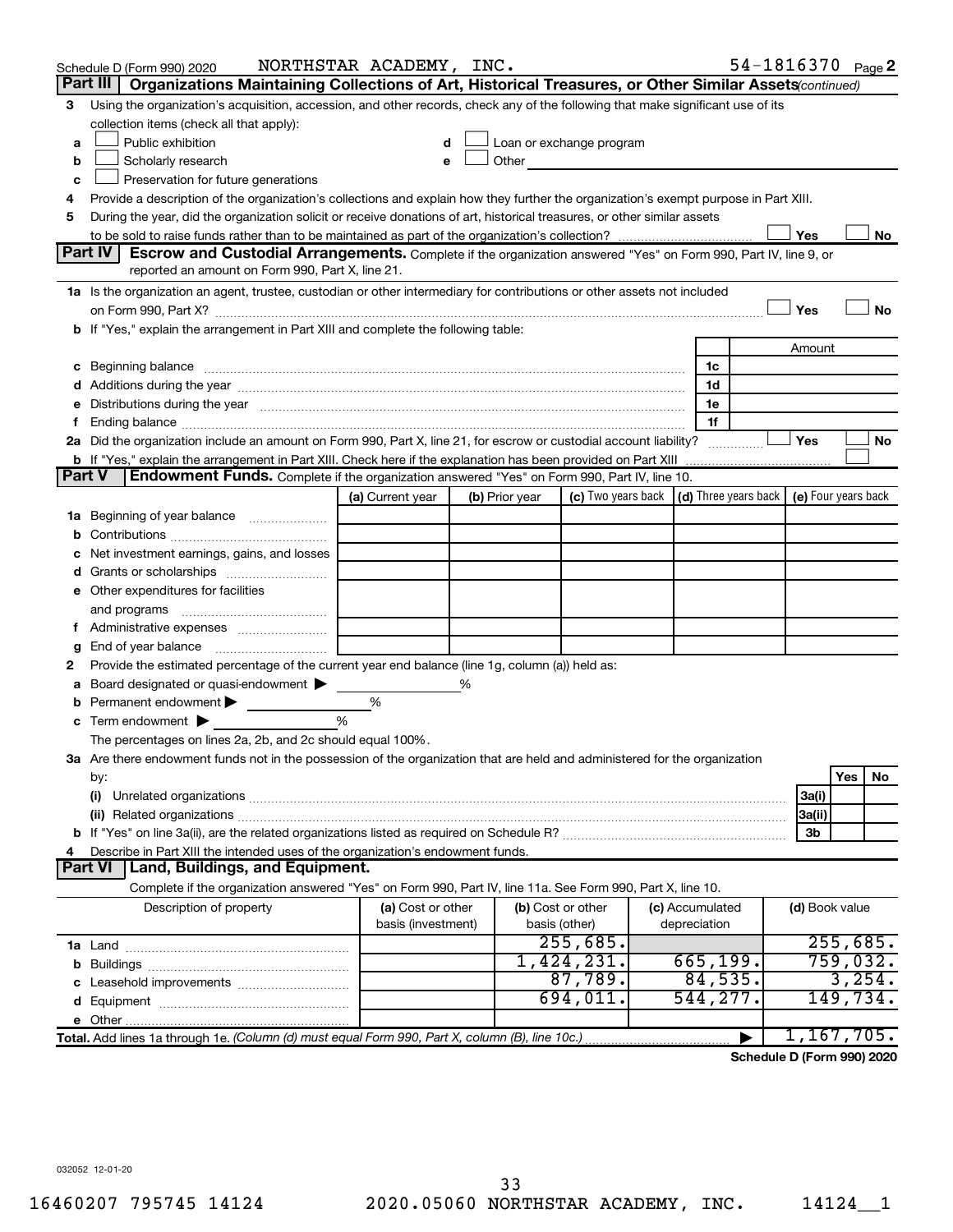| Complete if the organization answered "Yes" on Form 990, Part IV, line 11b. See Form 990, Part X, line 12.        |                 |                                                           |                |
|-------------------------------------------------------------------------------------------------------------------|-----------------|-----------------------------------------------------------|----------------|
| (a) Description of security or category (including name of security)                                              | (b) Book value  | (c) Method of valuation: Cost or end-of-year market value |                |
|                                                                                                                   |                 |                                                           |                |
|                                                                                                                   |                 |                                                           |                |
| (3) Other                                                                                                         |                 |                                                           |                |
| (A)                                                                                                               |                 |                                                           |                |
| (B)                                                                                                               |                 |                                                           |                |
| (C)                                                                                                               |                 |                                                           |                |
| (D)                                                                                                               |                 |                                                           |                |
|                                                                                                                   |                 |                                                           |                |
| (E)                                                                                                               |                 |                                                           |                |
| (F)                                                                                                               |                 |                                                           |                |
| (G)                                                                                                               |                 |                                                           |                |
| (H)                                                                                                               |                 |                                                           |                |
| Total. (Col. (b) must equal Form 990, Part X, col. (B) line 12.)                                                  |                 |                                                           |                |
| Part VIII Investments - Program Related.                                                                          |                 |                                                           |                |
| Complete if the organization answered "Yes" on Form 990, Part IV, line 11c. See Form 990, Part X, line 13.        |                 |                                                           |                |
| (a) Description of investment                                                                                     | (b) Book value  | (c) Method of valuation: Cost or end-of-year market value |                |
| (1)                                                                                                               |                 |                                                           |                |
| (2)                                                                                                               |                 |                                                           |                |
| (3)                                                                                                               |                 |                                                           |                |
| (4)                                                                                                               |                 |                                                           |                |
| (5)                                                                                                               |                 |                                                           |                |
| (6)                                                                                                               |                 |                                                           |                |
| (7)                                                                                                               |                 |                                                           |                |
| (8)                                                                                                               |                 |                                                           |                |
| (9)                                                                                                               |                 |                                                           |                |
| Total. (Col. (b) must equal Form 990, Part X, col. (B) line 13.) $\blacktriangleright$                            |                 |                                                           |                |
| Part IX<br><b>Other Assets.</b>                                                                                   |                 |                                                           |                |
|                                                                                                                   |                 |                                                           |                |
| Complete if the organization answered "Yes" on Form 990, Part IV, line 11d. See Form 990, Part X, line 15.        | (a) Description |                                                           | (b) Book value |
|                                                                                                                   |                 |                                                           |                |
| (1)                                                                                                               |                 |                                                           |                |
| (2)                                                                                                               |                 |                                                           |                |
| (3)                                                                                                               |                 |                                                           |                |
| (4)                                                                                                               |                 |                                                           |                |
| (5)                                                                                                               |                 |                                                           |                |
| (6)                                                                                                               |                 |                                                           |                |
| (7)                                                                                                               |                 |                                                           |                |
| (8)                                                                                                               |                 |                                                           |                |
| (9)                                                                                                               |                 |                                                           |                |
| Total. (Column (b) must equal Form 990, Part X, col. (B) line 15.)                                                |                 |                                                           |                |
| <b>Other Liabilities.</b><br>Part X                                                                               |                 |                                                           |                |
| Complete if the organization answered "Yes" on Form 990, Part IV, line 11e or 11f. See Form 990, Part X, line 25. |                 |                                                           |                |
| (a) Description of liability<br>1.                                                                                |                 |                                                           | (b) Book value |
| (1)<br>Federal income taxes                                                                                       |                 |                                                           |                |
|                                                                                                                   |                 |                                                           |                |
| (2)                                                                                                               |                 |                                                           |                |
| (3)                                                                                                               |                 |                                                           |                |
| (4)                                                                                                               |                 |                                                           |                |
| (5)                                                                                                               |                 |                                                           |                |
| (6)                                                                                                               |                 |                                                           |                |
| (7)                                                                                                               |                 |                                                           |                |
| (8)                                                                                                               |                 |                                                           |                |
| (9)                                                                                                               |                 |                                                           |                |
|                                                                                                                   |                 |                                                           |                |
|                                                                                                                   |                 |                                                           |                |

**2.** Liability for uncertain tax positions. In Part XIII, provide the text of the footnote to the organization's financial statements that reports the organization's liability for uncertain tax positions under FASB ASC 740. Check here if the text of the footnote has been provided in Part XIII  $\perp$ 

**Schedule D (Form 990) 2020**

032053 12-01-20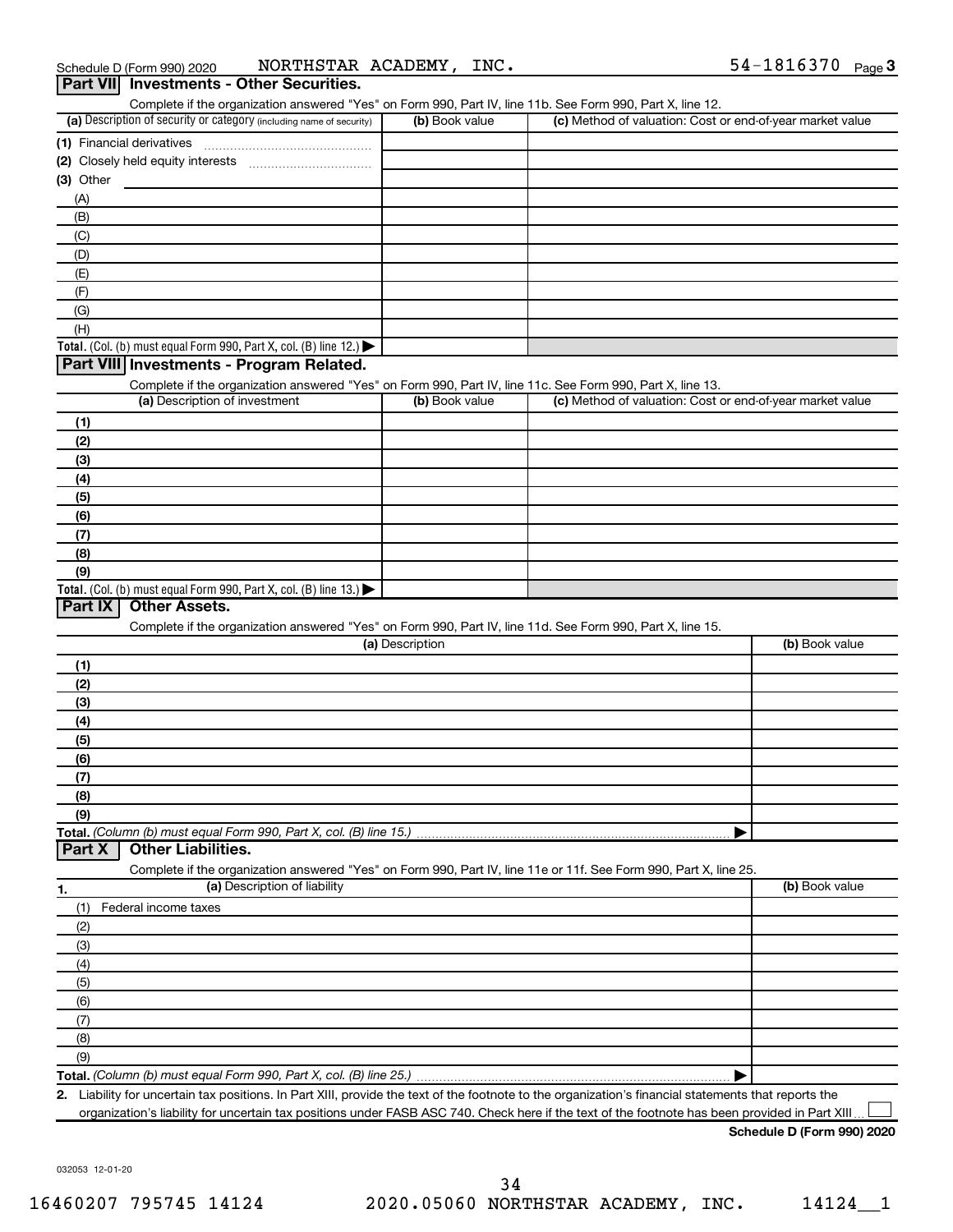|    | NORTHSTAR ACADEMY, INC.<br>Schedule D (Form 990) 2020                                                                                                                                                                               |                |           |                | 54-1816370 Page 4 |
|----|-------------------------------------------------------------------------------------------------------------------------------------------------------------------------------------------------------------------------------------|----------------|-----------|----------------|-------------------|
|    | Part XI   Reconciliation of Revenue per Audited Financial Statements With Revenue per Return.                                                                                                                                       |                |           |                |                   |
|    | Complete if the organization answered "Yes" on Form 990, Part IV, line 12a.                                                                                                                                                         |                |           |                |                   |
| 1  |                                                                                                                                                                                                                                     |                |           | $\blacksquare$ | 5,826,206.        |
| 2  | Amounts included on line 1 but not on Form 990, Part VIII, line 12:                                                                                                                                                                 |                |           |                |                   |
| a  |                                                                                                                                                                                                                                     | 2a             |           |                |                   |
| b  |                                                                                                                                                                                                                                     | 2 <sub>b</sub> |           |                |                   |
| c  |                                                                                                                                                                                                                                     | 2c             |           |                |                   |
| d  | Other (Describe in Part XIII.)                                                                                                                                                                                                      | 2d             | 1.        |                |                   |
| е  | Add lines 2a through 2d <b>continuum continuum contract and continuum contract a</b> through 2d continuum contract and continuum contract a term of the contract of the contract and contract a term of the contract of the contrac |                |           | 2e             |                   |
| 3  | Subtract line 2e from line 1 <b>manufacture in the contract of the 2e</b> from line 1                                                                                                                                               |                |           | $\mathbf{3}$   | 5,826,205.        |
|    | Amounts included on Form 990, Part VIII, line 12, but not on line 1:                                                                                                                                                                |                |           |                |                   |
| a  | Investment expenses not included on Form 990, Part VIII, line 7b [100] [100] [100] [100] [100] [100] [100] [10                                                                                                                      | 4a             |           |                |                   |
|    |                                                                                                                                                                                                                                     | 4 <sub>b</sub> | 230, 290. |                |                   |
|    | Add lines 4a and 4b                                                                                                                                                                                                                 |                |           | 4c             | 230, 290.         |
| 5  |                                                                                                                                                                                                                                     |                |           | 5              | 6,056,495.        |
|    |                                                                                                                                                                                                                                     |                |           |                |                   |
|    | Part XII   Reconciliation of Expenses per Audited Financial Statements With Expenses per Return.                                                                                                                                    |                |           |                |                   |
|    | Complete if the organization answered "Yes" on Form 990, Part IV, line 12a.                                                                                                                                                         |                |           |                |                   |
| 1. |                                                                                                                                                                                                                                     |                |           | $\mathbf 1$    | 3,751,424.        |
| 2  | Amounts included on line 1 but not on Form 990, Part IX, line 25:                                                                                                                                                                   |                |           |                |                   |
| a  |                                                                                                                                                                                                                                     | 2a             |           |                |                   |
| b  |                                                                                                                                                                                                                                     | 2 <sub>b</sub> |           |                |                   |
|    |                                                                                                                                                                                                                                     | 2c             |           |                |                   |
| d  |                                                                                                                                                                                                                                     | 2d             |           |                |                   |
| е  | Add lines 2a through 2d <b>contained a contained a contained a contained a</b> contained a contact the set of the set of the set of the set of the set of the set of the set of the set of the set of the set of the set of the set |                |           | 2e             |                   |
|    |                                                                                                                                                                                                                                     |                |           | 3              | 3,751,424         |
| 4  | Amounts included on Form 990, Part IX, line 25, but not on line 1:                                                                                                                                                                  |                |           |                |                   |
| a  |                                                                                                                                                                                                                                     | 4a             |           |                |                   |
|    |                                                                                                                                                                                                                                     | 4 <sub>b</sub> | 230, 290. |                |                   |
|    | c Add lines 4a and 4b                                                                                                                                                                                                               |                |           | 4c             | 230, 290.         |
|    | Part XIII Supplemental Information.                                                                                                                                                                                                 |                |           | 5              | 3,981,714.        |

Provide the descriptions required for Part II, lines 3, 5, and 9; Part III, lines 1a and 4; Part IV, lines 1b and 2b; Part V, line 4; Part X, line 2; Part XI, lines 2d and 4b; and Part XII, lines 2d and 4b. Also complete this part to provide any additional information.

#### PART XI, LINE 2D - OTHER ADJUSTMENTS:

ROUNDING the contract of the contract of the contract of the contract of the contract of the contract of the contract of the contract of the contract of the contract of the contract of the contract of the contract of the c

PART XI, LINE 4B - OTHER ADJUSTMENTS:

#### TUITION DISCOUNTS & SCHOLARSHIPS 230,290.

#### PART XII, LINE 4B - OTHER ADJUSTMENTS:

#### TUITION DISCOUNTS & SCHOLARSHIPS 230,290.

032054 12-01-20

**Schedule D (Form 990) 2020**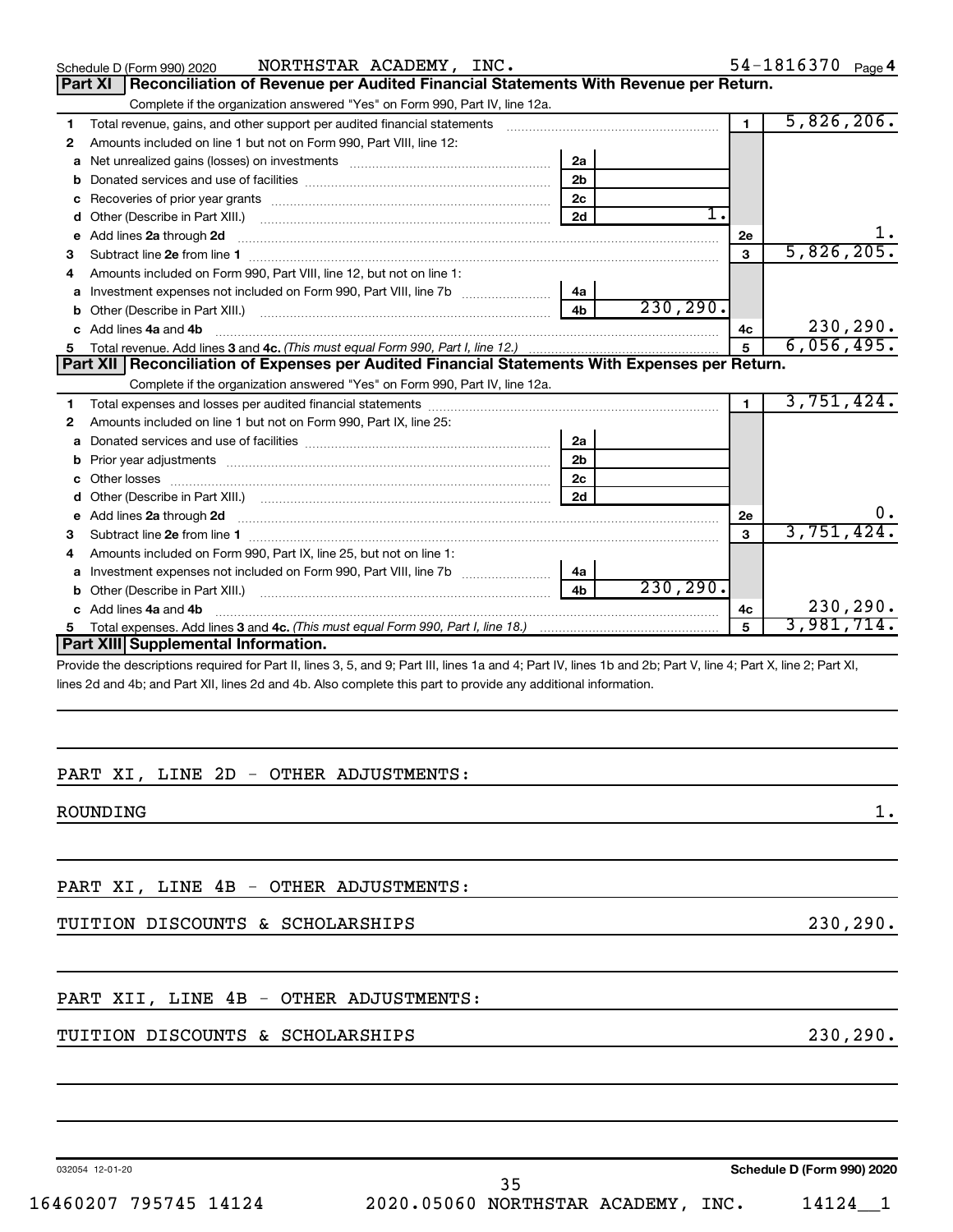Schedule D (Form 990) 2020 Page NORTHSTAR ACADEMY, INC. 54-1816370

| <b>Part XIII   Supplemental Information (continued)</b> |                                                  |
|---------------------------------------------------------|--------------------------------------------------|
|                                                         |                                                  |
|                                                         |                                                  |
|                                                         |                                                  |
|                                                         |                                                  |
|                                                         |                                                  |
|                                                         |                                                  |
|                                                         |                                                  |
|                                                         |                                                  |
|                                                         |                                                  |
|                                                         |                                                  |
|                                                         |                                                  |
|                                                         |                                                  |
|                                                         |                                                  |
|                                                         |                                                  |
|                                                         |                                                  |
|                                                         |                                                  |
|                                                         |                                                  |
|                                                         |                                                  |
|                                                         |                                                  |
|                                                         |                                                  |
|                                                         |                                                  |
|                                                         |                                                  |
|                                                         |                                                  |
|                                                         |                                                  |
|                                                         |                                                  |
|                                                         |                                                  |
|                                                         |                                                  |
|                                                         |                                                  |
|                                                         |                                                  |
|                                                         |                                                  |
|                                                         |                                                  |
|                                                         |                                                  |
| 032055 12-01-20                                         | Schedule D (Form 990) 2020                       |
| 16460207 795745 14124                                   | 36<br>2020.05060 NORTHSTAR ACADEMY, INC. 14124_1 |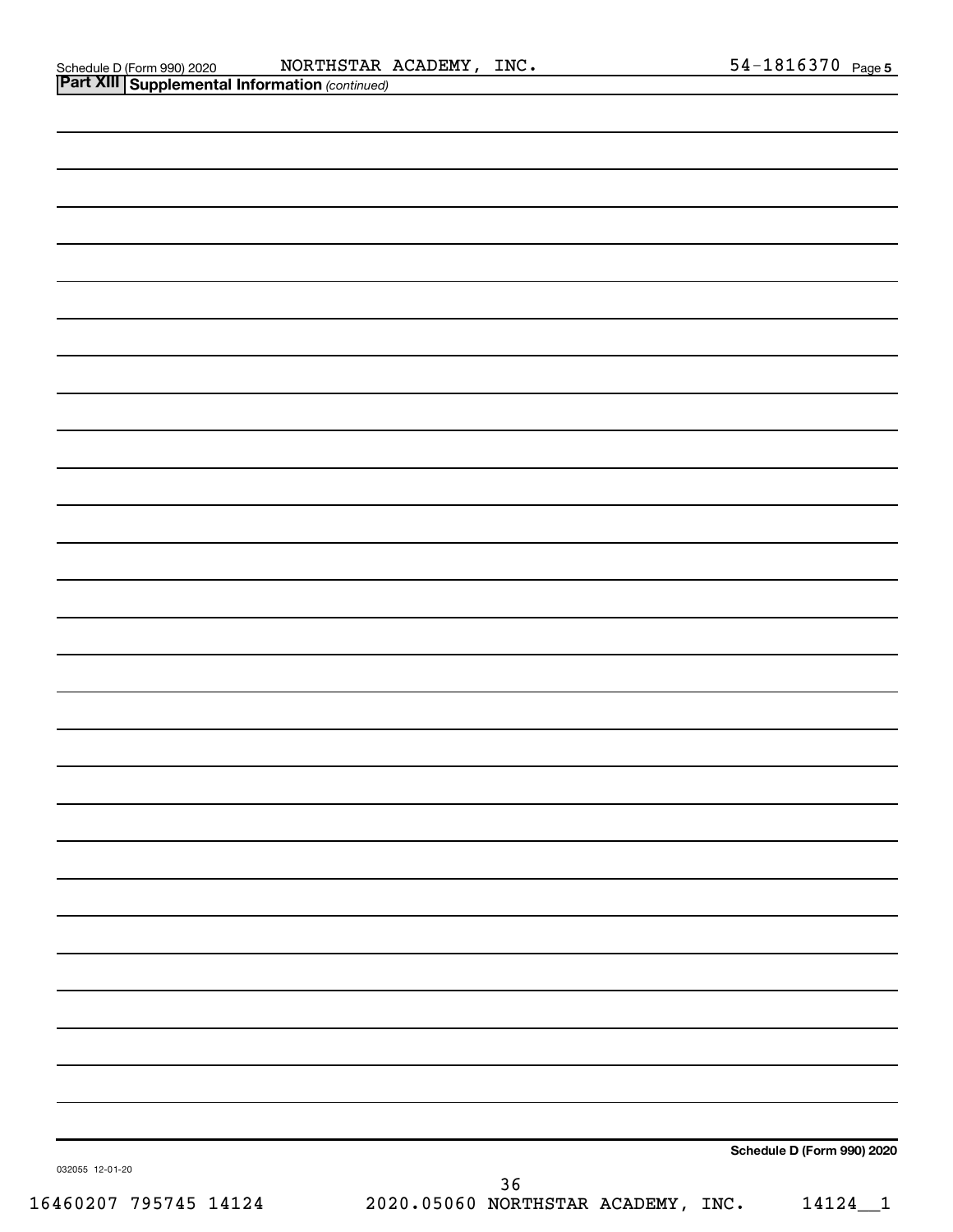|                                                                                                                                                                                                                                                                                                         | <b>Schools</b><br><b>SCHEDULE E</b>                                                                                                                                                                                                            |  | OMB No. 1545-0047                   |                       |                                                         |  |  |  |  |
|---------------------------------------------------------------------------------------------------------------------------------------------------------------------------------------------------------------------------------------------------------------------------------------------------------|------------------------------------------------------------------------------------------------------------------------------------------------------------------------------------------------------------------------------------------------|--|-------------------------------------|-----------------------|---------------------------------------------------------|--|--|--|--|
| (Form 990 or 990-EZ)<br>Complete if the organization answered "Yes" on Form 990,<br>Part IV, line 13, or Form 990-EZ, Part VI, line 48.<br>Attach to Form 990 or Form 990-EZ.<br>Department of the Treasury<br><b>Internal Revenue Service</b><br>Go to www.irs.gov/Form990 for the latest information. |                                                                                                                                                                                                                                                |  | <b>Open to Public</b><br>Inspection |                       |                                                         |  |  |  |  |
| Name of the organization                                                                                                                                                                                                                                                                                |                                                                                                                                                                                                                                                |  |                                     |                       | <b>Employer identification number</b><br>54-1816370     |  |  |  |  |
| Part I                                                                                                                                                                                                                                                                                                  | NORTHSTAR ACADEMY, INC.                                                                                                                                                                                                                        |  |                                     |                       |                                                         |  |  |  |  |
|                                                                                                                                                                                                                                                                                                         |                                                                                                                                                                                                                                                |  |                                     | <b>YES</b>            | <b>NO</b>                                               |  |  |  |  |
| 1.                                                                                                                                                                                                                                                                                                      | Does the organization have a racially nondiscriminatory policy toward students by statement in its charter,                                                                                                                                    |  |                                     |                       |                                                         |  |  |  |  |
|                                                                                                                                                                                                                                                                                                         |                                                                                                                                                                                                                                                |  | 1                                   | х                     |                                                         |  |  |  |  |
| 2                                                                                                                                                                                                                                                                                                       | Does the organization include a statement of its racially nondiscriminatory policy toward students in all its brochures,                                                                                                                       |  | $\mathbf{2}$                        | х                     |                                                         |  |  |  |  |
| 3                                                                                                                                                                                                                                                                                                       | catalogues, and other written communications with the public dealing with student admissions, programs, and scholarships?<br>Has the organization publicized its racially nondiscriminatory policy on its primary publicly accessible Internet |  |                                     |                       |                                                         |  |  |  |  |
|                                                                                                                                                                                                                                                                                                         | homepage at all times during its taxable year in a manner reasonably expected to be noticed by visitors to the                                                                                                                                 |  |                                     |                       |                                                         |  |  |  |  |
|                                                                                                                                                                                                                                                                                                         | homepage, or through newspaper or broadcast media during the period of solicitation for students, or during the                                                                                                                                |  |                                     |                       |                                                         |  |  |  |  |
|                                                                                                                                                                                                                                                                                                         | registration period if it has no solicitation program, in a way that makes the policy known to all parts of the general                                                                                                                        |  |                                     |                       |                                                         |  |  |  |  |
|                                                                                                                                                                                                                                                                                                         |                                                                                                                                                                                                                                                |  | 3                                   | х                     |                                                         |  |  |  |  |
|                                                                                                                                                                                                                                                                                                         | AN ANNOUNCEMENT OF THE RACIALLY NONDISCRIMNATORY POLICY IS<br>PUBLISHED ON THE SCHOOL'S INTERNET WEBSITE                                                                                                                                       |  |                                     |                       |                                                         |  |  |  |  |
|                                                                                                                                                                                                                                                                                                         |                                                                                                                                                                                                                                                |  |                                     |                       |                                                         |  |  |  |  |
|                                                                                                                                                                                                                                                                                                         |                                                                                                                                                                                                                                                |  |                                     |                       |                                                         |  |  |  |  |
|                                                                                                                                                                                                                                                                                                         |                                                                                                                                                                                                                                                |  |                                     |                       |                                                         |  |  |  |  |
| 4                                                                                                                                                                                                                                                                                                       | Does the organization maintain the following?                                                                                                                                                                                                  |  |                                     |                       |                                                         |  |  |  |  |
| а                                                                                                                                                                                                                                                                                                       |                                                                                                                                                                                                                                                |  | 4a                                  | х                     |                                                         |  |  |  |  |
| b                                                                                                                                                                                                                                                                                                       | Records documenting that scholarships and other financial assistance are awarded on a racially nondiscriminatory basis?                                                                                                                        |  | 4b                                  | $\overline{\text{x}}$ |                                                         |  |  |  |  |
|                                                                                                                                                                                                                                                                                                         | c Copies of all catalogues, brochures, announcements, and other written communications to the public dealing                                                                                                                                   |  |                                     |                       |                                                         |  |  |  |  |
|                                                                                                                                                                                                                                                                                                         | with student admissions, programs, and scholarships?                                                                                                                                                                                           |  | 4с                                  | х                     |                                                         |  |  |  |  |
|                                                                                                                                                                                                                                                                                                         |                                                                                                                                                                                                                                                |  | 4d                                  | $\overline{\text{x}}$ |                                                         |  |  |  |  |
|                                                                                                                                                                                                                                                                                                         | If you answered "No" to any of the above, please explain. If you need more space, use Part II.                                                                                                                                                 |  |                                     |                       |                                                         |  |  |  |  |
|                                                                                                                                                                                                                                                                                                         |                                                                                                                                                                                                                                                |  |                                     |                       |                                                         |  |  |  |  |
|                                                                                                                                                                                                                                                                                                         |                                                                                                                                                                                                                                                |  |                                     |                       |                                                         |  |  |  |  |
| 5<br>a                                                                                                                                                                                                                                                                                                  | Does the organization discriminate by race in any way with respect to:                                                                                                                                                                         |  | 5a                                  |                       | х                                                       |  |  |  |  |
|                                                                                                                                                                                                                                                                                                         | Students' rights or privileges?                                                                                                                                                                                                                |  | 5b                                  |                       | х                                                       |  |  |  |  |
|                                                                                                                                                                                                                                                                                                         |                                                                                                                                                                                                                                                |  | 5с                                  |                       |                                                         |  |  |  |  |
|                                                                                                                                                                                                                                                                                                         |                                                                                                                                                                                                                                                |  | <b>5d</b>                           |                       |                                                         |  |  |  |  |
|                                                                                                                                                                                                                                                                                                         |                                                                                                                                                                                                                                                |  | 5e                                  |                       | $\overline{\mathbf{x}}$<br>X<br>$\overline{\mathbf{X}}$ |  |  |  |  |
|                                                                                                                                                                                                                                                                                                         | f Use of facilities?                                                                                                                                                                                                                           |  | 5f                                  |                       | $\overline{\mathbf{X}}$                                 |  |  |  |  |
|                                                                                                                                                                                                                                                                                                         |                                                                                                                                                                                                                                                |  | 5g                                  |                       |                                                         |  |  |  |  |
|                                                                                                                                                                                                                                                                                                         |                                                                                                                                                                                                                                                |  | 5h                                  |                       |                                                         |  |  |  |  |
|                                                                                                                                                                                                                                                                                                         | If you answered "Yes" to any of the above, please explain. If you need more space, use Part II.                                                                                                                                                |  |                                     |                       |                                                         |  |  |  |  |
|                                                                                                                                                                                                                                                                                                         |                                                                                                                                                                                                                                                |  |                                     |                       | X<br>X                                                  |  |  |  |  |
|                                                                                                                                                                                                                                                                                                         |                                                                                                                                                                                                                                                |  |                                     |                       |                                                         |  |  |  |  |
|                                                                                                                                                                                                                                                                                                         |                                                                                                                                                                                                                                                |  | 6a<br>6b                            |                       | x<br>$\overline{\text{x}}$                              |  |  |  |  |
|                                                                                                                                                                                                                                                                                                         |                                                                                                                                                                                                                                                |  |                                     |                       |                                                         |  |  |  |  |
| 7                                                                                                                                                                                                                                                                                                       | If you answered "Yes" on either line 6a or line 6b, explain on Part II.<br>Does the organization certify that it has complied with the applicable requirements of sections 4.01 through                                                        |  |                                     |                       |                                                         |  |  |  |  |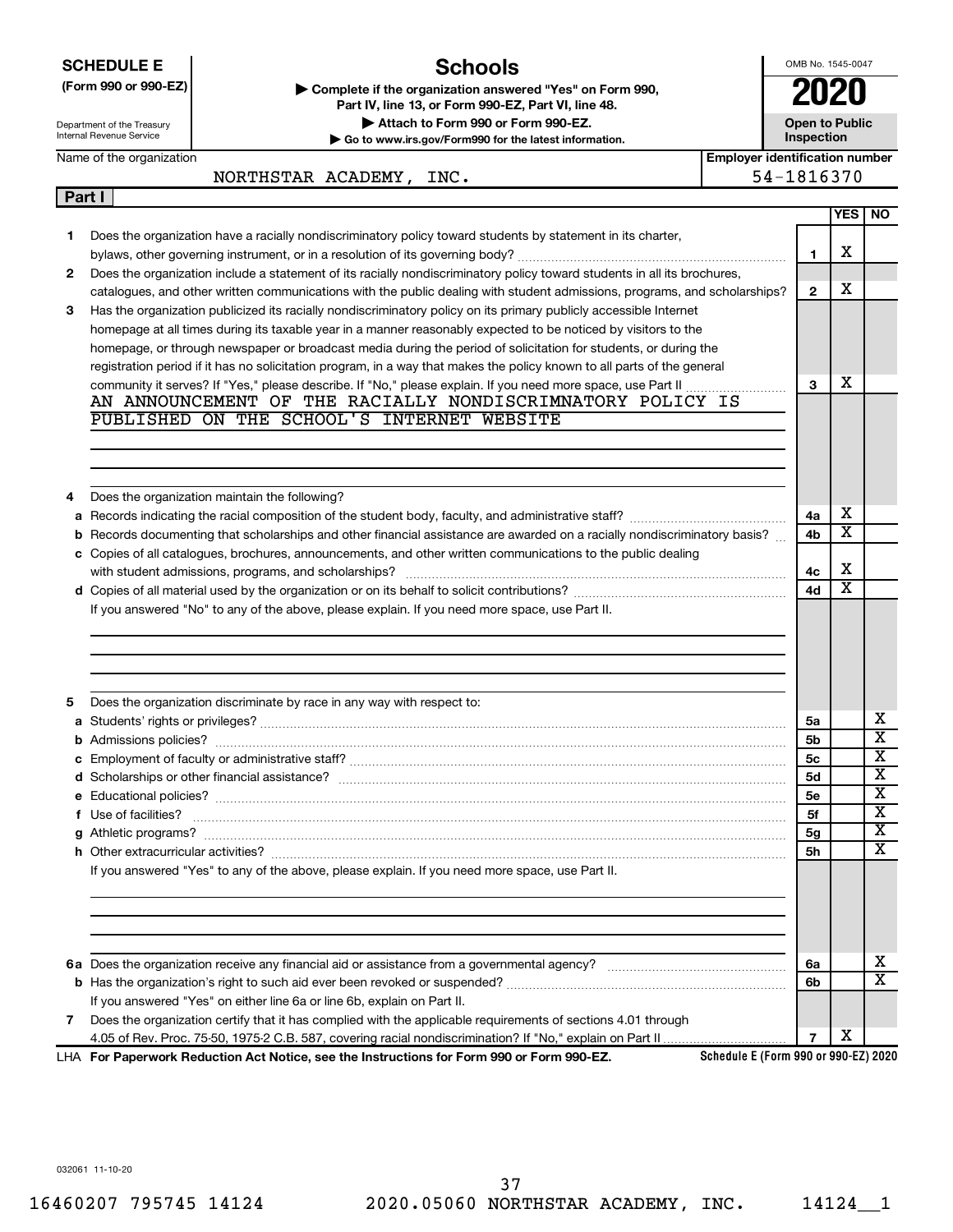Part II | Supplemental Information. Provide the explanations required by Part I, lines 3, 4d, 5h, 6b, and 7, as applicable. Also provide any other additional information.

| 032062 11-10-20       | Schedule E (Form 990 or 990-EZ) 2020<br>$38\,$    |
|-----------------------|---------------------------------------------------|
| 16460207 795745 14124 | 2020.05060 NORTHSTAR ACADEMY, INC.<br>$14124 - 1$ |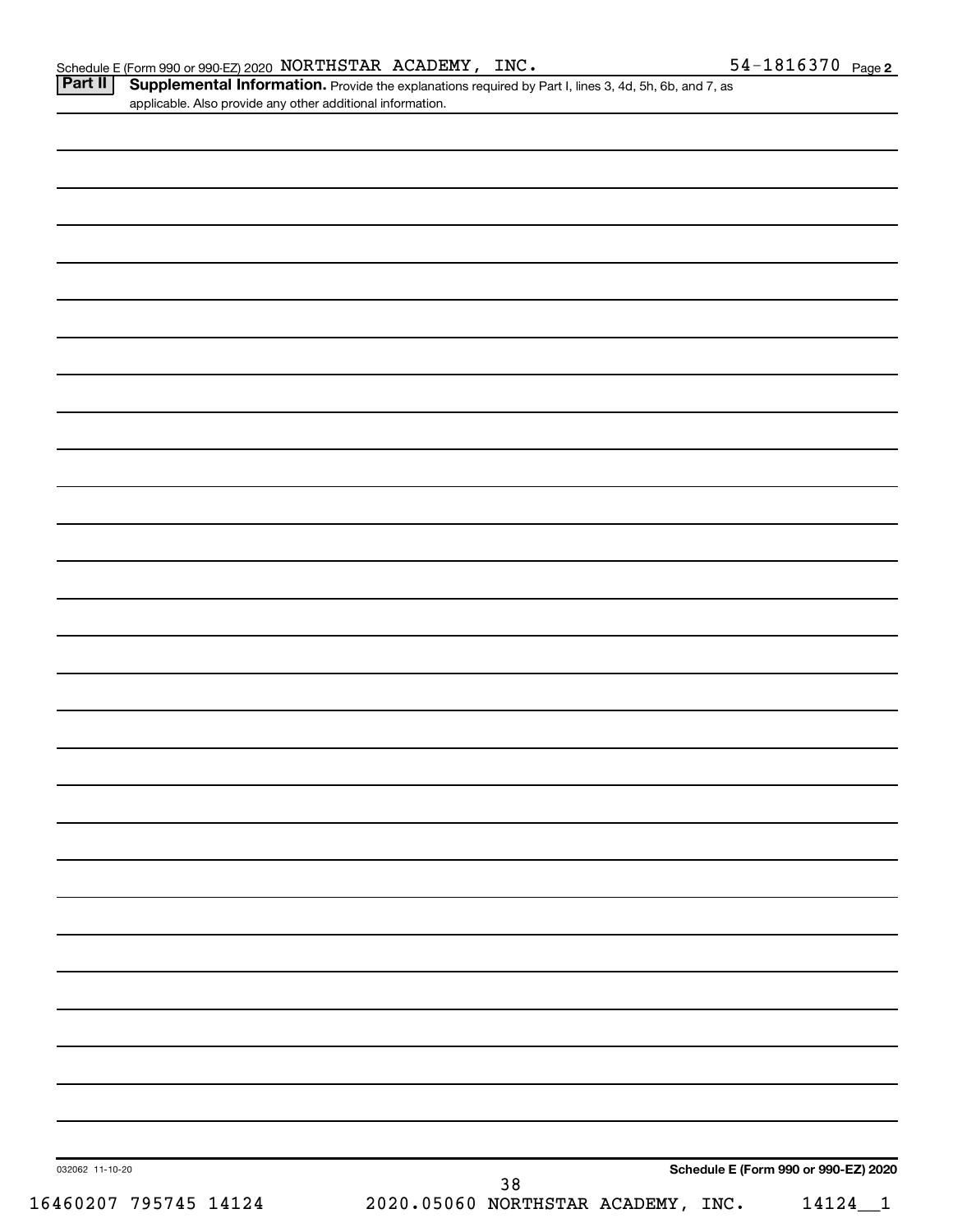| <b>Grants and Other Assistance to Organizations,</b><br><b>SCHEDULE I</b><br>(Form 990)<br>Governments, and Individuals in the United States<br>Complete if the organization answered "Yes" on Form 990, Part IV, line 21 or 22.<br>Attach to Form 990.<br>Department of the Treasury<br><b>Internal Revenue Service</b><br>Go to www.irs.gov/Form990 for the latest information. |                                                     |           |                                                                                                                                                                          |                             |                                         |                                                                |                                          | OMB No. 1545-0047<br><b>Open to Public</b><br>Inspection |      |
|-----------------------------------------------------------------------------------------------------------------------------------------------------------------------------------------------------------------------------------------------------------------------------------------------------------------------------------------------------------------------------------|-----------------------------------------------------|-----------|--------------------------------------------------------------------------------------------------------------------------------------------------------------------------|-----------------------------|-----------------------------------------|----------------------------------------------------------------|------------------------------------------|----------------------------------------------------------|------|
| Name of the organization                                                                                                                                                                                                                                                                                                                                                          |                                                     |           |                                                                                                                                                                          |                             |                                         |                                                                |                                          | <b>Employer identification number</b>                    |      |
|                                                                                                                                                                                                                                                                                                                                                                                   | NORTHSTAR ACADEMY, INC.                             |           |                                                                                                                                                                          |                             |                                         |                                                                |                                          | 54-1816370                                               |      |
| Part I                                                                                                                                                                                                                                                                                                                                                                            | <b>General Information on Grants and Assistance</b> |           |                                                                                                                                                                          |                             |                                         |                                                                |                                          |                                                          |      |
| $\mathbf 1$                                                                                                                                                                                                                                                                                                                                                                       |                                                     |           | Does the organization maintain records to substantiate the amount of the grants or assistance, the grantees' eligibility for the grants or assistance, and the selection |                             |                                         |                                                                |                                          | $\sqrt{X}$ Yes                                           |      |
| $\mathbf{2}$                                                                                                                                                                                                                                                                                                                                                                      |                                                     |           | Describe in Part IV the organization's procedures for monitoring the use of grant funds in the United States.                                                            |                             |                                         |                                                                |                                          |                                                          | l No |
| Part II                                                                                                                                                                                                                                                                                                                                                                           |                                                     |           | Grants and Other Assistance to Domestic Organizations and Domestic Governments. Complete if the organization answered "Yes" on Form 990, Part IV, line 21, for any       |                             |                                         |                                                                |                                          |                                                          |      |
|                                                                                                                                                                                                                                                                                                                                                                                   |                                                     |           | recipient that received more than \$5,000. Part II can be duplicated if additional space is needed.                                                                      |                             |                                         |                                                                |                                          |                                                          |      |
| 1 (a) Name and address of organization<br>or government                                                                                                                                                                                                                                                                                                                           |                                                     | $(b)$ EIN | (c) IRC section<br>(if applicable)                                                                                                                                       | (d) Amount of<br>cash grant | (e) Amount of<br>non-cash<br>assistance | (f) Method of<br>valuation (book,<br>FMV, appraisal,<br>other) | (g) Description of<br>noncash assistance | (h) Purpose of grant<br>or assistance                    |      |
|                                                                                                                                                                                                                                                                                                                                                                                   |                                                     |           |                                                                                                                                                                          |                             |                                         |                                                                |                                          |                                                          |      |
|                                                                                                                                                                                                                                                                                                                                                                                   |                                                     |           |                                                                                                                                                                          |                             |                                         |                                                                |                                          |                                                          |      |
|                                                                                                                                                                                                                                                                                                                                                                                   |                                                     |           |                                                                                                                                                                          |                             |                                         |                                                                |                                          |                                                          |      |
| 2                                                                                                                                                                                                                                                                                                                                                                                 |                                                     |           |                                                                                                                                                                          |                             |                                         |                                                                |                                          | ▶                                                        |      |
| 3                                                                                                                                                                                                                                                                                                                                                                                 |                                                     |           |                                                                                                                                                                          |                             |                                         |                                                                |                                          |                                                          |      |

**For Paperwork Reduction Act Notice, see the Instructions for Form 990. Schedule I (Form 990) 2020** LHA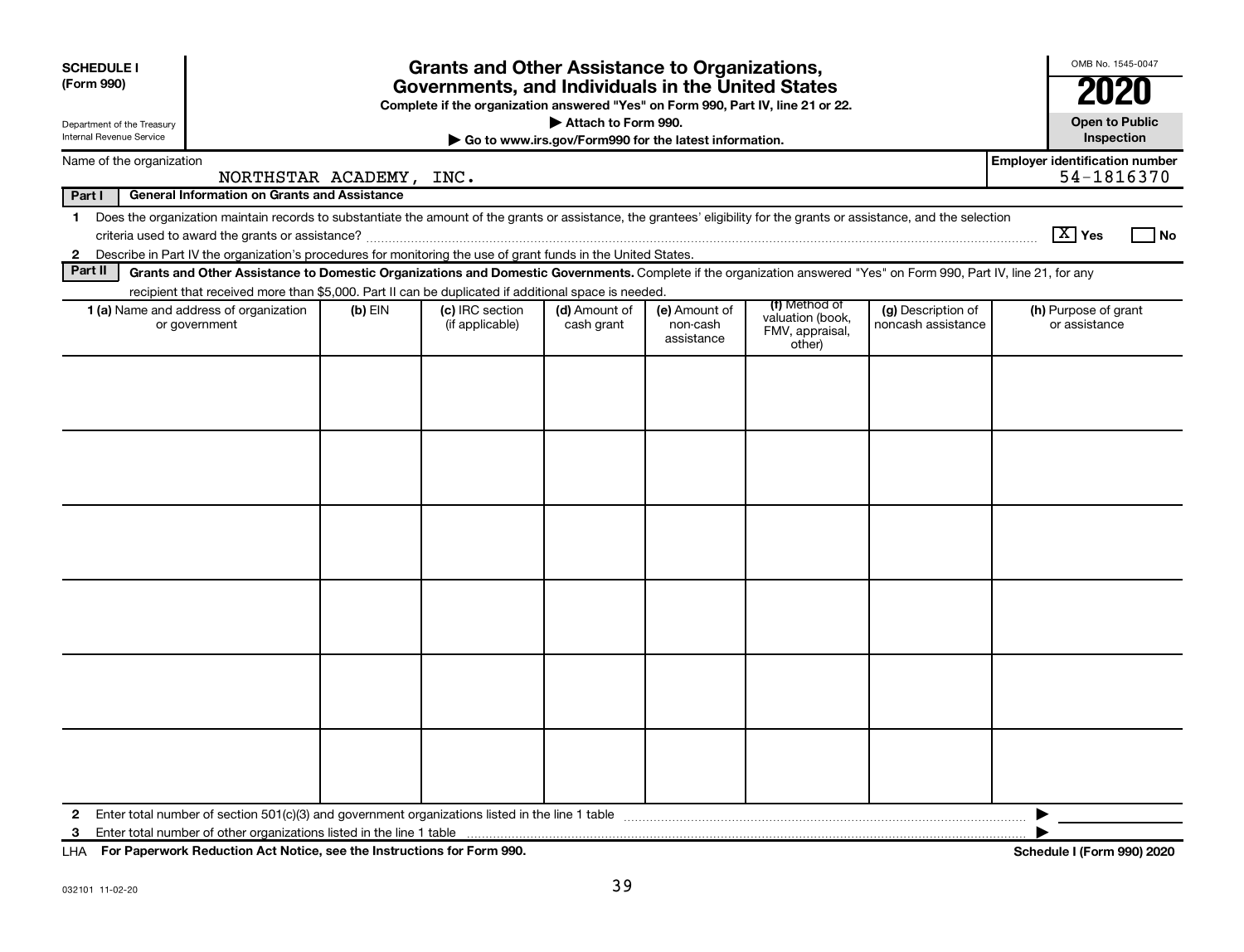**2**

Part III | Grants and Other Assistance to Domestic Individuals. Complete if the organization answered "Yes" on Form 990, Part IV, line 22. Part III can be duplicated if additional space is needed.

| (a) Type of grant or assistance              | (b) Number of<br>recipients | (c) Amount of<br>cash grant | (d) Amount of non-<br>cash assistance | (e) Method of valuation<br>(book, FMV, appraisal, other) | (f) Description of noncash assistance |
|----------------------------------------------|-----------------------------|-----------------------------|---------------------------------------|----------------------------------------------------------|---------------------------------------|
|                                              |                             |                             |                                       |                                                          |                                       |
| SCHOLARSHIPS PROVIDED FOR STUDENTS TO ATTEND |                             |                             |                                       |                                                          |                                       |
| NORTHSTAR ACADEMY                            | 45                          | 230,290.                    | $0$ .                                 |                                                          |                                       |
|                                              |                             |                             |                                       |                                                          |                                       |
|                                              |                             |                             |                                       |                                                          |                                       |
|                                              |                             |                             |                                       |                                                          |                                       |
|                                              |                             |                             |                                       |                                                          |                                       |
|                                              |                             |                             |                                       |                                                          |                                       |
|                                              |                             |                             |                                       |                                                          |                                       |
|                                              |                             |                             |                                       |                                                          |                                       |
|                                              |                             |                             |                                       |                                                          |                                       |
|                                              |                             |                             |                                       |                                                          |                                       |
|                                              |                             |                             |                                       |                                                          |                                       |
|                                              |                             |                             |                                       |                                                          |                                       |
|                                              |                             |                             |                                       |                                                          |                                       |
|                                              |                             |                             |                                       |                                                          |                                       |

Part IV | Supplemental Information. Provide the information required in Part I, line 2; Part III, column (b); and any other additional information.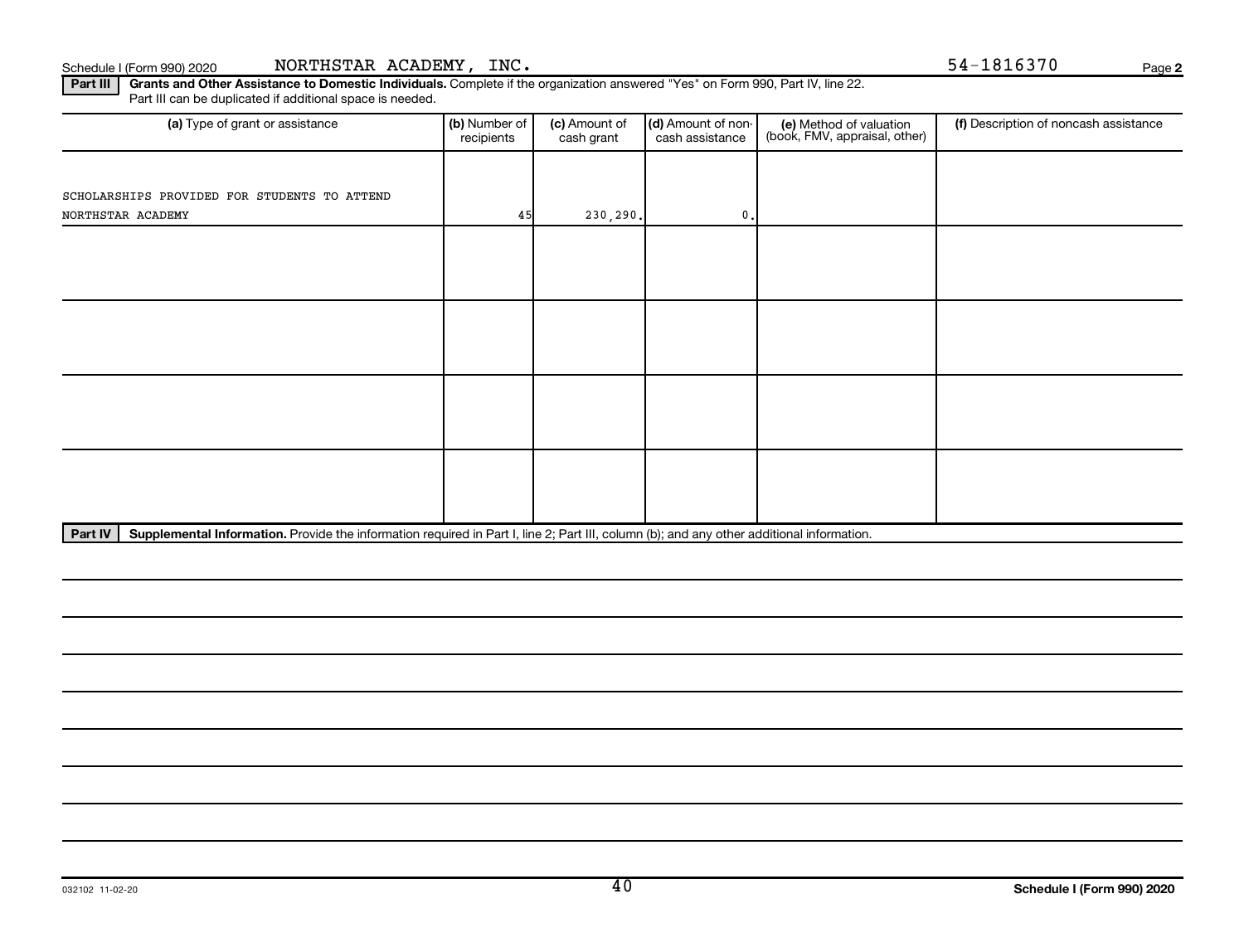#### **SCHEDULE M (Form 990)**

# **Noncash Contributions**

OMB No. 1545-0047

| Department of the Treasury |
|----------------------------|
| Internal Revenue Service   |

◆ Complete if the organizations answered "Yes" on Form 990, Part IV, lines 29 or 30.<br>● Complete if the organizations answered "Yes" on Form 990, Part IV, lines 29 or 30. **Attach to Form 990.**  $\blacktriangleright$ 

**Open to Public Inspection**

|  |  | Name of the organization |
|--|--|--------------------------|
|--|--|--------------------------|

 $\blacktriangleright$ 

| Go to www.irs.gov/Form990 for instructions and the latest information. |
|------------------------------------------------------------------------|

| <b>Employer identification number</b> |  |
|---------------------------------------|--|

|        | Name of the organization<br>NORTHSTAR ACADEMY, INC.                                                                                                                                                                                                                                                                                                                                                                                                                 |                               |                                      |                                                                                                      | Employer identification number                        | 54-1816370 |            |    |
|--------|---------------------------------------------------------------------------------------------------------------------------------------------------------------------------------------------------------------------------------------------------------------------------------------------------------------------------------------------------------------------------------------------------------------------------------------------------------------------|-------------------------------|--------------------------------------|------------------------------------------------------------------------------------------------------|-------------------------------------------------------|------------|------------|----|
| Part I | <b>Types of Property</b>                                                                                                                                                                                                                                                                                                                                                                                                                                            |                               |                                      |                                                                                                      |                                                       |            |            |    |
|        |                                                                                                                                                                                                                                                                                                                                                                                                                                                                     | (a)<br>Check if<br>applicable | (b)<br>Number of<br>contributions or | (c)<br>Noncash contribution<br>amounts reported on<br>items contributed Form 990, Part VIII, line 1g | Method of determining<br>noncash contribution amounts | (d)        |            |    |
| 1      |                                                                                                                                                                                                                                                                                                                                                                                                                                                                     |                               |                                      |                                                                                                      |                                                       |            |            |    |
| 2      |                                                                                                                                                                                                                                                                                                                                                                                                                                                                     |                               |                                      |                                                                                                      |                                                       |            |            |    |
| з      | Art - Fractional interests                                                                                                                                                                                                                                                                                                                                                                                                                                          |                               |                                      |                                                                                                      |                                                       |            |            |    |
| 4      |                                                                                                                                                                                                                                                                                                                                                                                                                                                                     |                               |                                      |                                                                                                      |                                                       |            |            |    |
| 5      | Clothing and household goods                                                                                                                                                                                                                                                                                                                                                                                                                                        |                               |                                      |                                                                                                      |                                                       |            |            |    |
| 6      |                                                                                                                                                                                                                                                                                                                                                                                                                                                                     |                               |                                      |                                                                                                      |                                                       |            |            |    |
| 7      |                                                                                                                                                                                                                                                                                                                                                                                                                                                                     |                               |                                      |                                                                                                      |                                                       |            |            |    |
| 8      |                                                                                                                                                                                                                                                                                                                                                                                                                                                                     |                               |                                      |                                                                                                      |                                                       |            |            |    |
| 9      | Securities - Publicly traded                                                                                                                                                                                                                                                                                                                                                                                                                                        |                               |                                      |                                                                                                      |                                                       |            |            |    |
| 10     | Securities - Closely held stock                                                                                                                                                                                                                                                                                                                                                                                                                                     |                               |                                      |                                                                                                      |                                                       |            |            |    |
| 11     | Securities - Partnership, LLC, or                                                                                                                                                                                                                                                                                                                                                                                                                                   |                               |                                      |                                                                                                      |                                                       |            |            |    |
|        |                                                                                                                                                                                                                                                                                                                                                                                                                                                                     |                               |                                      |                                                                                                      |                                                       |            |            |    |
| 12     | Securities - Miscellaneous                                                                                                                                                                                                                                                                                                                                                                                                                                          | $\overline{\mathtt{x}}$       | 9                                    |                                                                                                      | 135,720.FMV @ DATE OF DONATI                          |            |            |    |
| 13     | Qualified conservation contribution -                                                                                                                                                                                                                                                                                                                                                                                                                               |                               |                                      |                                                                                                      |                                                       |            |            |    |
|        |                                                                                                                                                                                                                                                                                                                                                                                                                                                                     |                               |                                      |                                                                                                      |                                                       |            |            |    |
| 14     | Qualified conservation contribution - Other                                                                                                                                                                                                                                                                                                                                                                                                                         |                               |                                      |                                                                                                      |                                                       |            |            |    |
| 15     | Real estate - Residential                                                                                                                                                                                                                                                                                                                                                                                                                                           |                               |                                      |                                                                                                      |                                                       |            |            |    |
| 16     |                                                                                                                                                                                                                                                                                                                                                                                                                                                                     |                               |                                      |                                                                                                      |                                                       |            |            |    |
| 17     |                                                                                                                                                                                                                                                                                                                                                                                                                                                                     |                               |                                      |                                                                                                      |                                                       |            |            |    |
| 18     |                                                                                                                                                                                                                                                                                                                                                                                                                                                                     |                               |                                      |                                                                                                      |                                                       |            |            |    |
| 19     |                                                                                                                                                                                                                                                                                                                                                                                                                                                                     |                               |                                      |                                                                                                      |                                                       |            |            |    |
| 20     | Drugs and medical supplies                                                                                                                                                                                                                                                                                                                                                                                                                                          |                               |                                      |                                                                                                      |                                                       |            |            |    |
| 21     |                                                                                                                                                                                                                                                                                                                                                                                                                                                                     |                               |                                      |                                                                                                      |                                                       |            |            |    |
| 22     |                                                                                                                                                                                                                                                                                                                                                                                                                                                                     |                               |                                      |                                                                                                      |                                                       |            |            |    |
| 23     |                                                                                                                                                                                                                                                                                                                                                                                                                                                                     |                               |                                      |                                                                                                      |                                                       |            |            |    |
| 24     |                                                                                                                                                                                                                                                                                                                                                                                                                                                                     |                               |                                      |                                                                                                      |                                                       |            |            |    |
| 25     | Other $\blacktriangleright$<br>$\left(\begin{array}{ccc}\n\end{array}\right)$                                                                                                                                                                                                                                                                                                                                                                                       |                               |                                      |                                                                                                      |                                                       |            |            |    |
| 26     | $(\begin{array}{cccccccccc} \textbf{1} & \textbf{1} & \textbf{1} & \textbf{1} & \textbf{1} & \textbf{1} & \textbf{1} & \textbf{1} & \textbf{1} & \textbf{1} & \textbf{1} & \textbf{1} & \textbf{1} & \textbf{1} & \textbf{1} & \textbf{1} & \textbf{1} & \textbf{1} & \textbf{1} & \textbf{1} & \textbf{1} & \textbf{1} & \textbf{1} & \textbf{1} & \textbf{1} & \textbf{1} & \textbf{1} & \textbf{1} & \textbf{1} & \textbf{1} & \$<br>Other $\blacktriangleright$ |                               |                                      |                                                                                                      |                                                       |            |            |    |
| 27     | Other $\blacktriangleright$                                                                                                                                                                                                                                                                                                                                                                                                                                         |                               |                                      |                                                                                                      |                                                       |            |            |    |
| 28     | Other                                                                                                                                                                                                                                                                                                                                                                                                                                                               |                               |                                      |                                                                                                      |                                                       |            |            |    |
| 29     | Number of Forms 8283 received by the organization during the tax year for contributions                                                                                                                                                                                                                                                                                                                                                                             |                               |                                      |                                                                                                      |                                                       |            |            |    |
|        | for which the organization completed Form 8283, Part V, Donee Acknowledgement                                                                                                                                                                                                                                                                                                                                                                                       |                               |                                      | 29                                                                                                   |                                                       |            |            |    |
|        |                                                                                                                                                                                                                                                                                                                                                                                                                                                                     |                               |                                      |                                                                                                      |                                                       |            | <b>Yes</b> | No |
|        | 30a During the year, did the organization receive by contribution any property reported in Part I, lines 1 through 28, that it                                                                                                                                                                                                                                                                                                                                      |                               |                                      |                                                                                                      |                                                       |            |            |    |
|        | must hold for at least three years from the date of the initial contribution, and which isn't required to be used for                                                                                                                                                                                                                                                                                                                                               |                               |                                      |                                                                                                      |                                                       |            |            |    |
|        |                                                                                                                                                                                                                                                                                                                                                                                                                                                                     |                               |                                      |                                                                                                      |                                                       | <b>30a</b> |            | x  |
|        | <b>b</b> If "Yes," describe the arrangement in Part II.                                                                                                                                                                                                                                                                                                                                                                                                             |                               |                                      |                                                                                                      |                                                       |            |            |    |
| 31     | Does the organization have a gift acceptance policy that requires the review of any nonstandard contributions?                                                                                                                                                                                                                                                                                                                                                      |                               |                                      |                                                                                                      |                                                       | 31         |            | х  |
|        | 32a Does the organization hire or use third parties or related organizations to solicit, process, or sell noncash                                                                                                                                                                                                                                                                                                                                                   |                               |                                      |                                                                                                      |                                                       |            |            |    |
|        | contributions?                                                                                                                                                                                                                                                                                                                                                                                                                                                      |                               |                                      |                                                                                                      |                                                       | 32a        |            | х  |
|        | <b>b</b> If "Yes," describe in Part II.                                                                                                                                                                                                                                                                                                                                                                                                                             |                               |                                      |                                                                                                      |                                                       |            |            |    |
| 33     | If the organization didn't report an amount in column (c) for a type of property for which column (a) is checked,                                                                                                                                                                                                                                                                                                                                                   |                               |                                      |                                                                                                      |                                                       |            |            |    |

describe in Part II.

**For Paperwork Reduction Act Notice, see the Instructions for Form 990. Schedule M (Form 990) 2020** LHA

032141 11-23-20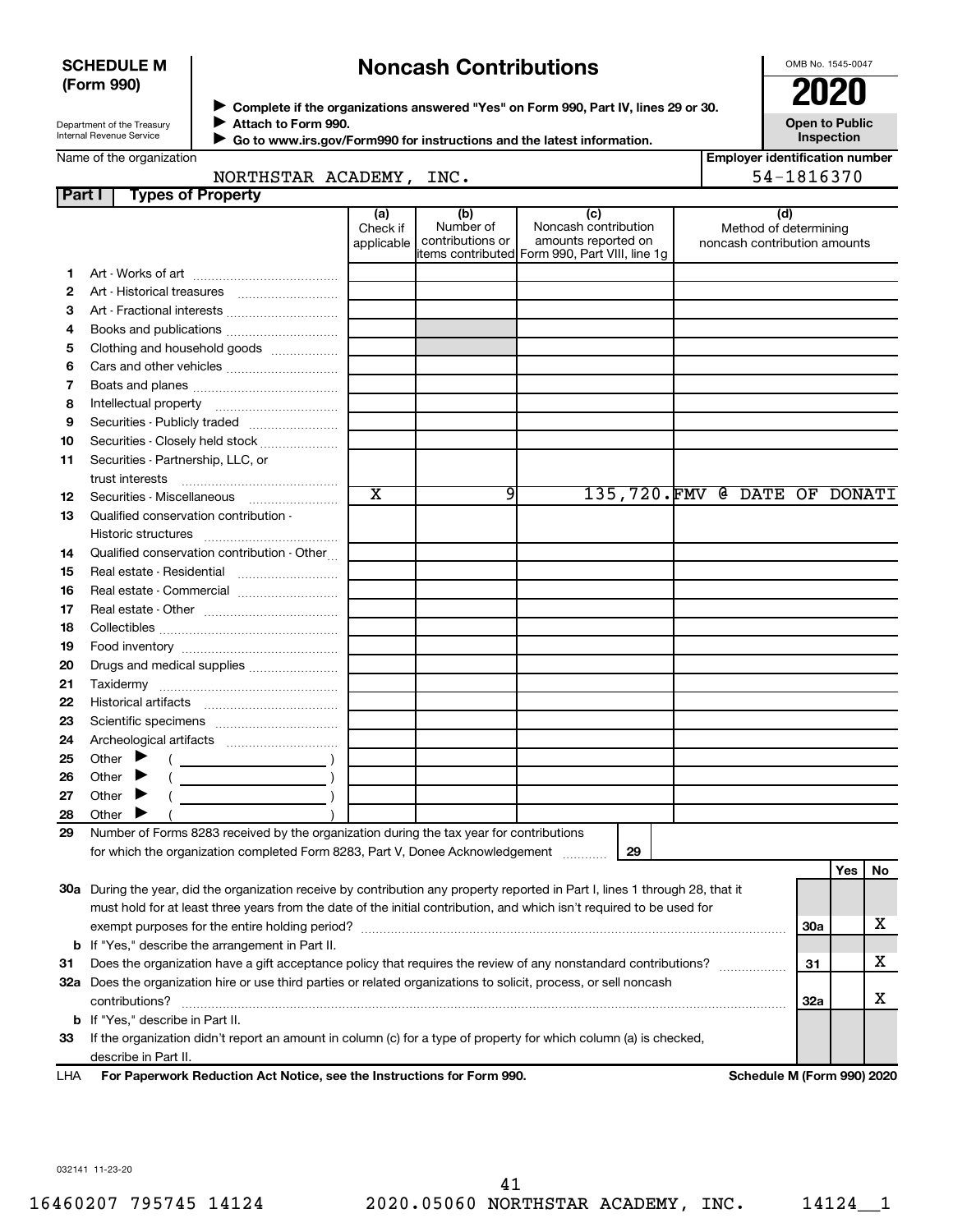Part II | Supplemental Information. Provide the information required by Part I, lines 30b, 32b, and 33, and whether the organization is reporting in Part I, column (b), the number of contributions, the number of items received, or a combination of both. Also complete this part for any additional information.

032142 11-23-20 **Schedule M (Form 990) 2020** 16460207 795745 14124 2020.05060 NORTHSTAR ACADEMY, INC. 14124\_\_1 42

**2**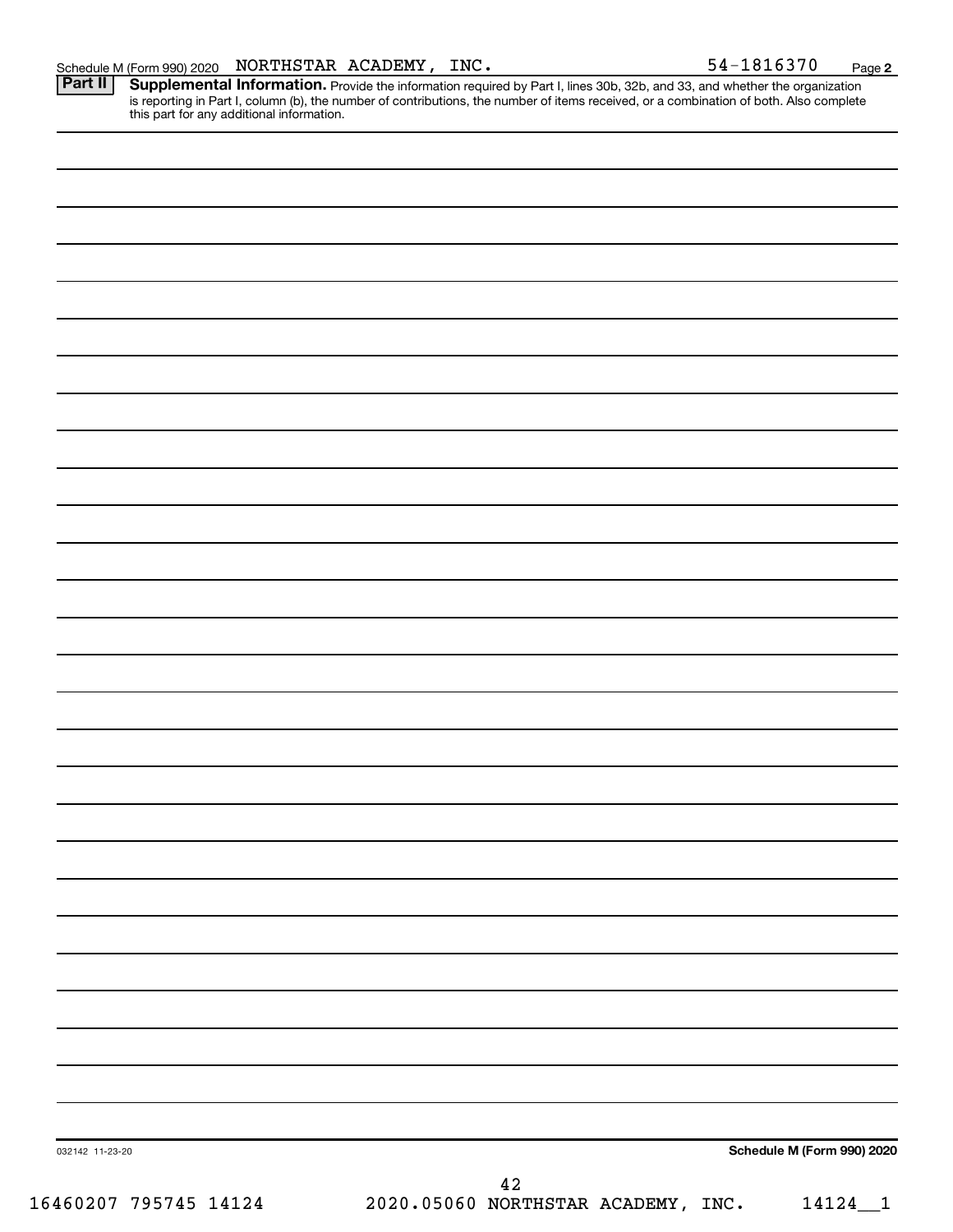**(Form 990 or 990-EZ)**

**Complete to provide information for responses to specific questions on Form 990 or 990-EZ or to provide any additional information. | Attach to Form 990 or 990-EZ. | Go to www.irs.gov/Form990 for the latest information. SCHEDULE O Supplemental Information to Form 990 or 990-EZ 2020**<br>(Form 990 or 990-EZ) **2020** 



Department of the Treasury Internal Revenue Service Name of the organization

NORTHSTAR ACADEMY, INC. 1992. [2010] S4-1816370

FORM 990, PART I, LINE 1, DESCRIPTION OF ORGANIZATION MISSION:

DISABILITIES WHO HAVE ACADEMIC, PHYSICAL, OR SOCIAL CHALLENGES.

NORTHSTAR ACADEMY EMPOWERS STUDENTS TO DEVELOP AND VALUE THEIR DIVERSE

ABILITIES, CHART A SUCCESSFUL COURSE FOR THEIR LIVES, AND CREATE THEIR

OWN FUTURES. WE CULTIVATE COMMUNITIES WHERE PEOPLE OF ALL ABILITIES

THRIVE. NORTHSTAR ACADEMY IS LICENSED BY THE STATE AND FULLY ACCREDITED

BY THE VIRGINIA ASSOCIATION OF INDEPENDENT SCHOOLS AND THE VIRGINIA

ASSOCIATION OF INDEPENDENT SPECIALIZED EDUCATION FACILITIES AND WE ARE

RECOGNIZED AS A SCHOOL OF EXCELLENCE BY THE NATIONAL ASSOCIATION OF

SPECIAL EDUCATION TEACHERS.

FORM 990, PART III, LINE 1, DESCRIPTION OF ORGANIZATION MISSION:

FOR THEIR LIVES, AND CREATE THEIR OWN FUTURES. WE CULTIVATE COMMUNITIES

WHERE PEOPLE OF ALL ABILITIES THRIVE.

FORM 990, PART VI, SECTION A, LINE 2:

RUSS PARKER AND SUZANNE YOUNT ARE SIBLINGS.

FORM 990, PART VI, SECTION B, LINE 11B:

THE RETURN IS REVIEWED AND APPROVED BY AUDIT COMMITTEE. THE RETURN IS THEN DISSEMINATED TO THE FULL BOARD FOR REVIEW BY THE BOARD BEFORE THE RETURN IS FILED.

FORM 990, PART VI, SECTION B, LINE 12C:

ALL DIRECTORS MUST SIGN A CONFLICT OF INTEREST POLICY AT THE FIRST ANNUAL

BOARD MEETING IN EACH FISCAL YEAR.

032211 11-20-20 **For Paperwork Reduction Act Notice, see the Instructions for Form 990 or 990-EZ. Schedule O (Form 990 or 990-EZ) 2020** LHA

43